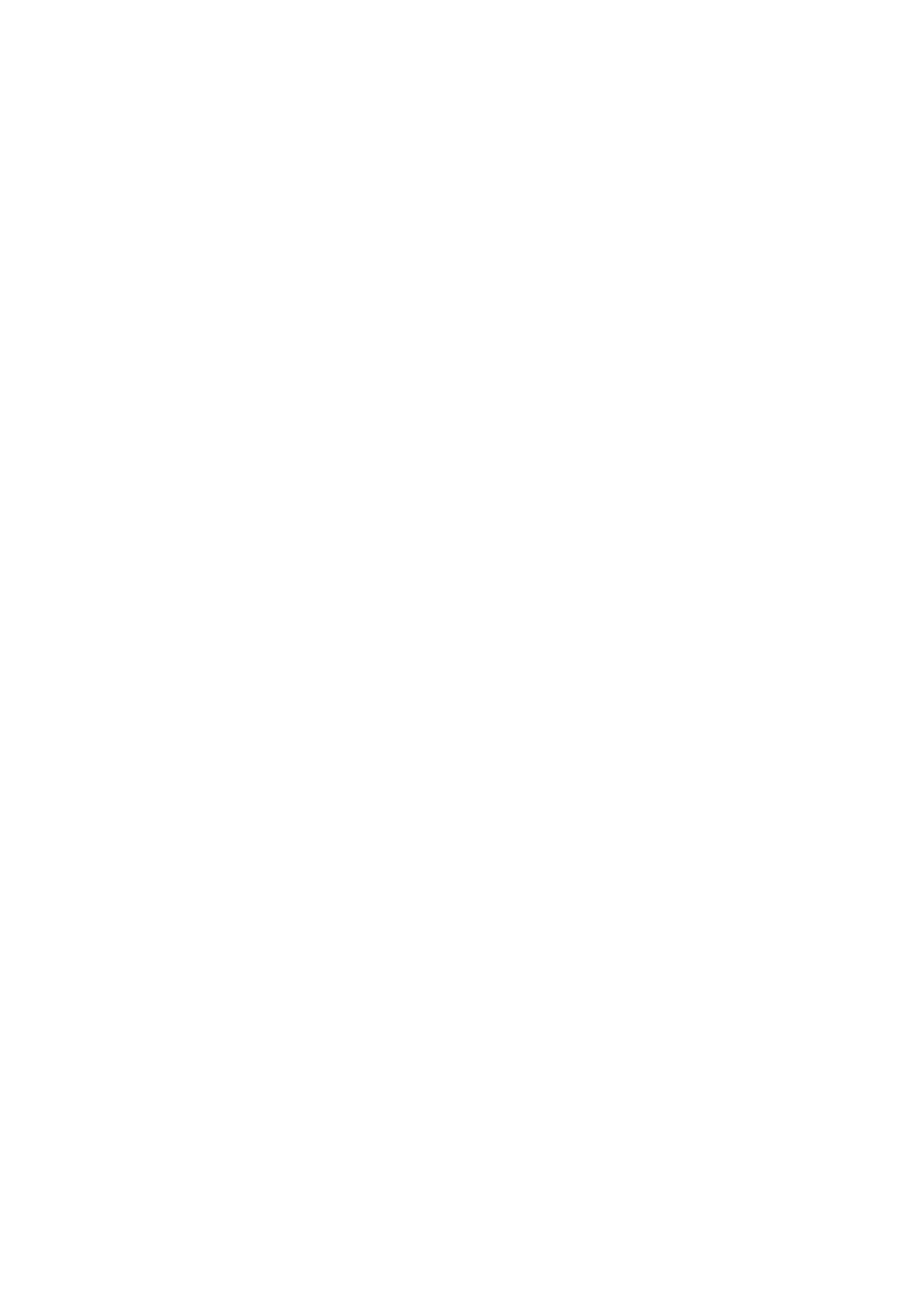## Proforma

| Name:          | Graham Edgecombe                                  |
|----------------|---------------------------------------------------|
| College:       | <b>Pembroke College</b>                           |
| Project Title: | Detection of SSL-related security vulnerabilities |
|                | in Android applications                           |
| Examination:   | Computer Science Tripos, Part II (2014)           |
| Word Count:    | 11715                                             |
|                | Project Originator: Graham Edgecombe              |
| Supervisor:    | Dr Alastair Beresford                             |

## Original Aims of the Project

The aim of the project was to develop two tools for detecting SSL-related vulnerabilities in Android applications which allow attackers to intercept network traffic with man-in-the-middle attacks. One tool detects vulnerabilities automatically by statically analysing the bytecode of Android applications, and the other attempts to exploit the vulnerabilities, allowing applications to be manually tested. Finally, I aimed to use both tools on a selection of real-world Android applications to discover how widespread the vulnerabilities were.

## Work Completed

I successfully implemented both the static analysis and man-in-the-middle tools. The man-in-the-middle tool can also detect the certificate pinning, which reduces the amount of damage that the compromise of a certificate authority would cause. I also developed a number of vulnerable and secure applications using SSL to aid in the development and testing of both tools. Finally, I tested both tools on 177 applications from the Google Play Android store, identifying a number of vulnerable applications from which I could intercept a range of personal data.

## Special Difficulties

None.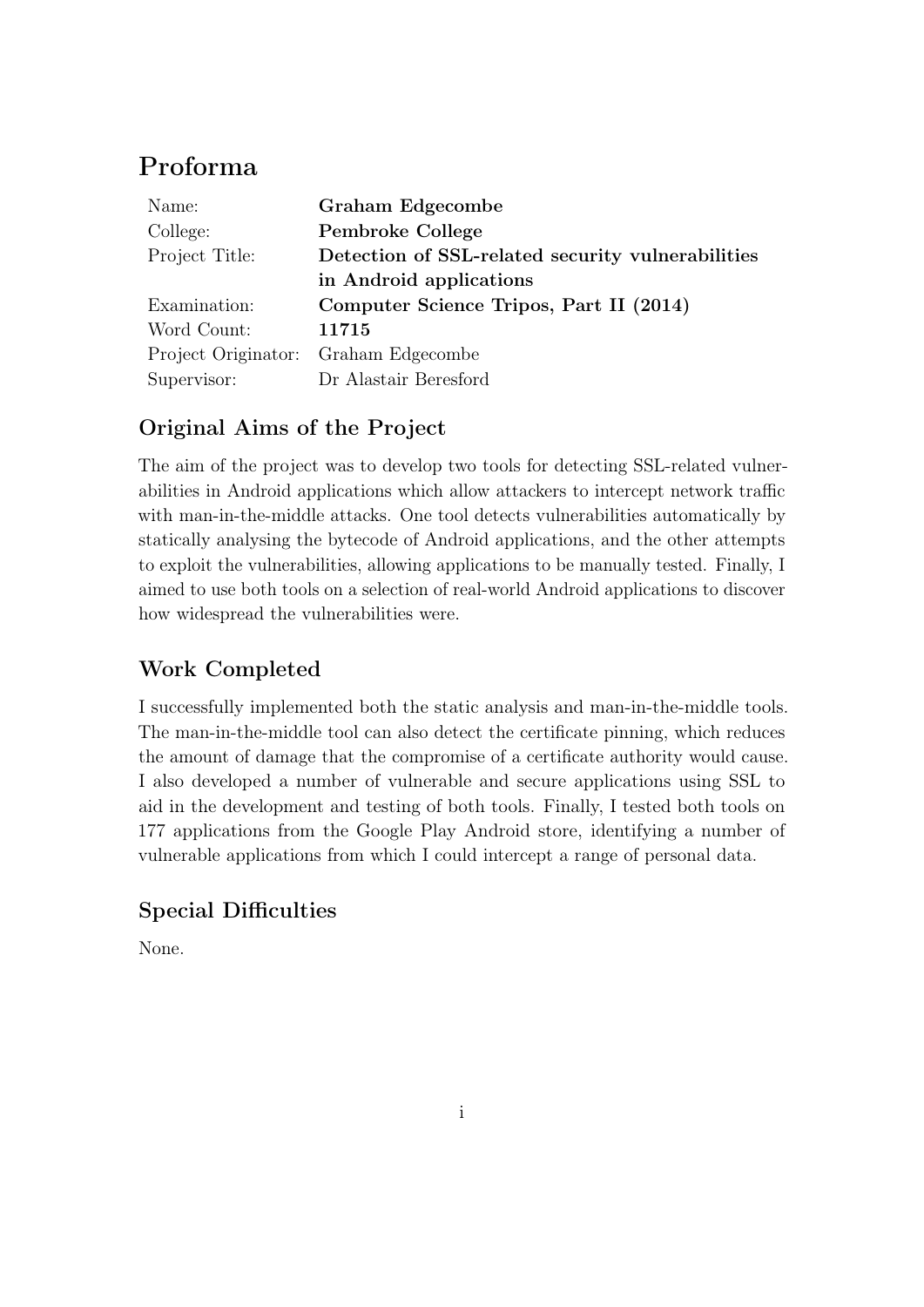## Declaration

I, Graham Edgecombe of Pembroke College, being a candidate for Part II of the Computer Science Tripos, hereby declare that this dissertation and the work described in it are my own work, unaided except as may be specified below, and that the dissertation does not contain material that has already been used to any substantial extent for a comparable purpose.

Signed

Date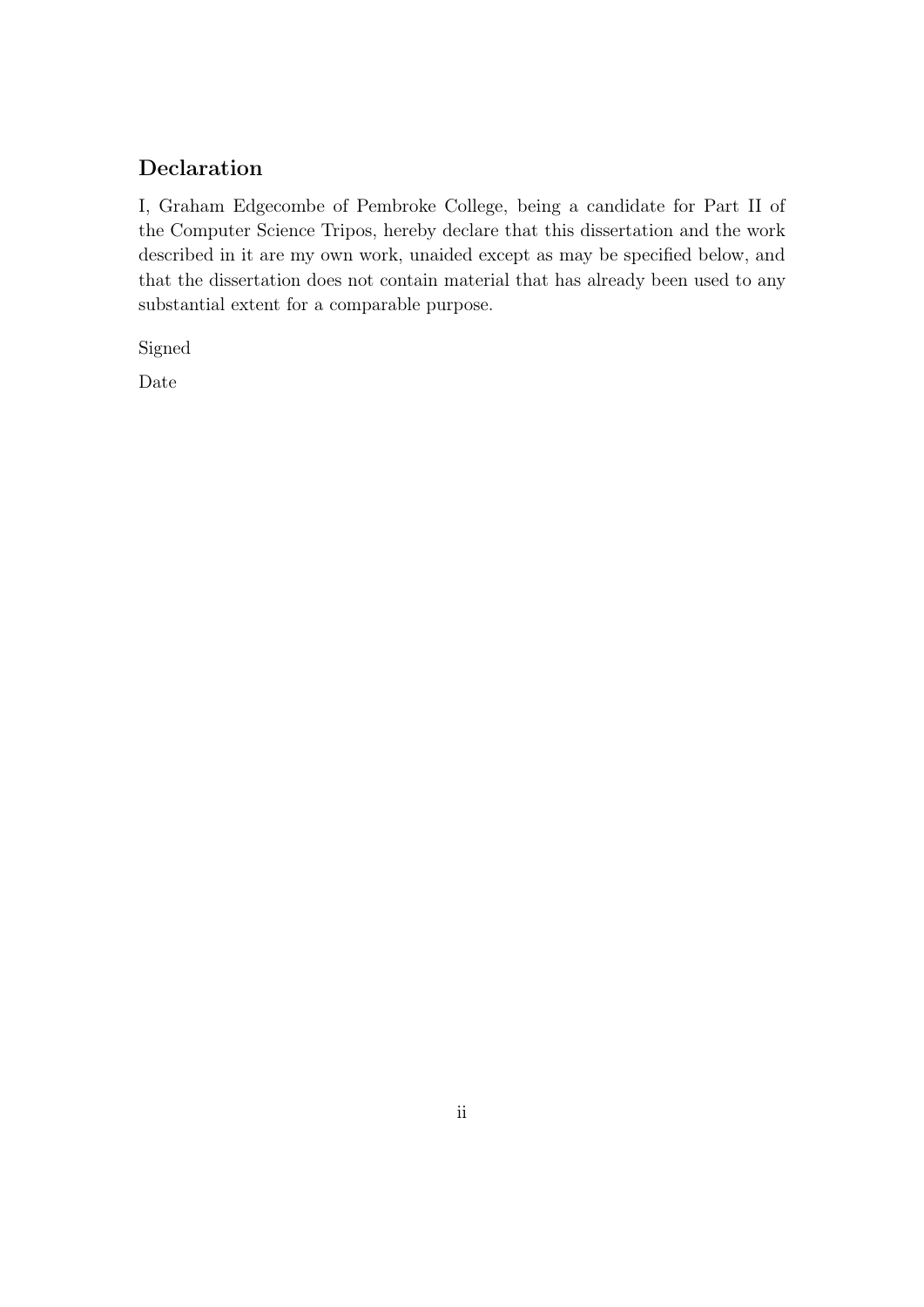## **Contents**

| $\mathbf{1}$   | Introduction |                                                  |  |  |
|----------------|--------------|--------------------------------------------------|--|--|
|                | 1.1          | $\overline{2}$                                   |  |  |
| $\overline{2}$ | Preparation  |                                                  |  |  |
|                | 2.1          | 3                                                |  |  |
|                | 2.2          | 3                                                |  |  |
|                | 2.3          | The Internet Protocol<br>$\overline{4}$          |  |  |
|                | 2.4          | $\overline{5}$                                   |  |  |
|                | 2.5          | 6                                                |  |  |
|                | 2.6          | 8<br><b>SSL</b>                                  |  |  |
|                | 2.7          | 8                                                |  |  |
|                | 2.8          | SSL certificate validation in Android<br>10      |  |  |
|                | 2.9          | Review of open-source Android applications<br>10 |  |  |
|                | 2.10         | 12<br>Review of Dalvik static analysis libraries |  |  |
|                |              | 12                                               |  |  |
|                |              | 13                                               |  |  |
|                |              | 13                                               |  |  |
|                |              | 13                                               |  |  |
|                | 2.11         | 14                                               |  |  |
|                |              | 14                                               |  |  |
|                |              | 14                                               |  |  |
|                |              | 16                                               |  |  |
|                |              | 16<br>2.12 Man-in-the-middle attack techniques   |  |  |
|                |              | 17                                               |  |  |
|                |              | 18                                               |  |  |
|                |              | 18                                               |  |  |
|                |              | 18                                               |  |  |
|                |              | 18                                               |  |  |
|                |              |                                                  |  |  |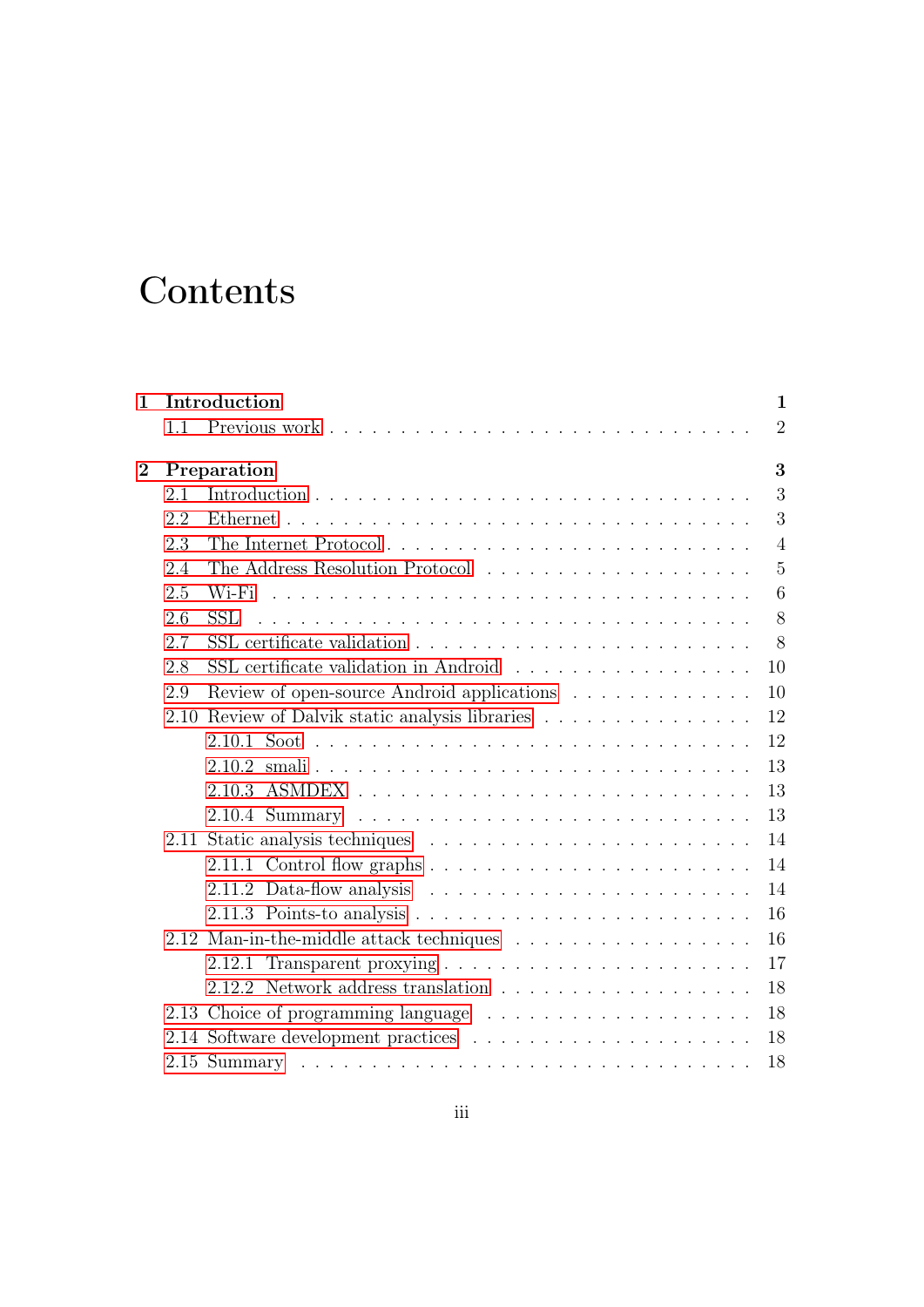| 3              | Implementation<br>21 |                                                                              |    |  |  |  |
|----------------|----------------------|------------------------------------------------------------------------------|----|--|--|--|
|                | 21<br>3.1            |                                                                              |    |  |  |  |
|                | 21<br>3.2            |                                                                              |    |  |  |  |
|                |                      | 3.2.1                                                                        | 21 |  |  |  |
|                |                      | Locating vulnerable TrustManager and HostnameVerifier<br>3.2.2               |    |  |  |  |
|                |                      |                                                                              | 22 |  |  |  |
|                |                      | 3.2.3                                                                        | 23 |  |  |  |
|                |                      | 3.2.4                                                                        | 24 |  |  |  |
|                | 3.3                  |                                                                              | 24 |  |  |  |
|                |                      | 3.3.1<br>Overview                                                            | 24 |  |  |  |
|                |                      | Finding the IP address of the client's intended destination.<br>3.3.2        | 25 |  |  |  |
|                |                      | 3.3.3<br>Spoofed certificate generation $\ldots \ldots \ldots \ldots \ldots$ | 28 |  |  |  |
|                |                      | 3.3.4                                                                        | 30 |  |  |  |
|                |                      | 3.3.5                                                                        | 31 |  |  |  |
|                | 3.4                  |                                                                              | 31 |  |  |  |
| $\overline{4}$ |                      | Evaluation                                                                   | 33 |  |  |  |
|                | 33<br>4.1            |                                                                              |    |  |  |  |
|                | 4.2                  |                                                                              | 33 |  |  |  |
|                | 34<br>4.3            |                                                                              |    |  |  |  |
|                | 35<br>4.4            |                                                                              |    |  |  |  |
|                | 4.5<br>36            |                                                                              |    |  |  |  |
|                | 40<br>4.6            |                                                                              |    |  |  |  |
|                | 40<br>4.7            |                                                                              |    |  |  |  |
|                | 4.8                  | Comparison between static analysis and manual testing $\ldots \ldots$        | 41 |  |  |  |
|                | 4.9                  | Responsible disclosure of security vulnerabilities                           | 41 |  |  |  |
|                | 4.10                 |                                                                              | 42 |  |  |  |
| $\overline{5}$ |                      | Conclusion                                                                   | 43 |  |  |  |
|                |                      | Bibliography                                                                 | 45 |  |  |  |
|                |                      |                                                                              |    |  |  |  |
|                |                      | A Data-flow equations for X509TrustManager                                   | 49 |  |  |  |
| В              |                      | Soot data-flow analysis code for X509TrustManager                            | 51 |  |  |  |
| C              |                      | Example static analysis output                                               | 53 |  |  |  |
| D              |                      | <b>Project Proposal</b>                                                      | 55 |  |  |  |
|                |                      |                                                                              |    |  |  |  |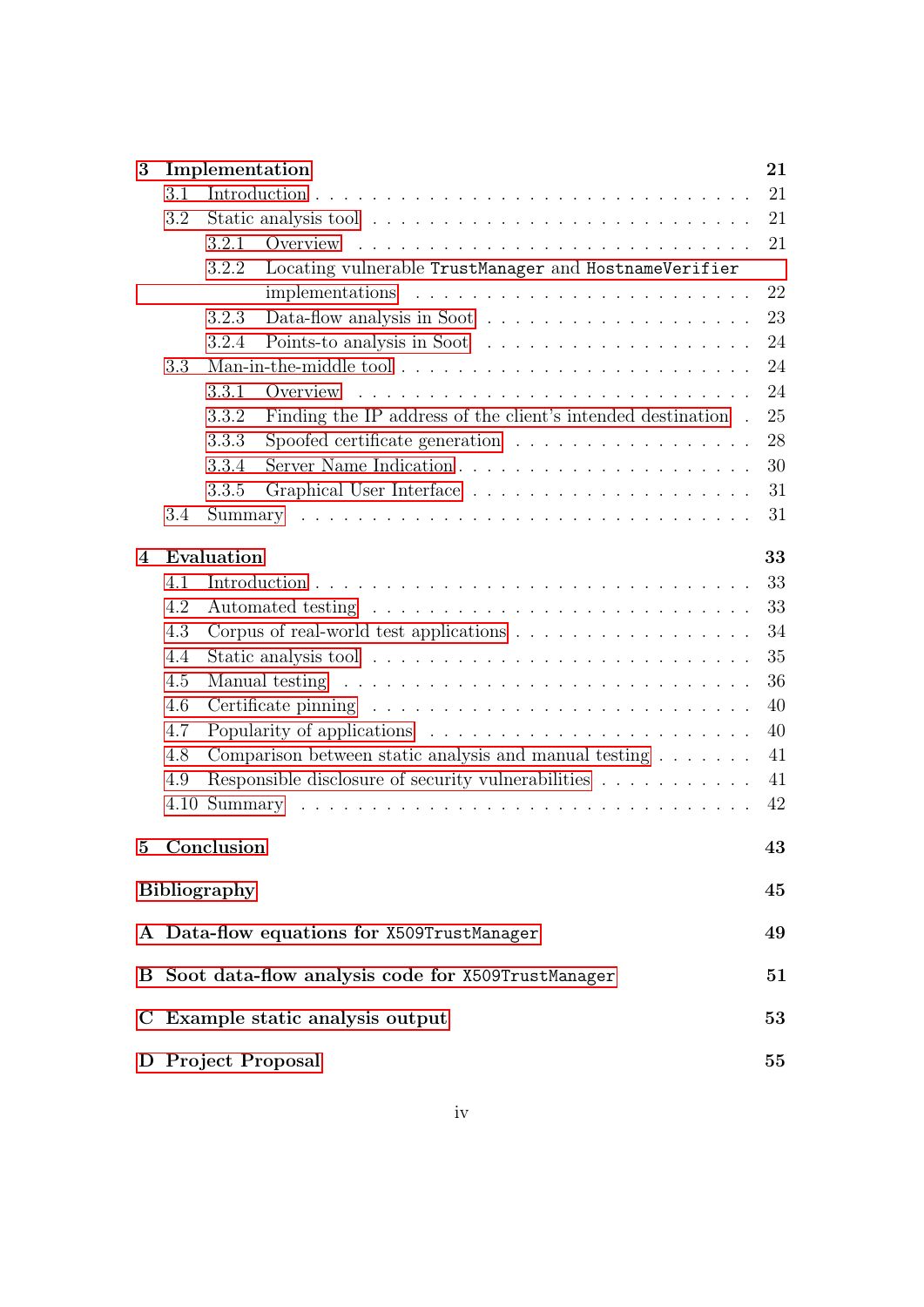# <span id="page-6-0"></span>Chapter 1 Introduction

Android is an operating system which is designed for use on mobile devices such as mobile phones and tablets. It is primarily developed by Google, with most of the code available under an open-source license. Android is installed on hundreds of millions of devices worldwide [\[1\]](#page-50-0).

AppBrain has estimated that there are over 1 million applications available in the Google Play store [\[2\]](#page-50-1), which allows users to buy applications or download them free of charge.

Mobile devices, such as those running Android, allow applications to access sensitive information such as the name, phone number or email address of the user and their contacts [\[3\]](#page-50-2), the user's SMS messages, their calendar and their location [\[4\]](#page-50-3). Individual applications may also have data they wish to protect, such as passwords.

Some applications send personal information to remote servers. Whilst this in itself may not be desirable for users concerned about their privacy, another concern is that an attacker who can intercept network traffic may be able to access or modify the personal information.

Many applications use the SSL cryptographic protocol to protect sensitive network traffic. However, some applications do not use the SSL API correctly, leading to vulnerabilities which expose the applications to man-in-the-middle attacks. Man-in-the-middle attacks are typically easy to carry out on open Wi-Fi hotspots, which are commonly used by mobile devices to connect to the Internet.

Chapter [2](#page-8-0) discusses SSL man-in-the-middle vulnerabilities and techniques for detecting and exploiting them in further detail. Chapter [3](#page-26-0) discusses the implementation of two programs: a static analysis tool which attempts to find vulnerable Android applications automatically, and a man-in-the-middle tool which can be used to attempt to exploit vulnerable applications manually. I tested both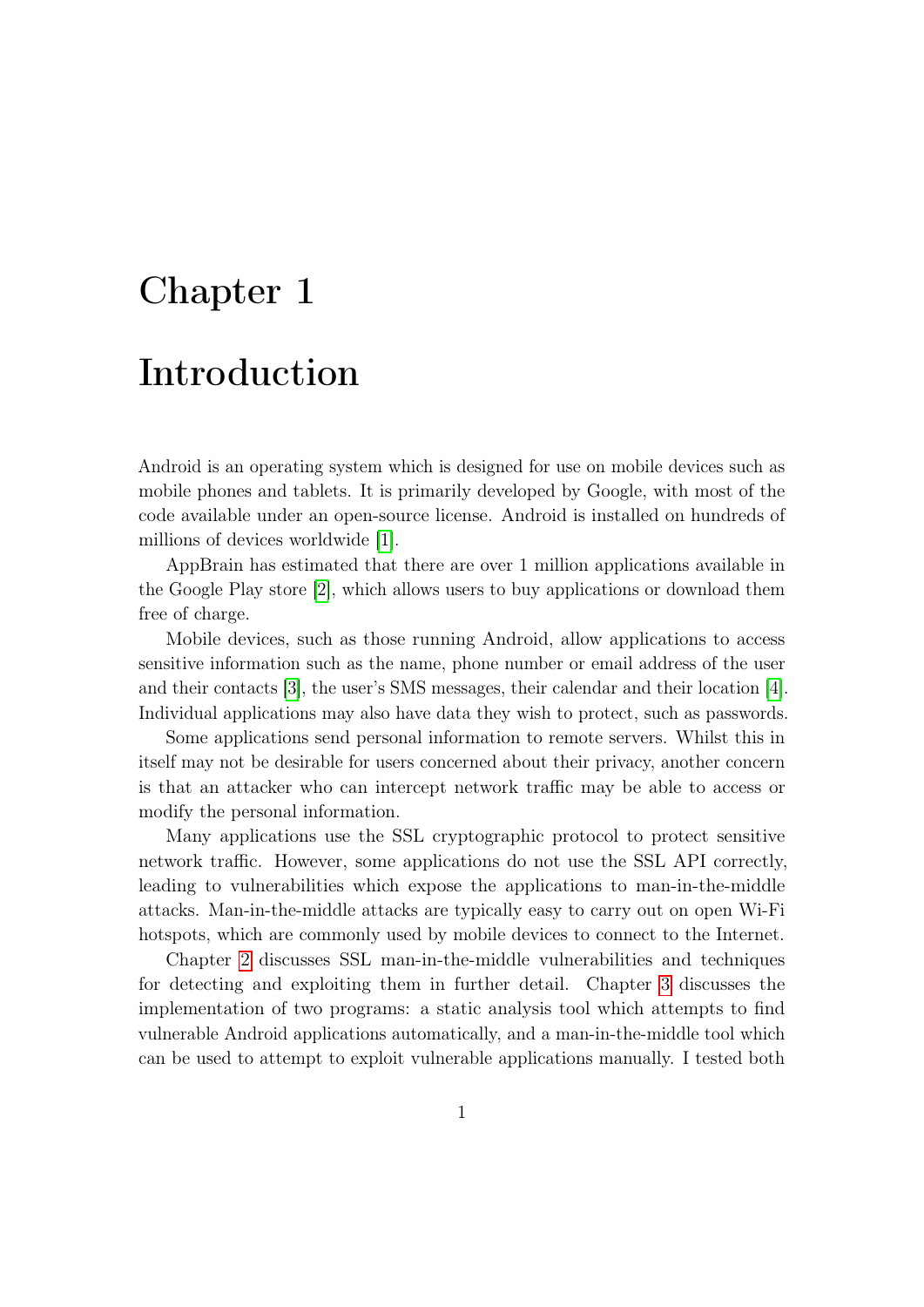tools on a selection of popular applications from the Google Play store. The results are presented in Chapter [4](#page-38-0) and my conclusions are presented in Chapter [5.](#page-48-0)

## <span id="page-7-0"></span>1.1 Previous work

In 2012, Georgiev et al. published a paper reviewing SSL certificate validation in non-browser software [\[5\]](#page-50-4), identifying many applications and libraries, including some on Android, which do not perform certificate validation correctly.

Fahl et al. also published a paper in 2012 which discusses using static analysis techniques on Dalvik bytecode to check if Android applications contain vulnerable SSL validation code [\[6\]](#page-50-5). They ran their tool on a sample of 13,500 free applications from the Google Play store: 1,074 (8%) contained code that was potentially vulnerable to MITM attacks. They also manually checked 100 applications and were able to successfully launch MITM attacks against 41 of them.

In 2013, Egele et al. published a paper about using static analysis to discover applications which do not use the Android cryptography API correctly [\[7\]](#page-50-6) – for example, using the electronic codebook (ECB) block cipher mode of operation.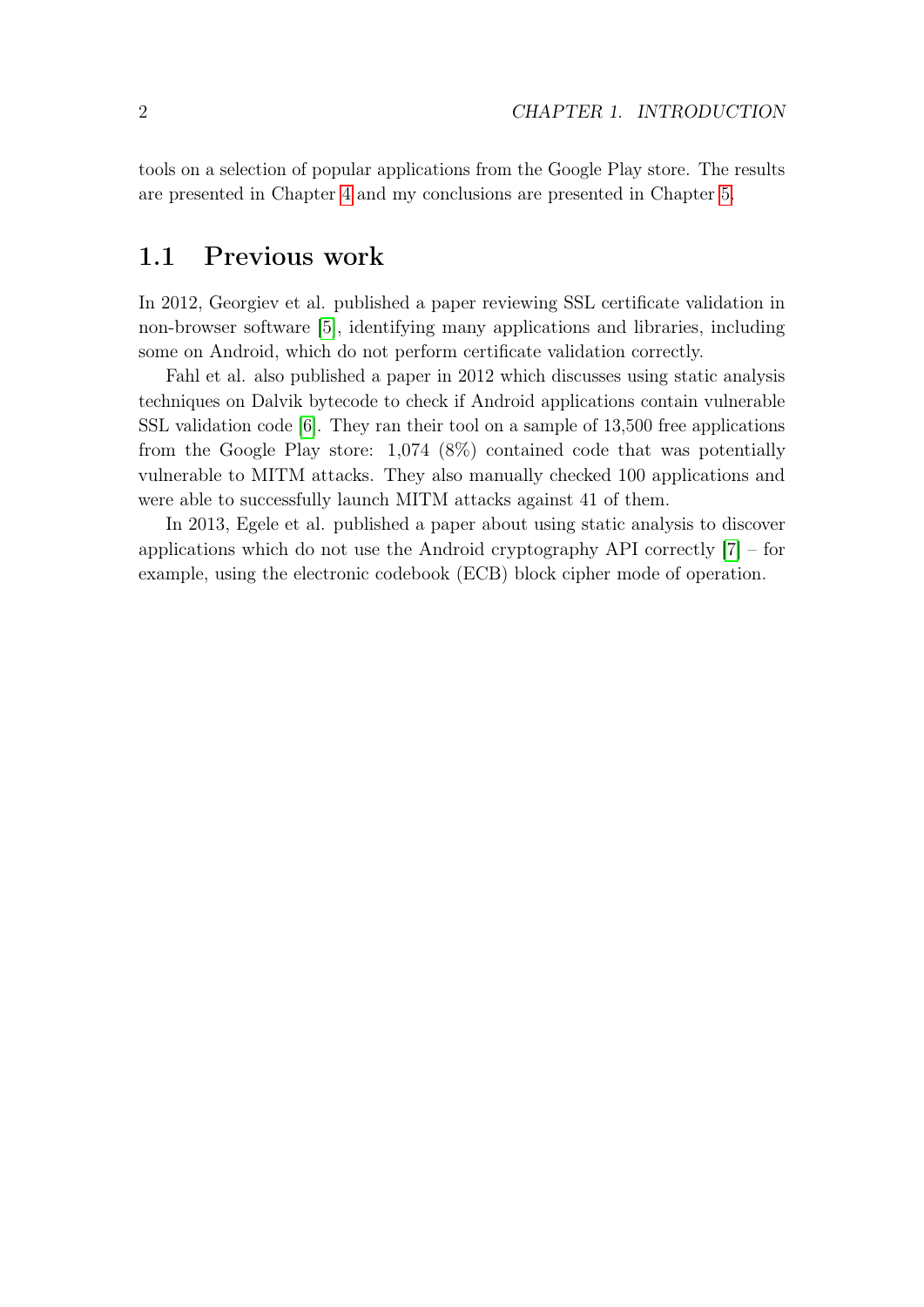# <span id="page-8-0"></span>Chapter 2 Preparation

## <span id="page-8-1"></span>2.1 Introduction

This chapter discusses low-level network protocols and vulnerabilities which allow attackers to intercept network traffic. The SSL protocol is commonly used to prevent such attacks, however, it can be used incorrectly by applications. The rest of the chapter discusses techniques for detecting vulnerabilities in Android applications which use SSL.

## <span id="page-8-2"></span>2.2 Ethernet

Ethernet is a family of computer networking standards for creating local area networks, which define the operation of both the physical layer and the data link layer.

Early versions of Ethernet connected computers with a bus topology: all computers were connected to a single cable – a shared medium. When an Ethernet frame (a packet) is sent, all other computers receive it. A media access control protocol (MAC) is used to address computers on the shared medium, so that they know if a frame they receive is destined for them. In Ethernet, each network interface card is programmed with a unique 48-bit MAC address by the manufacturer. Each frame contains a source and destination MAC address. If a network interface card receives a packet whose destination MAC address does not match the MAC address programmed into the card, it drops it.

Collisions are a problem that can arise in shared medium networks. They occur when two or more network interface cards try to transmit a frame simultaneously,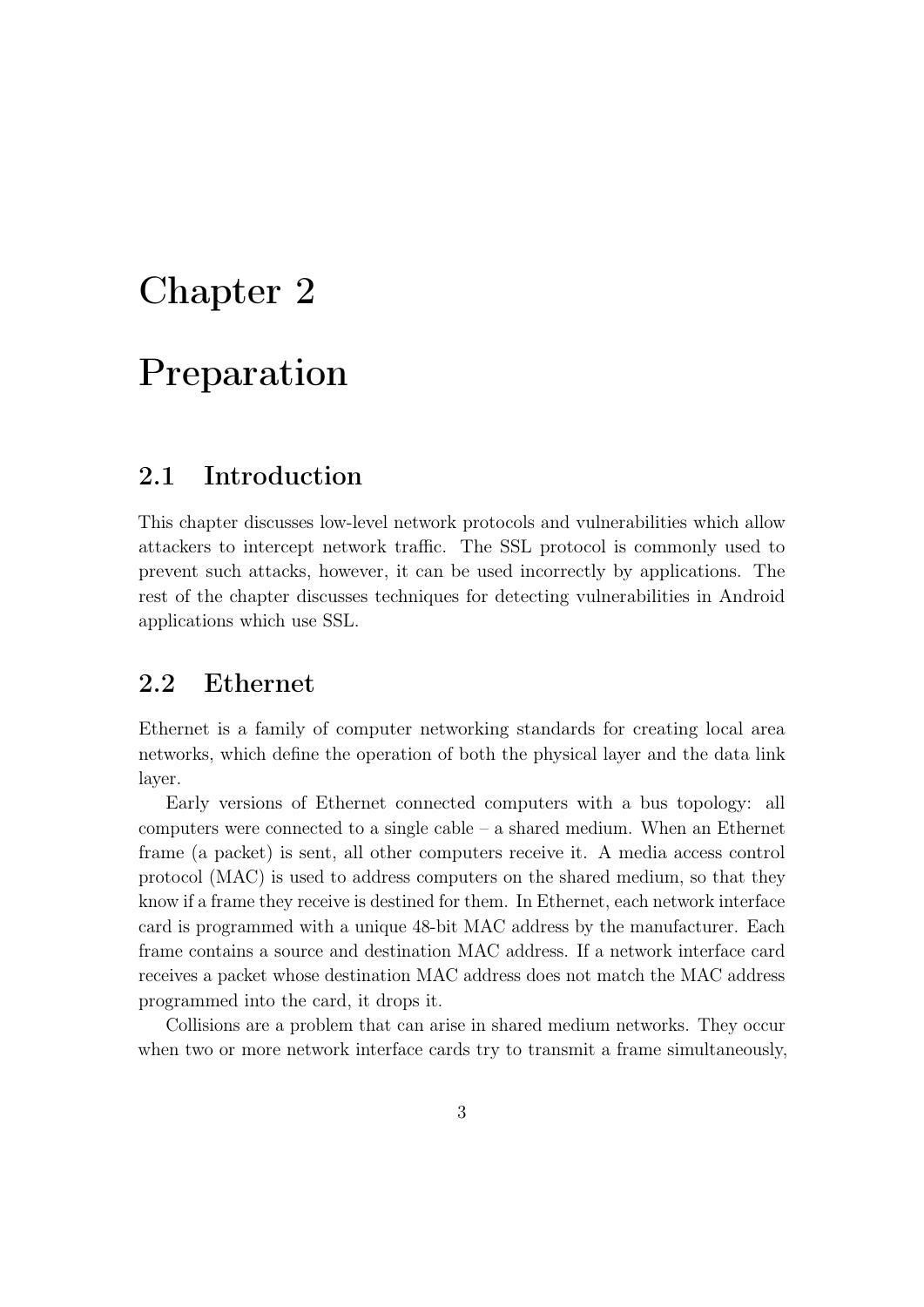causing the signals on the cable to become garbled. Ethernet solves this problem with the use of an the carrier sense multiple access with collision detection (CSMA/CD) algorithm.

Before transmitting an Ethernet frame on a network using CSMA/CD, the network interface card will first wait for the medium to become idle, which means no other card is transmitting. The card will then start transmitting the frame. Whilst doing so, it continually listens to the signals on the wire to detect if another card has also attempted to transmit – if so, a collision has occurred. When a collision is detected, the card will send a jam signal to stop all other cards from transmitting. It waits for a random period of time defined by the binary exponentiated backoff algorithm,<sup>[1](#page-9-1)</sup> then tries to transmit the packet again. After a maximum number of unsuccessful retries, the network card gives up.

More recent versions of Ethernet support hubs: devices which connect together multiple Ethernet cables. When a hub receives a frame on a port, it simply broadcasts it out on all other ports. This allows networks to be connected in a star or tree topology. However, hubs still have the disadvantage that frames are delivered to every computer on the network.

Switches fix this disadvantage. They are similar to hubs, however, they keep track of which MAC addresses can be reached through each port. This means an incoming frame does not need to be broadcast to every other port,<sup>[2](#page-9-2)</sup> it only needs to be sent to a single port. New versions of Ethernet also support full duplex communication, allowing frames to be transmitted simultaneously in both directions between a network interface card and a switch. Switches store incoming frames in a buffer until the switching fabric is ready to forward them. This prevents collisions, however, frames can still be dropped if the buffer is full.

## <span id="page-9-0"></span>2.3 The Internet Protocol

The Internet Protocol (IP) is a protocol which operates at the network layer, on top of link layer protocols such as Ethernet. It connects multiple networks together

<span id="page-9-1"></span><sup>&</sup>lt;sup>1</sup>For the *n*th collision, the binary exponentiated backoff algorithm picks a random number between 0 and  $2^n - 1$  as the period of time to wait before transmitting again.

<span id="page-9-2"></span><sup>2</sup>Switches may still broadcast frames if they have not yet seen a MAC address. However, when the destination computer sends its own frame in reply, it will pass through the same switch. The switch reads the source MAC address for the reply frame and associates that with the port the frame arrived from. The next time a packet is sent to that address, a broadcast is not required, as the switch has associated the address and port.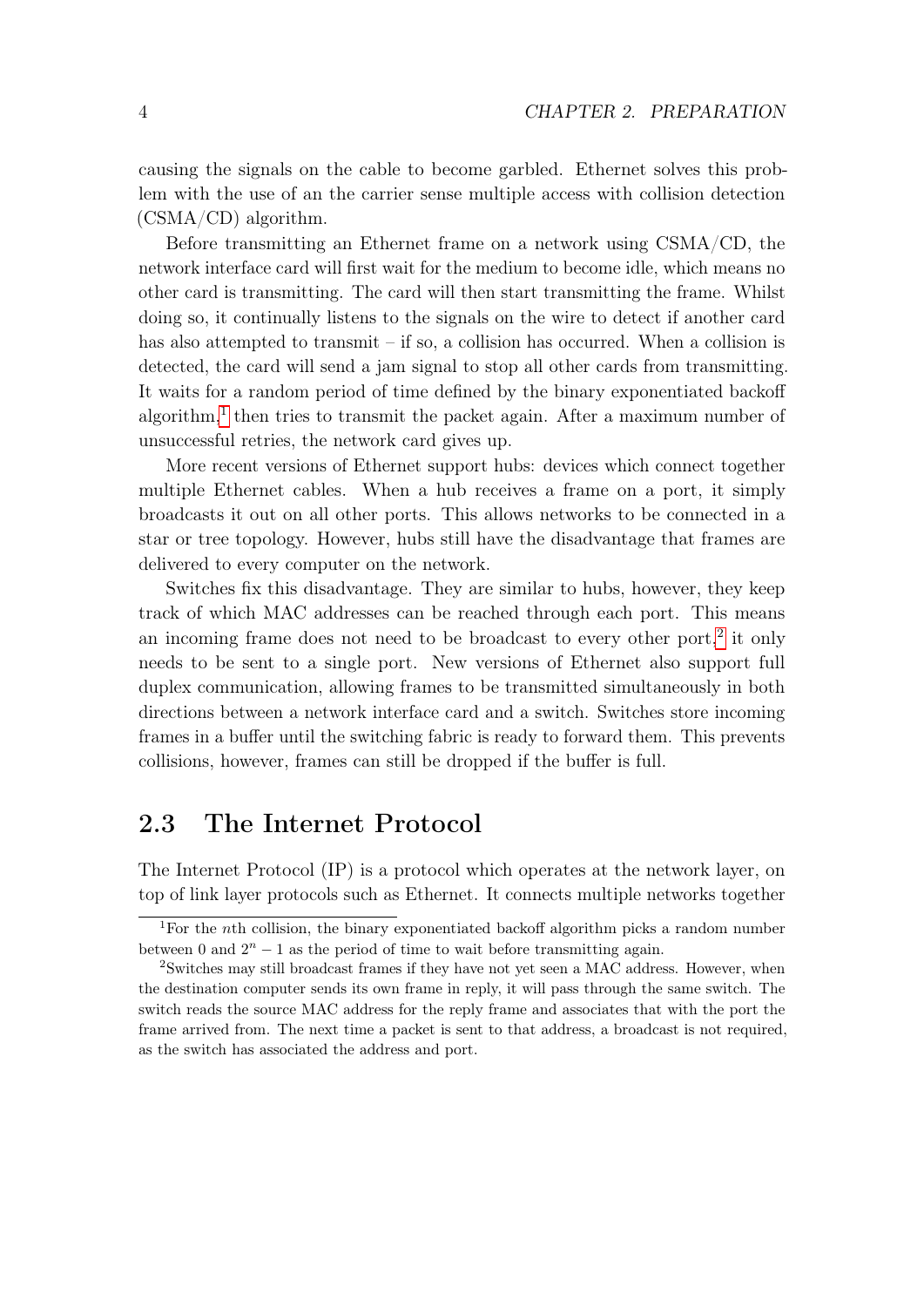with devices called routers. The networks IP runs on top of may have different link layer protocols and different transport and application layer protocols can run on top of IP. This is known as the 'hourglass' model and it means any application can be used with any network if they both support IP.

Each computer is given its own IP address. In IPv4, the most common version of the protocol used at the time of writing, the address is 32 bits long. However, as the Internet has grown rapidly, the pool of free IPv4 addresses has almost been exhausted. This has led to workarounds such as Network Address Translation (NAT) where a router exposes a single public IP address to the rest of the Internet, and translates packets passing through it to use a private IP address for each machine behind it, and vice-versa. IPv6, the latest version, has 128 bit addresses which should be sufficient for the foreseeable future.

When a computer sends an IP packet, it has to decide how to route the packet. On an end device, there are two possibilities: the packet is destined for another machine on the same local network, or, the packet is destined for a different network, in which case it must be delivered via the router.

On a network using Ethernet the computer must determine the MAC address of the destination computer if the destination computer is on the local network, or the MAC of the router otherwise.

### <span id="page-10-0"></span>2.4 The Address Resolution Protocol

The Address Resolution Protocol (ARP) is a request-response protocol used to discover the mapping between IP addresses and MAC addresses automatically. An ARP request contains an IP address and is broadcast to every computer on the local network. If a computer receives an ARP request which contains its own IP address, it sends an ARP response back to the sender, which contains the IP address and the associated MAC address.

The mappings from IP address to MAC address are cached for a period of time by each computer in an 'ARP table'. This avoids the need to send an ARP request for every outgoing packet – instead, ARP only needs to be once for each destination computer on the local network.

ARP is stateless, which means that responses can be received and processed by a computer without a corresponding request. This has some legitimate uses – for example, in a high-availability cluster of servers, if one server fails then an ARP response could be sent to update the ARP tables of all other machines so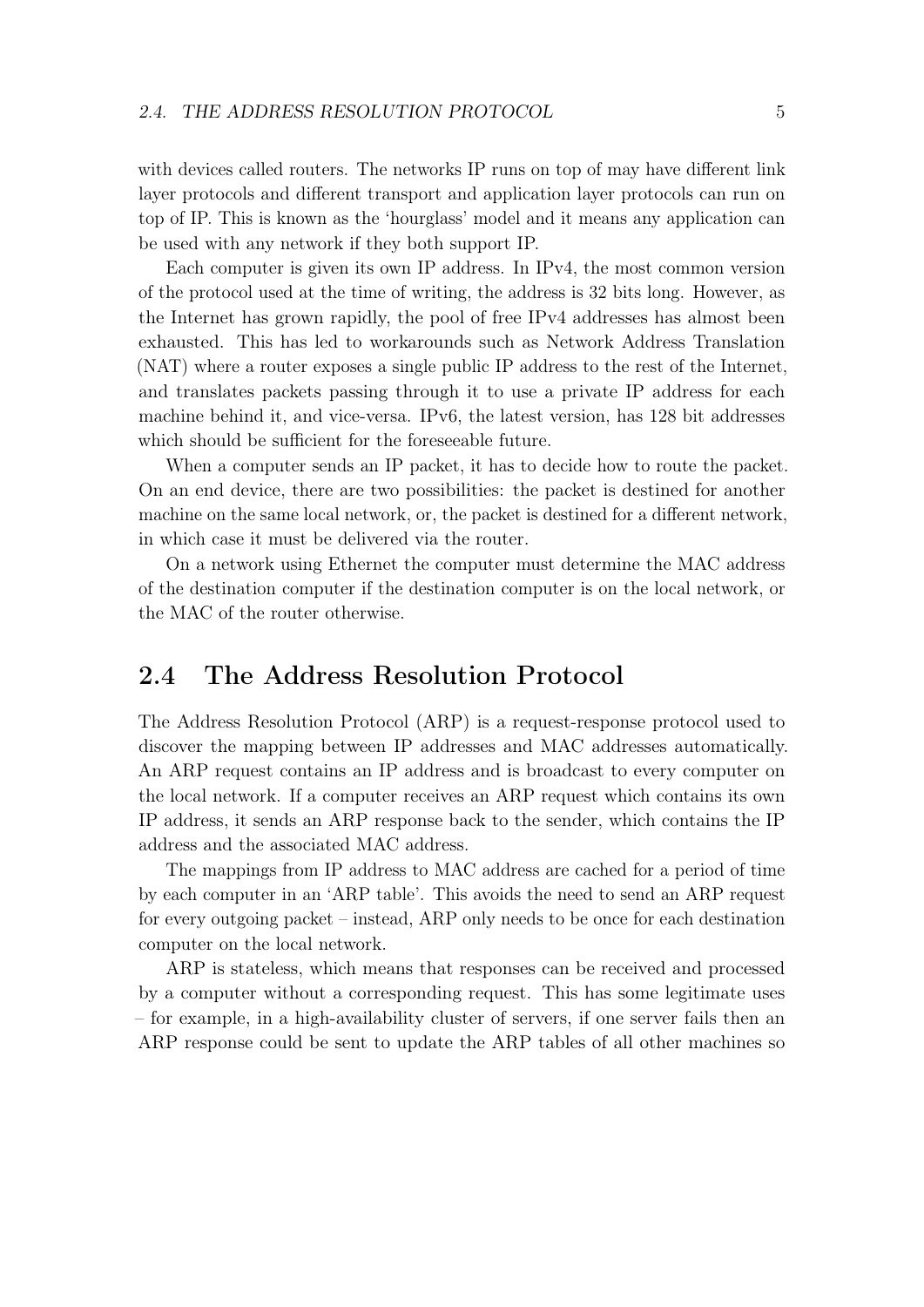that packets sent to the original server are sent to a backup server with a different MAC address instead.

However, as ARP responses are not authenticated, it is possible for a malicious user to send fake ARP responses, which they can use to direct packets to pass through their machine. This is known as ARP spoofing.

In an ARP spoofing attack, a spoofed ARP packet is sent periodically to the target machine, claiming that the IP address of the router resolves to the MAC address of the attacker's machine. Another spoofed ARP packet is sent periodically to the router, claiming that the IP address of the target machine resolves to the MAC address of the attacker's machine. The fake ARP packets must be sent periodically to ensure they override genuine ARP responses.

This causes the target machine to send all of its traffic destined outside the local network via the attacker's machine. It also causes the router to send all of its traffic destined to the target machine via the attacker's machine. This allows the attacker's machine to intercept and modify the traffic of any connections to/from the target machine.

IPv6 uses a different protocol for address resolution, analogous to ARP, called the Neighbor Discovery Protocol (NDP). It is also vulnerable to spoofing attacks. However, there is an NDP variant named the Secure Neighbor Discovery Protocol which uses public-key cryptography to prevent spoofing.

### <span id="page-11-0"></span>2.5 Wi-Fi

Wi-Fi is a standard for local area networks which operate wirelessly over an unlicensed band of the radio spectrum.

A Wi-Fi network is managed by an access point (AP). The access point periodically broadcasts its Service Set Identifier (SSID), which is the name of the network. All other devices in the network connect to the access point.

Wi-Fi networks can be open, which means no authentication or encryption is used. There are also two main schemes for authentication and encryption: WPA2- Personal, which uses a shared secret key for all users, and WPA2-Enterprise, in which each user has their own key. There are also some legacy encryption schemes such as WEP, which were found to have several security weaknesses.

Radio waves are a shared medium: packets are received by all nearby devices. Therefore, Wi-Fi uses a similar media access control protocol to Ethernet – carrier sense multiple access with collision avoidance  $(\text{CSMA}/\text{CA})$ , which is a modified version of Ethernet's CSMA/CD.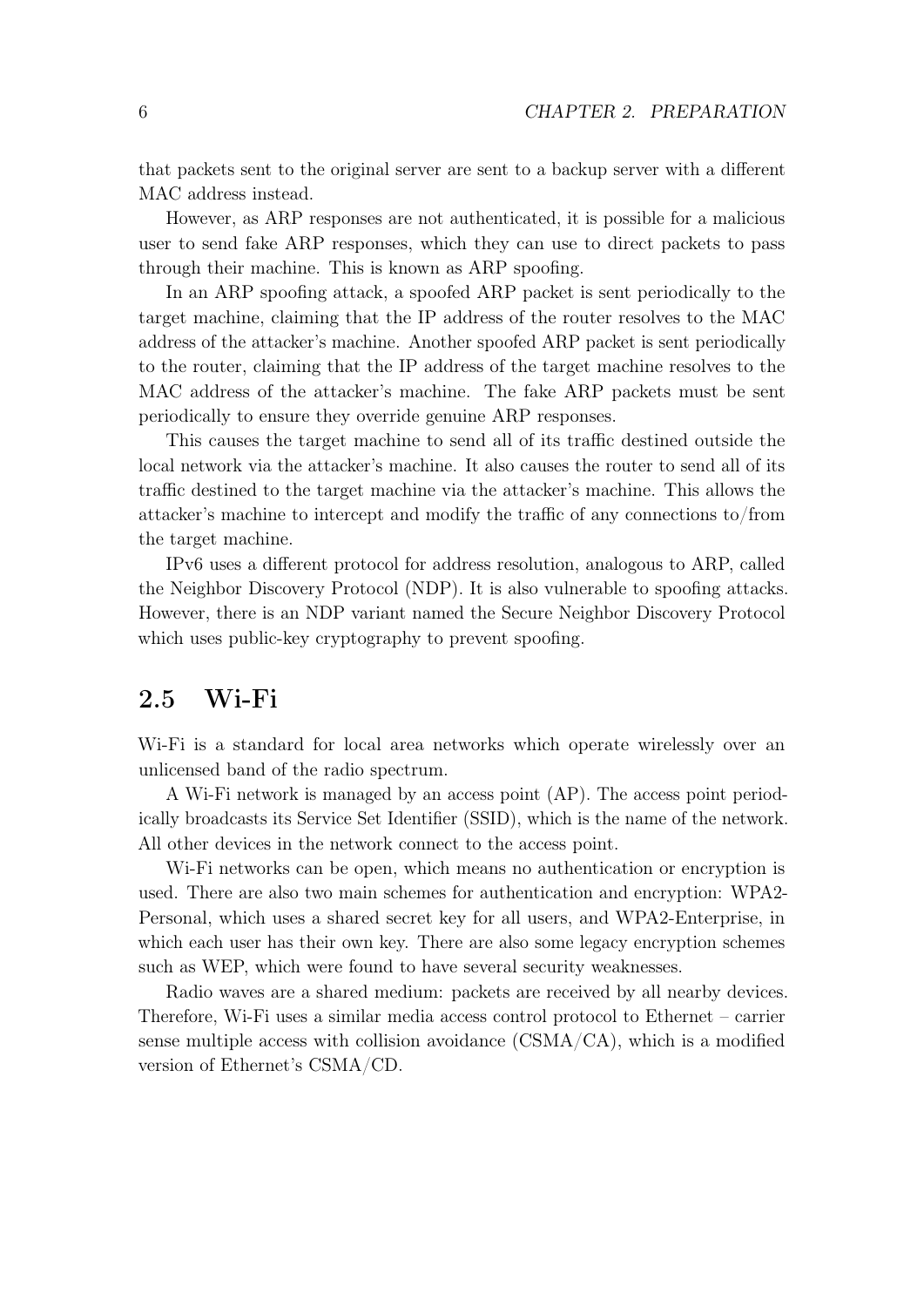CSMA/CD cannot be used because of the hidden terminal problem, which occurs when two devices A and B are both within range of the access point, but not within range of each other. This stops the 'carrier sense' part of CSMA/CD from working. To fix this, in CSMA/CA a device must first send a Request to Send (RTS) packet and then wait to receive a Clear to Send (CTS) packet before it begins transmitting.

Another problem is trying to detect if a collision has occurred whilst transmitting a packet. This is not easy to achieve in a wireless network as a device's own transmission will drown out any transmissions it receives, due to the difference in proximity and signal strength dropping by an inverse-square relationship.

Therefore, in CSMA/CA a device must instead wait for an acknowledgement packet after transmitting. If it does not receive one within a certain length of time, it assumes a collision occurred and tries to transmit again after a delay.

As Wi-Fi is based on Ethernet, it uses the ARP protocol which means it is also vulnerable to ARP spoofing.

Such attacks are particularly concerning in open Wi-Fi hotspots, which are typically unencrypted and can be used by any person with a device supporting Wi-Fi, such as a tablet or mobile phone, to connect to the Internet – including malicious users. They are typically found in public establishments such as train and bus stations, airports and coffee shops.

Wi-Fi hotspots which use encryption but use a key that is shared freely (for example, a coffee shop where you receive the key after ordering) are also a concern, as this does not provide much of an additional barrier against preventing malicious users from connecting.

It is therefore trivial for a malicious user to connect to the network: unlike in Ethernet, where the attacker would have to physically connect their device to the network, they can carry out their attack wirelessly by connecting in the same manner as the normal users, and then use ARP spoofing to intercept traffic.

Another possible attack is for an attacker to create their own Wi-Fi hotspot – for example, it could impersonate the name of a well-known provider of hotspots (such as the name of a mobile phone company), the name of a nearby shop or just be given an enticing name such as 'Free Wi-Fi'. As the attacker operates the hotspot, all the traffic will pass through their device.

Some laptop and desktop Wi-Fi cards can run in a special mode known as 'software AP mode' which allows them to run their own access point. Hostapd [\[8\]](#page-50-7) is a Linux program which can be used in conjunction with a supported Wi-Fi card to create a Wi-Fi access point.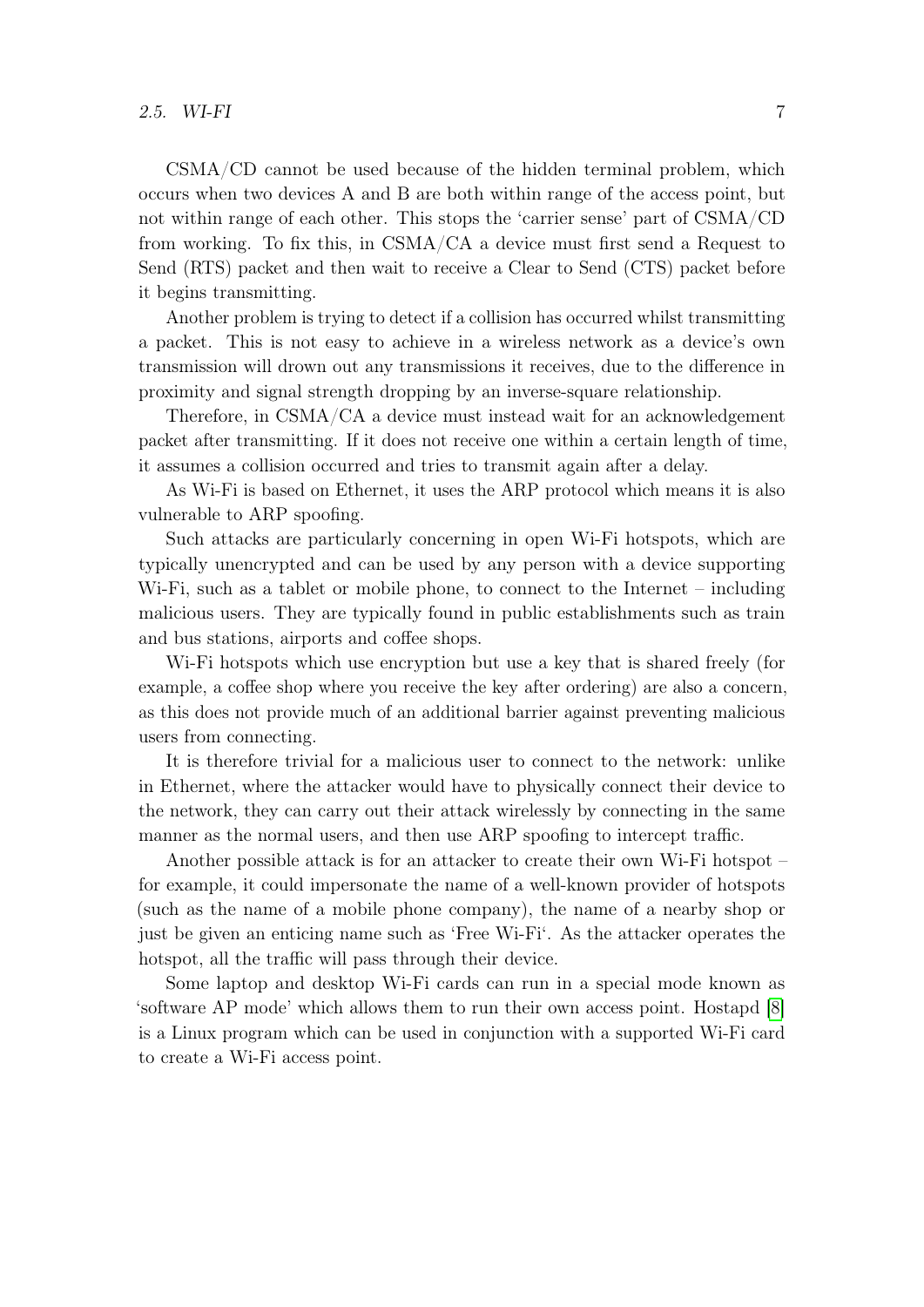## <span id="page-13-0"></span>2.6 SSL

Transport Layer Security (TLS), which is more commonly known by the name of its predecessor, Secure Sockets Layer (SSL), is a cryptographic protocol used to provide a secure client-server communications channel which can be used on top of an insecure network.

When used correctly, SSL provides the following guarantees:

- Authenticity: the server which the client is communicating with is whom it claims to be. SSL also supports client authentication, which allows the server to check the client is whom it claims to be.
- Confidentiality: messages cannot be read by eavesdroppers.
- Integrity: messages cannot be tampered with.

This means even if an attacker is able to intercept and modify network traffic, they will only be able to read the ciphertext of SSL connections. If they do tamper with the traffic, the receiver will detect that this has occurred and close the connection.

Guarantees of confidentiality and integrity depend on authenticity: if an attacker can trick a client into thinking that they are the real server, the client will perform the handshake with the attacker – establishing a shared secret key with them, not with the real server. The attacker can use the shared key to decrypt messages sent by the client and encrypt their own messages to send to the client.

The attacker can also open their own connection to the real server. As servers do not typically authenticate the identity of the client, the server will not be able to tell the difference between a connection from the client or a connection from the attacker.

By relaying data between the two connections (the client to attacker connection, and the attacker to real server connection), an attacker is able to record and modify the plaintext traffic sent between the client and real server – despite the use of SSL. The client and real server will not be aware that this has taken place. This attack is known as a man-in-the-middle (MITM) attack.

## <span id="page-13-1"></span>2.7 SSL certificate validation

SSL uses X.509 certificates and public-key cryptography to allow a client to authenticate the identity of the server it is communicating with, or vice versa.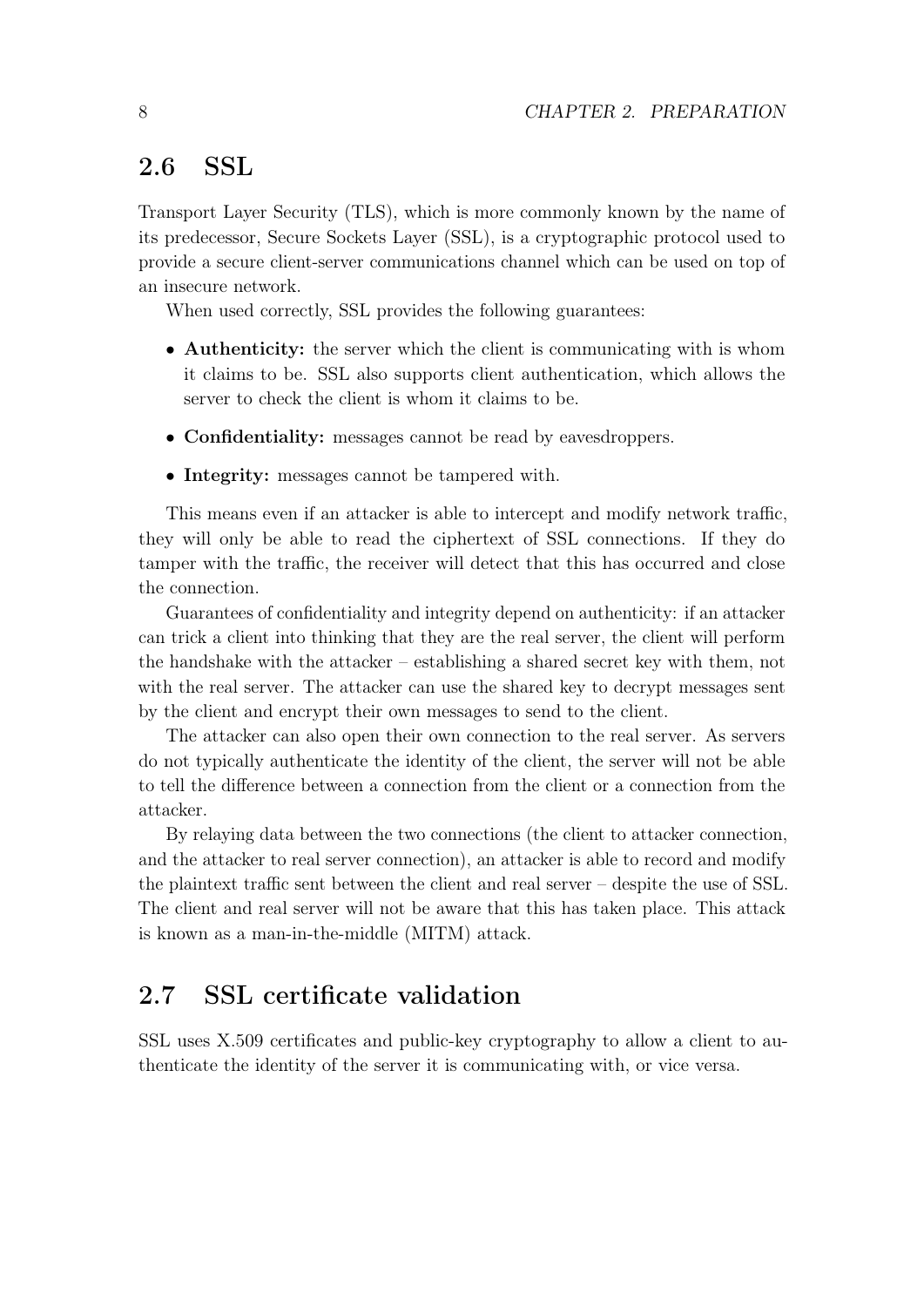#### 2.7. SSL CERTIFICATE VALIDATION 9

SSL's public-key infrastructure scheme uses certificate authorities (CAs) to authenticate the owner of a certificate. As a minimum, a CA will confirm the owner of a certificate controls the certificate's hostname (e.g. www.example.com).

Each certificate authority has a root certificate. At the time of writing, Android 4.4 trusts a set of 150 root certificates by default [\[9\]](#page-50-8). A certificate authority declares that the subject of a certificate owns the private key corresponding to the public key within the certificate by signing it. Certificate authorities may also sign certificates belonging to other certificate authorities, for example, the certificates of its resellers or subsidiaries. This leads to a chain of trust which starts at the root certificate (the trust anchor), followed by zero or more intermediate certificates, and finally ending at a leaf certificate – the certificate used to identify an individual server or client.

When a client opens an SSL connection, a procedure called certificate validation takes place which checks that the following conditions hold:

- A trust chain exists from the leaf certificate presented by the server to one of the trust anchors.
- The Common Name (CN) or a Subject Alternative Name (SAN) in the certificate matches the hostname of the server. This prevents a certificate being usable on any server.
- The current date/time is within the certificate's validity period.

Some applications implement additional checks – for example, web browsers typically check that the certificate has not been revoked by its certificate authority and that its public key is of a sufficient length.

Applications may also trust only specific certificates or public keys, rather than relying on the chain of trust from a certificate authority. This is known as certificate pinning. Certificate pinning prevents an application from trusting a certificate signed by a certificate authority which has been compromised.

If certificate validation fails, the application may ask the user if they wish to continue connecting to the server, ignoring the errors, or the connection will fail.

Applications which do not implement certificate validation correctly are vulnerable to man-in-the-middle (MITM) attacks – an attacker can present their own self-signed certificate to the client, impersonating the server. As SSL client authentication is rarely used, the server does not need to have a vulnerable certificate validation implementation.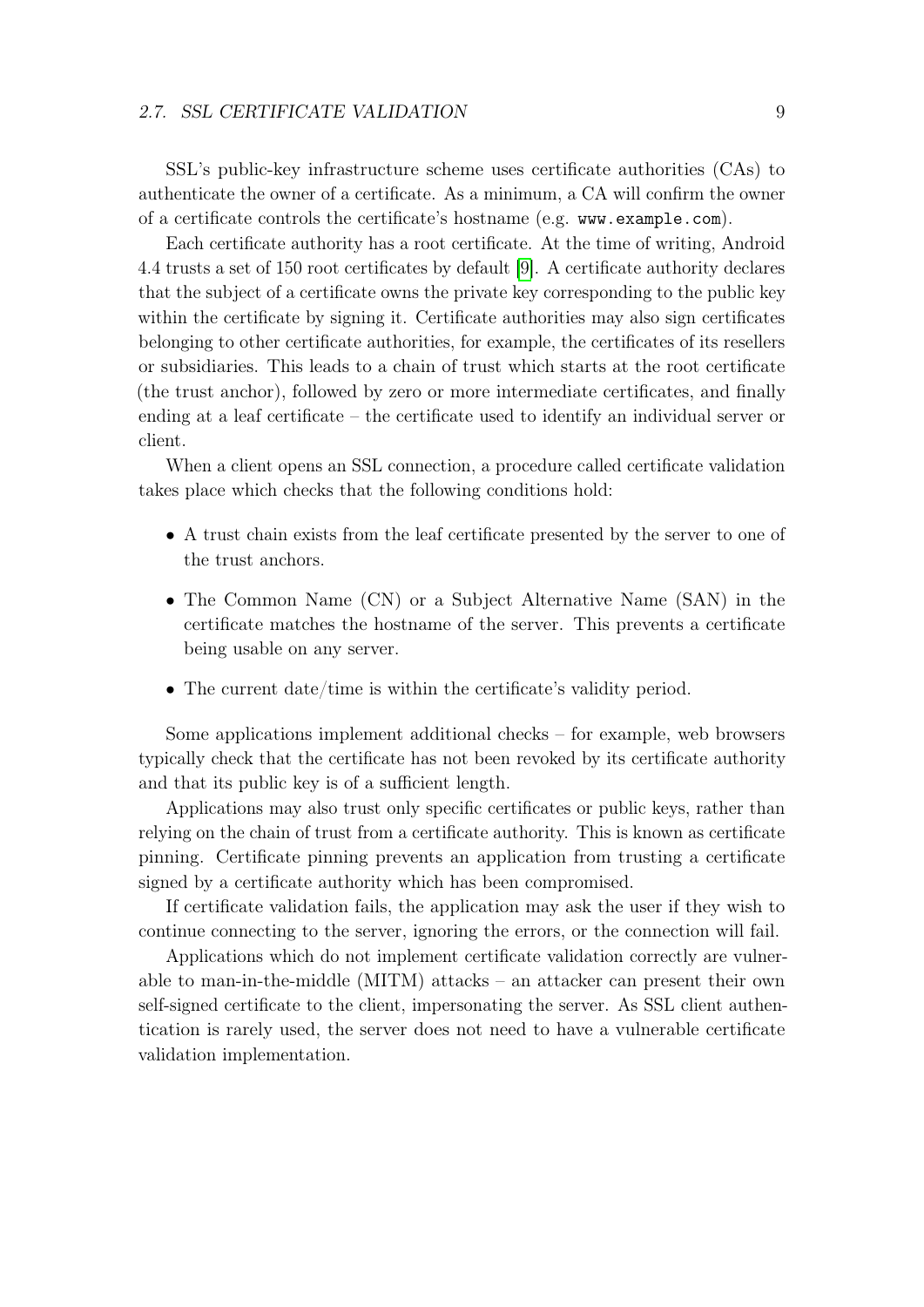### <span id="page-15-0"></span>2.8 SSL certificate validation in Android

Android performs SSL certificate validation using two classes. An X509TrustManager is used to check that a certificate is signed by a trusted certificate authority and is within its specified validity period. A HostnameVerifier is used to check that the hostname contained within the certificate matches the hostname of the server presenting that certificate to the client.

The default implementations of both of these classes are secure. However, Android allows applications to override the defaults and use custom implementations. This offers both advantages and disadvantages: for example, applications could override X509TrustManager to make use of certificate pinning rather than the traditional certificate authority model. However, applications can also override these classes with insecure implementations which do not carry out sufficient checking to prevent man-in-the-middle attacks.

Android exacerbates the problem by also providing insecure implementations of these classes within its standard library – for example, a SSLCertificateSocketFactory can optionally bypass all certificate validation and an AllowAllHostnameVerifier bypasses the hostname checking.

## <span id="page-15-1"></span>2.9 Review of open-source Android applications

In order to understand how Android applications use these classes in a vulnerable manner, I reviewed the source code of a small selection of open-source Android applications which use network communication to try to find SSL certificate validation vulnerabilities.

I found several vulnerable applications, such as a blogging application (with 1 to 5 million installations), a note taking application (with 10,000 to 50,000 installations), an unofficial Twitter client (with 100,000 to 500,000 installations) and a Bitcoin client (which is not available in the Google Play store). All use a custom X509TrustManager that never throws exceptions, meaning they trust all certificates with the correct hostname, regardless of the signer. Some of them also combined this with Android's AllowAllHostnameVerifier, meaning they consider any certificate at all to be valid. The following listing shows the vulnerable code from the blogging application:

```
public class TrustAllManager implements X509TrustManager {
  public void checkClientTrusted(X509Certificate[] cert, String authType)
```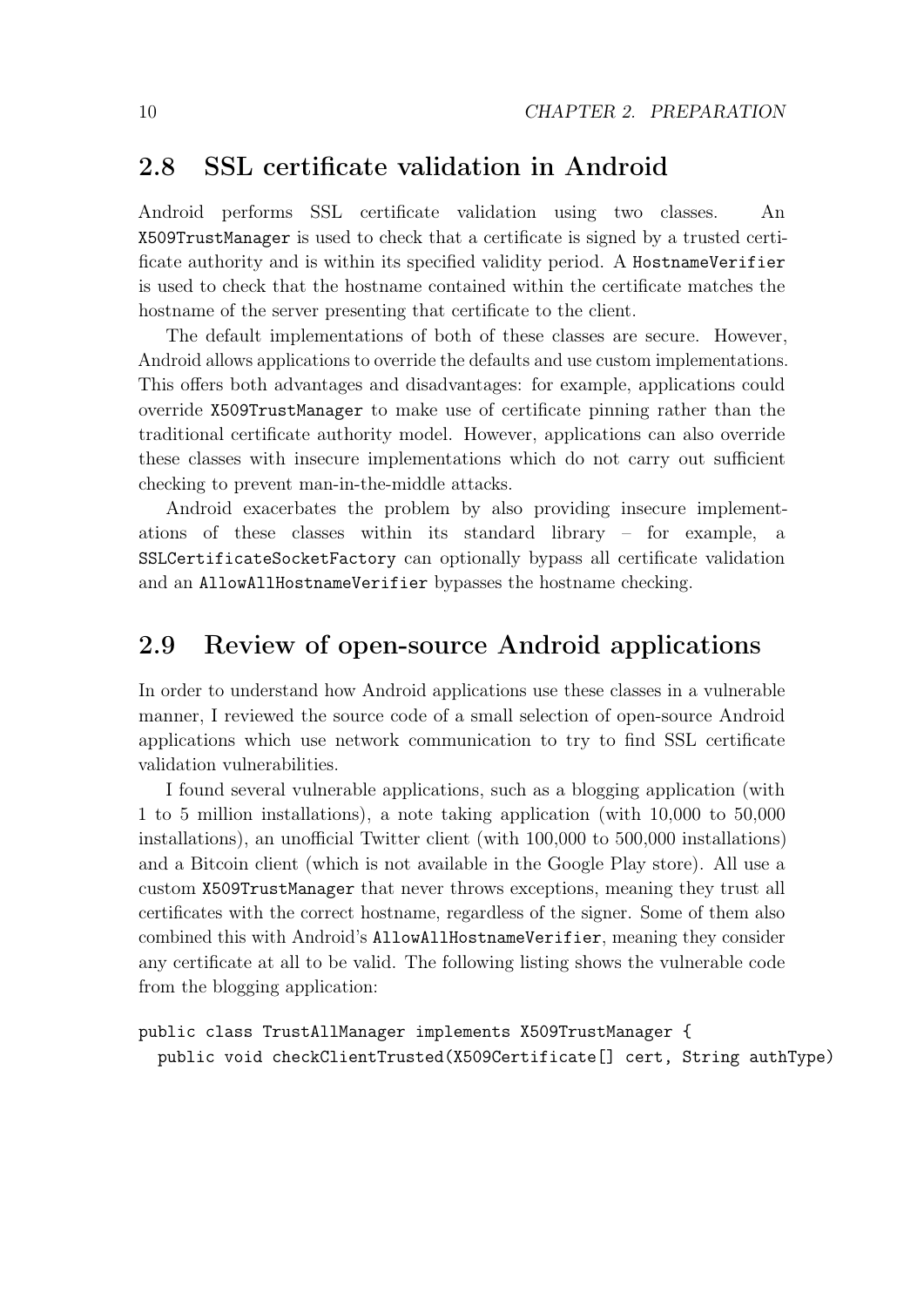```
throws CertificateException { }
  public void checkServerTrusted(X509Certificate[] cert, String authType)
    throws CertificateException { }
  public X509Certificate[] getAcceptedIssuers() { return null; }
}
```
Some speculative reasons for why so many Android applications are vulnerable to man-in-the-middle attacks might include:

- There are several snippets of insecure Android SSL code on question and answer websites such as StackOverflow, which developers copy and paste into their applications.
- Some applications may disable the certificate validation procedure in order to assist in debugging – for example, if the developer was having a problem with network communication, disabling the validation allows them to carry out a man-in-the-middle attack on themselves to check the traffic the application sends and receives is correct.
- Some developers may initially use a self-signed certificate to avoid having to pay for a certificate signed by a trusted certificate authority during development. In order to allow the use of the self-signed certificate, they disable the validation procedure. However, after they have bought a certificate to use when application is released, they forget to re-enable the certificate validation procedure.

Possible ways of improving the situation include:

- The development of a tool which performs static analysis on Android applications to detect vulnerable patterns of code. For example, a static analysis tool could be integrated into the build system used by an Android application developer (e.g. Ant, Maven, Gradle, etc.), emitting warnings or even making the build fail if vulnerable code is found.
- The development of a tool which allows man-in-the-middle attacks to be performed. This would allow application developers to test their applications themselves, using techniques similar to the techniques used by a real attacker.
- The development of a simpler SSL API which does not allow the programmer to override the certificate validation procedure with their own so that it becomes 'foolproof'.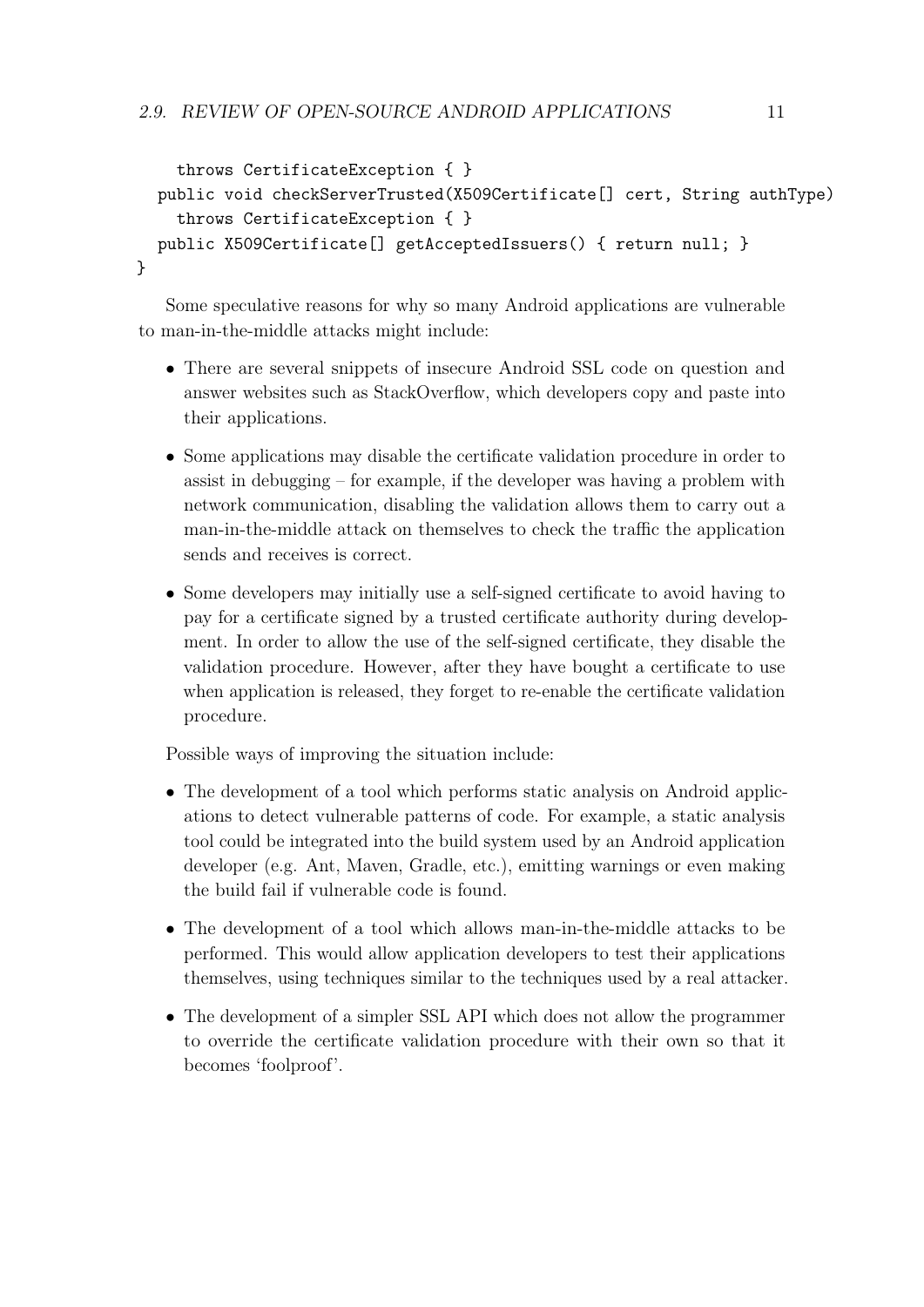I decided to implement the first two of these for my project: a static analysis tool to detect vulnerable patterns of SSL certificate validation code, and a program for exploiting SSL certificate validation vulnerabilities by carrying out man-in-themiddle attacks.

## <span id="page-17-0"></span>2.10 Review of Dalvik static analysis libraries

#### <span id="page-17-1"></span>2.10.1 Soot

Soot [\[10\]](#page-51-0)[\[11\]](#page-51-1) is an open-source library for performing analysis and optimisation of Java bytecode. Soot converts Java bytecode to an intermediate three-address code representation named Jimple. Soot also contains a component called Dexpler [\[12\]](#page-51-2), which converts Dalvik bytecode, the instruction set targeted by Android applications, to Jimple.

Dalvik has 238 instructions [\[13\]](#page-51-3) and some Dalvik instructions do not have type annotations. Jimple is simpler: it has 15 instructions, all of which have type annotations, making it more suitable for static analysis. Listing [2.1](#page-17-2) shows an example of Dalvik bytecode. Listing [2.2](#page-17-3) shows the equivalent Jimple code.

```
1 const/4 v4, 0x1
2 new-array v3, v4, [Ljavax/net/ssl/TrustManager;
3 const/4 v4, 0x0
4 new-instance v5, Luk/ac/cam/gpe21/DumbX509TrustManager;
5 invoke-direct {v5}, Luk/ac/cam/gpe21/DumbX509TrustManager;-><init>()V
6 aput-object v5, v3, v4
                       Listing 2.1: Sample Dalvik bytecode.
1 $r5 = newarray (javax.net.ssl.TrustManager)[1];
```

```
2 $r6 = new uk.ac.cam.gpe21.DumbX509TrustManager;
3 specialinvoke $r6.<uk.ac.cam.gpe21.DumbX509TrustManager: void <init>()>();
```
 $4$   $$r5[0] = $r6;$ 

Listing 2.2: Sample Jimple code.

In addition to supporting common data-flow analyses such as live variable analysis, Soot provides a framework for carrying out user-defined data-flow analyses.

Soot also has two separate points-to analysis implementations (SPARK and Paddle [\[14\]](#page-51-4)). Points-to analysis is explained in further detail in Section [2.11.3.](#page-21-0)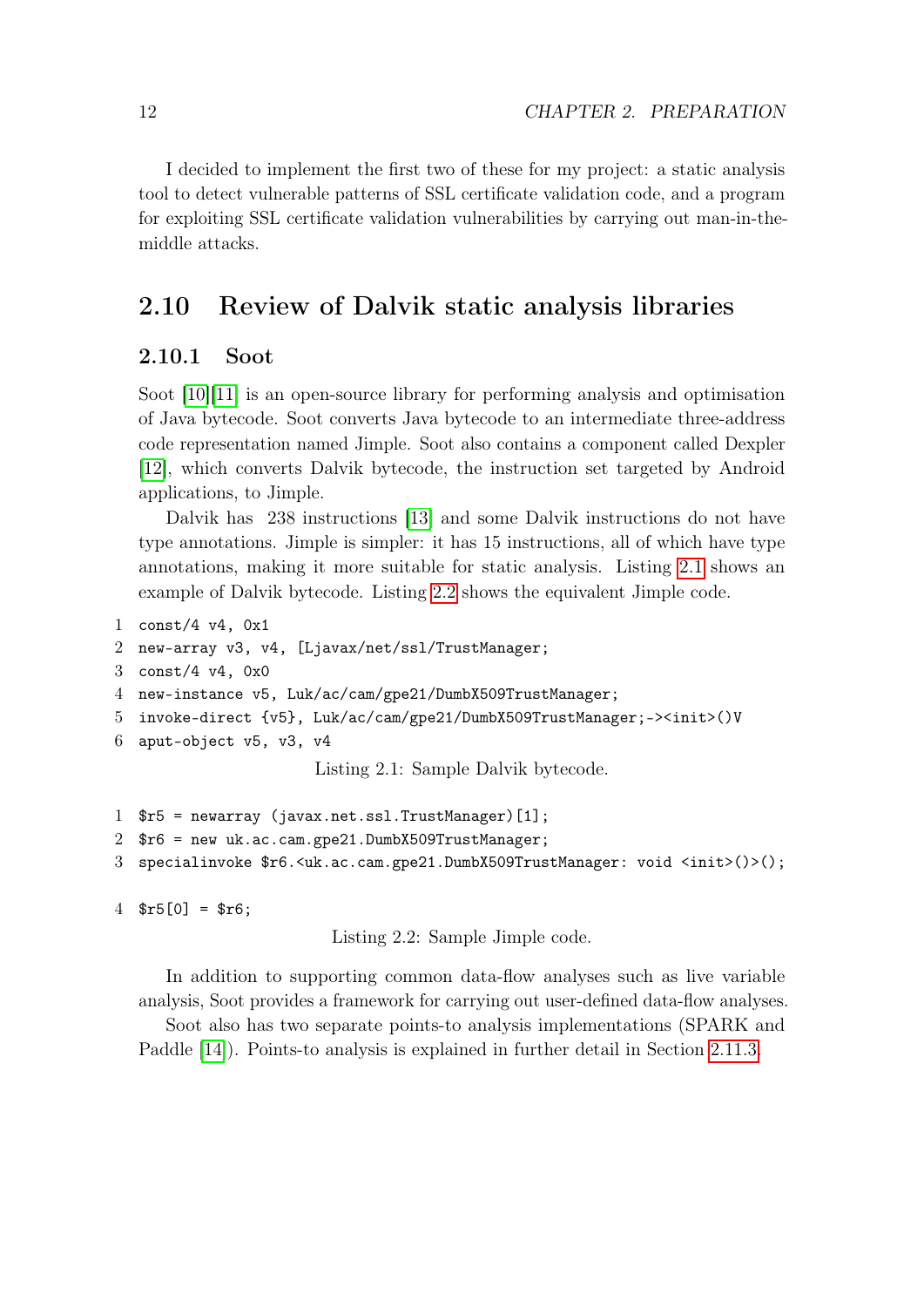Soot can also generate call graphs, split method bodies up into basic blocks and generate control flow graphs.

#### <span id="page-18-0"></span>2.10.2 smali

smali [\[15\]](#page-51-5) is a Dalvik bytecode assembler and disassembler. It has an internal library named dexlib2, which reads and decodes compiled Dalvik .dex files.

dexlib2 is a much lower-level library than Soot. It exposes Dalvik instructions directly, rather than using a simpler intermediate representation. It does not offer higher-level functionality provided by Soot.

#### <span id="page-18-1"></span>2.10.3 ASMDEX

ASMDEX [\[16\]](#page-51-6) is a low-level Dalvik bytecode manipulation library, similar to dexlib2. Therefore, it also exposes Dalvik directly and, like dexlib2, does not offer higher-level functionality.

ASMDEX does not appear to be actively developed – there has only been a single release, which dates back to early 2012.

#### <span id="page-18-2"></span>2.10.4 Summary

I chose to use the Soot library to implement the static analysis tool, for the following reasons:

- Soot's internal representation, Jimple, is simpler and higher-level than the raw Dalvik instructions exposed by dexlib2.
- Soot contains built-in high-level functionality, such as the generation of control flow graphs, data-flow analysis and points-to analysis. dexlib2 lacks this functionality.
- There is an active mailing list and community surrounding Soot, and development work such as bug fixes and improvements are still being carried out.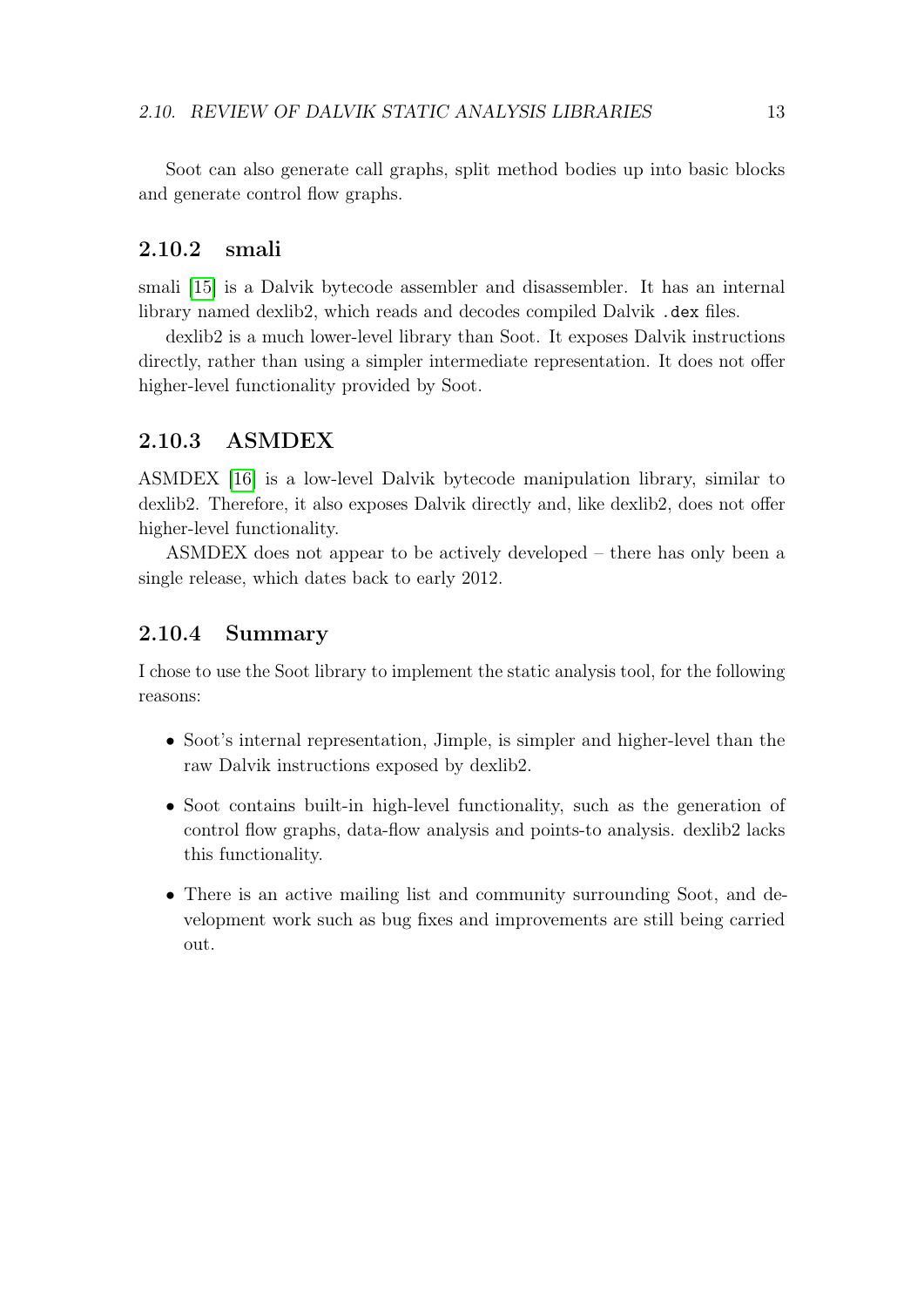### <span id="page-19-0"></span>2.11 Static analysis techniques

#### <span id="page-19-1"></span>2.11.1 Control flow graphs

A control flow graph is a directed graph of all the possible execution paths through a procedure.

Each instruction in the procedure is a node in the control flow graph. An edge is added between a node x and a node y if, after executing the instruction  $x$ , the instruction y may be executed.

The predecessors of an instruction  $x$  are all instructions in the control flow graph which have an edge leading towards x. The successors of x are all instructions in the control flow graph which have an edge coming from  $x$ .

#### <span id="page-19-2"></span>2.11.2 Data-flow analysis

Data-flow analysis is a static analysis technique which can determine properties of the values of the registers at each point in a program. It works by creating a set of data-flow equations for each node in the control flow graph of a procedure in the program. The equations can be solved by starting with an approximation of the value for each node and then applying them iteratively until a fixed point is reached.

In particular, I was interested in tracking the 'vulnerability' property as it flows through the program – for example, it takes several steps in Android to go from instantiating a vulnerable X509TrustManager to actually creating a vulnerable SSL socket which uses it.

The data-flow equations for each node in the control flow graph are as follows:

in-vulnerable
$$
(n)
$$
 =  $\bigcup_{p \in \text{pred}(n)} \text{out-vulnerable}(p)$  (2.1)

out-vulnerable(n) = (in-vulnerable(n) \ safe(n)) ∪ vulnerable(n, in-vulnerable(n)) (2.2)

Where:

• in-vulnerable $(n)$  is the set of registers which may hold a vulnerable value before  $n$  is executed. It is defined to be the empty set for the entry point of the procedure, as none of the registers can be filled with a vulnerable value at this point.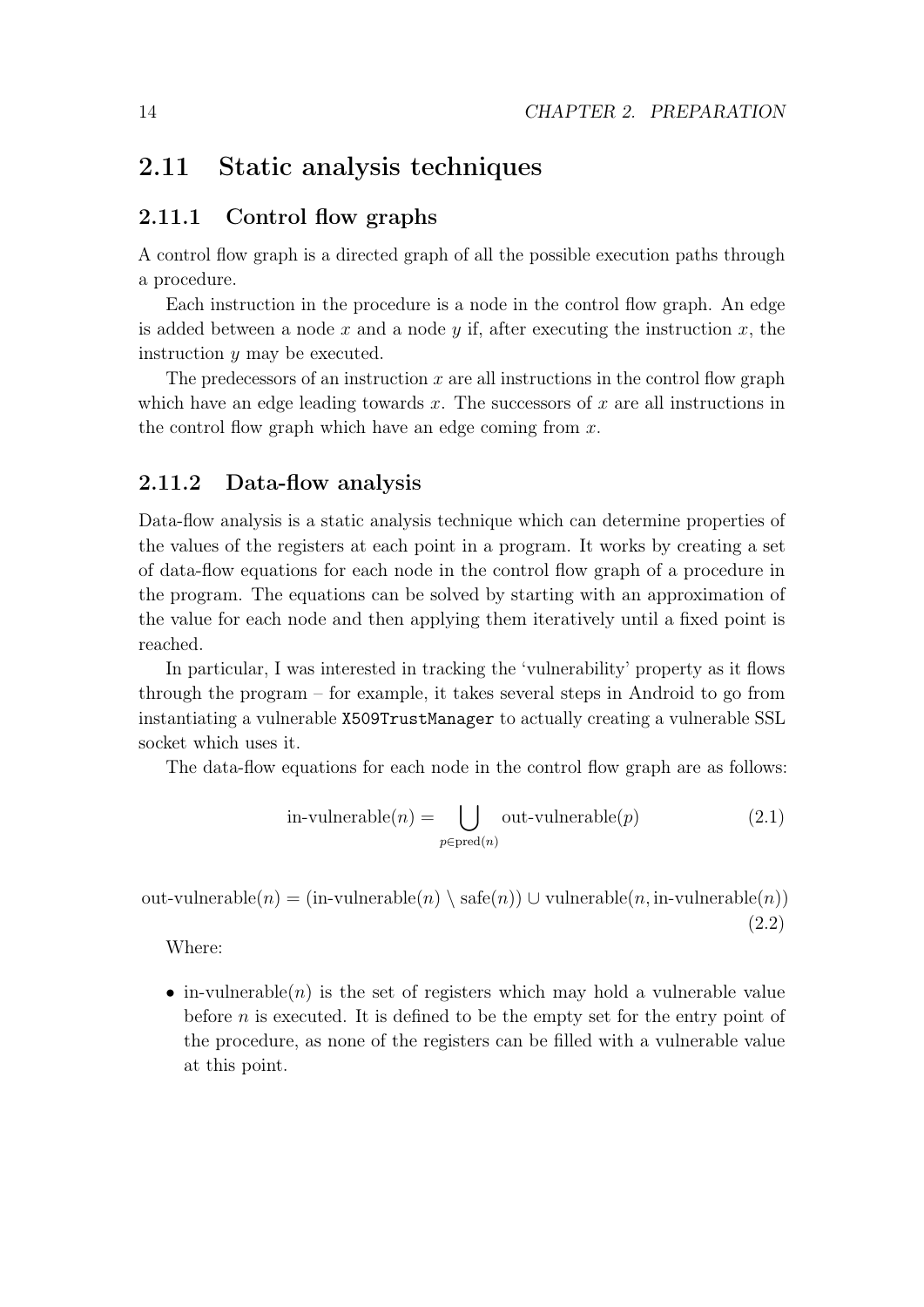- out-vulnerable $(n)$  is the set of registers which may hold a vulnerable value after n is executed.
- pred $(n)$  is the set of n's predecessors in the control flow graph.
- safe $(n)$  is the set of registers which no longer hold a vulnerable value as a result of executing the instruction n.
- vulnerable $(n, v)$  is the set of registers which hold a vulnerable value as a result of executing the instruction  $n$ , given the set of registers,  $v$ , which hold vulnerable values before execution of n.

This is a forward data-flow analysis: the vulnerability property flows forward in the direction of the execution of the program.

The use of a union to combine the out-vulnerable  $(n)$  values of the predecessors of a node means that a register is considered to hold a vulnerable value if any path through the control flow graph leads to that register holding a vulnerable value. In Listing [2.3,](#page-20-0) the tms array would be considered to be vulnerable as the path taken if debug is true leads to tm being assigned a vulnerable trust manager – even though the alternate path does not assign a vulnerable trust manager to tm. As a result, this technique may lead to false positives.

```
1 X509TrustManager tm;
2 if (debug) {
3 tm = new VulnerableTrustManager();
4 } else {
5 tm = new SafeTrustManager();
6 }
7 TrustManager[] tms = new TrustManager[] { tm };
```
Listing 2.3: Data-flow analysis across two control flow paths.

The following example shows how the safe(n) and vulnerable(n, v) functions are defined for one Jimple instruction:

#### $\$ra = \$rb$  (register assignment)

The register assignment instruction copies the value of \$rb into \$ra.

As \$ra may have previously held a vulnerable value, but has now been overwritten, \$ra should be in the safe(n) set so that the vulnerability property is removed: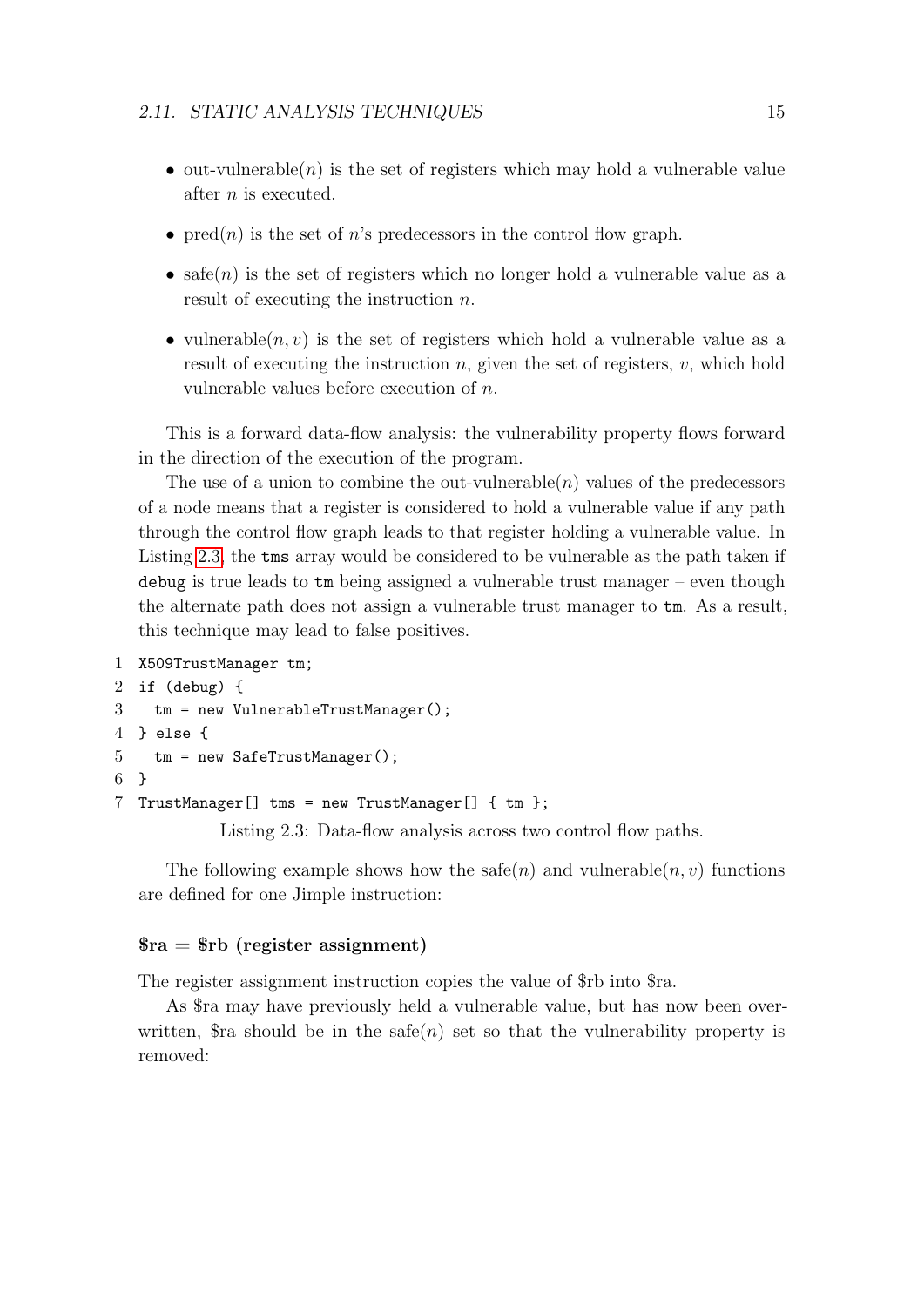$$
safe(n) = \{\$ra\} \tag{2.3}
$$

If  $r$  is in the set of registers, v, which were vulnerable before the execution of n, then \$ra will also contain the same vulnerable value. In this case \$ra should be in the vulnerable $(n, v)$  set. Otherwise, the set should be empty:

$$
vunderable(n, v) = \begin{cases} {\$ra\} & \text{if $s$rb \in v} \\ {\{\} & \text{otherwise} \end{cases}
$$
 (2.4)

Appendix [A](#page-54-0) contains the full set of definitions for all Jimple instructions.

#### <span id="page-21-0"></span>2.11.3 Points-to analysis

Points-to analysis is a static analysis technique which finds the set of storage locations a pointer may point to during runtime. From the storage locations, the possible types of object that are pointed to may also be determined.

In Java all objects are allocated on the heap and accessed with references, a restricted form of pointers. Unlike pointers in a language like C, the underlying memory addresses are not exposed, which prevents pointer arithmetic from being used. The use of garbage collection over manual memory management also prevents invalid references, other than a null reference, from being dereferenced.

Using points-to analysis is therefore useful for static analysis of Android applications. For example, it can be used to discover the possible storage locations of a HostnameVerifier reference. From the storage location, the concrete type of the object pointed to can also be determined – for example, whether the reference points to an AllowAllHostnameVerifier, which is vulnerable, or a StrictHostnameVerifier, which is secure.

## <span id="page-21-1"></span>2.12 Man-in-the-middle attack techniques

In order to carry out a man-in-the-middle attack, the attacker needs to be able to force packets sent by the client and server to pass through a computer they control. The operating system of the computer also needs to provide functionality for passing the intercepted packets to a user-space program, which can read and modify the packets, then send them onwards to their original destination.

Techniques an attacker could use to intercept traffic so that it passes through a computer they control include setting up a fake Wi-F hotspot, or using a technique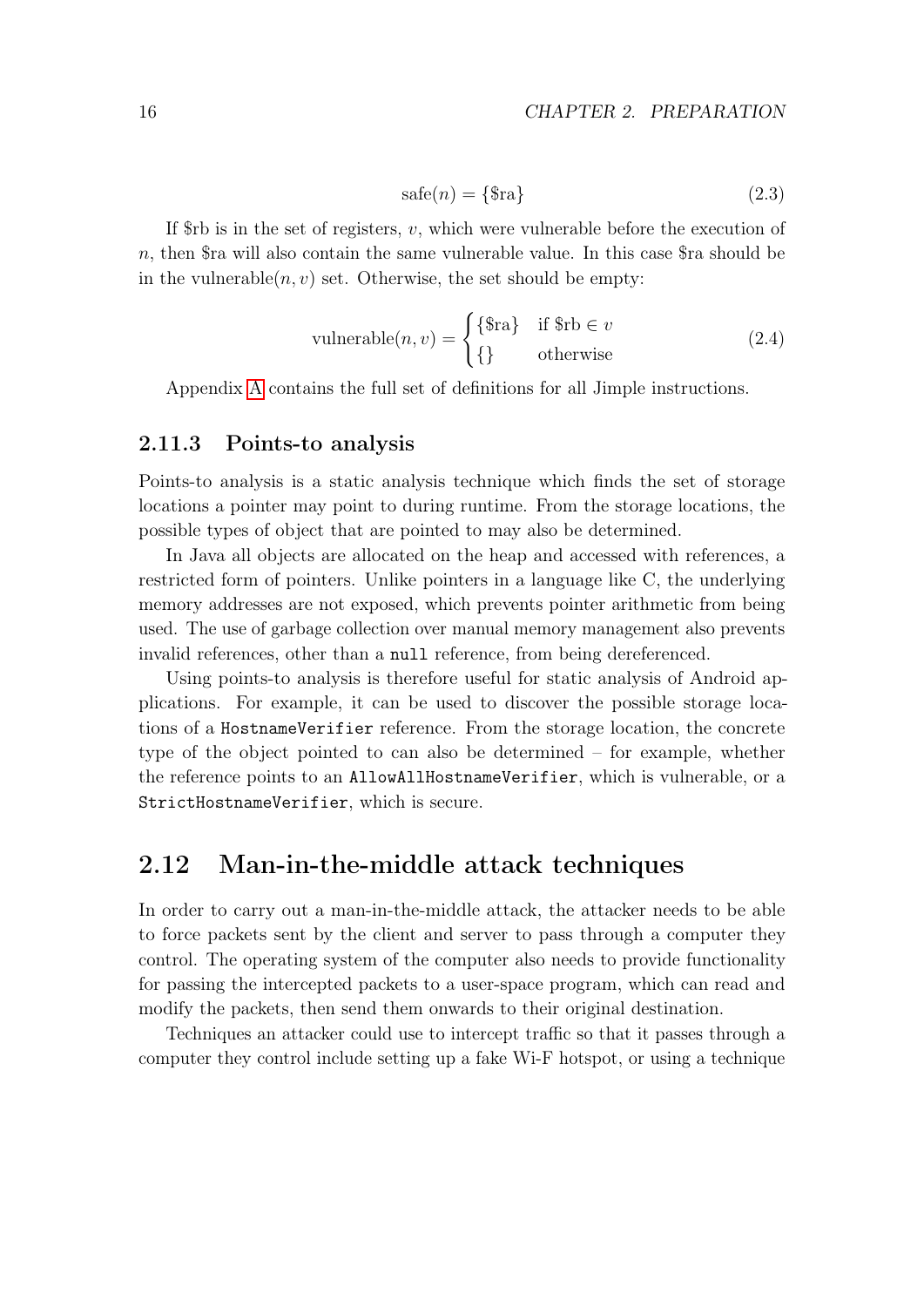such as ARP spoofing, DHCP spoofing or DNS spoofing on an existing network. ARP spoofing is explained in detail in Section [2.4.](#page-10-0)

Linux contains a kernel module, Netfilter [\[17\]](#page-51-7), which provides control over how network packets are processed as they pass through the network stack. Netfilter is managed by the user-space tool iptables, which can be used to pass the intercepted packets to a user-space program.

#### <span id="page-22-0"></span>2.12.1 Transparent proxying

Transparent proxying [\[18\]](#page-51-8) is a feature provided by iptables which allows network traffic to be intercepted and modified by a user-space program without the source or destination IP address or port being rewritten. This means the two endpoints of the connection are not aware that it has taken place.

The iptables TPROXY target is used to mark incoming packets which should be transparently proxied. The marked packets are passed through a different routing table, which is configured to deliver all packets locally.

A user-space man-in-the-middle program running with root permissions can set the IP\_TRANSPARENT option on a TCP server socket which allows it to in intercept connections opened by the client.

For a socket which is accepted by the man-in-the-middle program in this manner, the remote address is set to the original source IP address and port (the address of the client), and the local address is set to the original destination IP address and port (the address of the server).

The man-in-the-middle program can then open a new TCP client socket. By setting the IP\_TRANSPARENT option on this socket, it is allowed to bind the local address of the socket to the address of the client. It sets the remote address to the address of the server, and can then proceed to connect to the server.

The result of this process is that the man-in-the-middle program has now got two open sockets: one connected to the client and one connected to the server. It can forward and modify traffic in both directions between the two sockets.

As the local address of the socket connected to the client is set to the address of the server, and the local address of the socket connected to the server is set to the address of the client, both the client and server believe they are directly connected to each other and do not know that transparent proxying has taken place.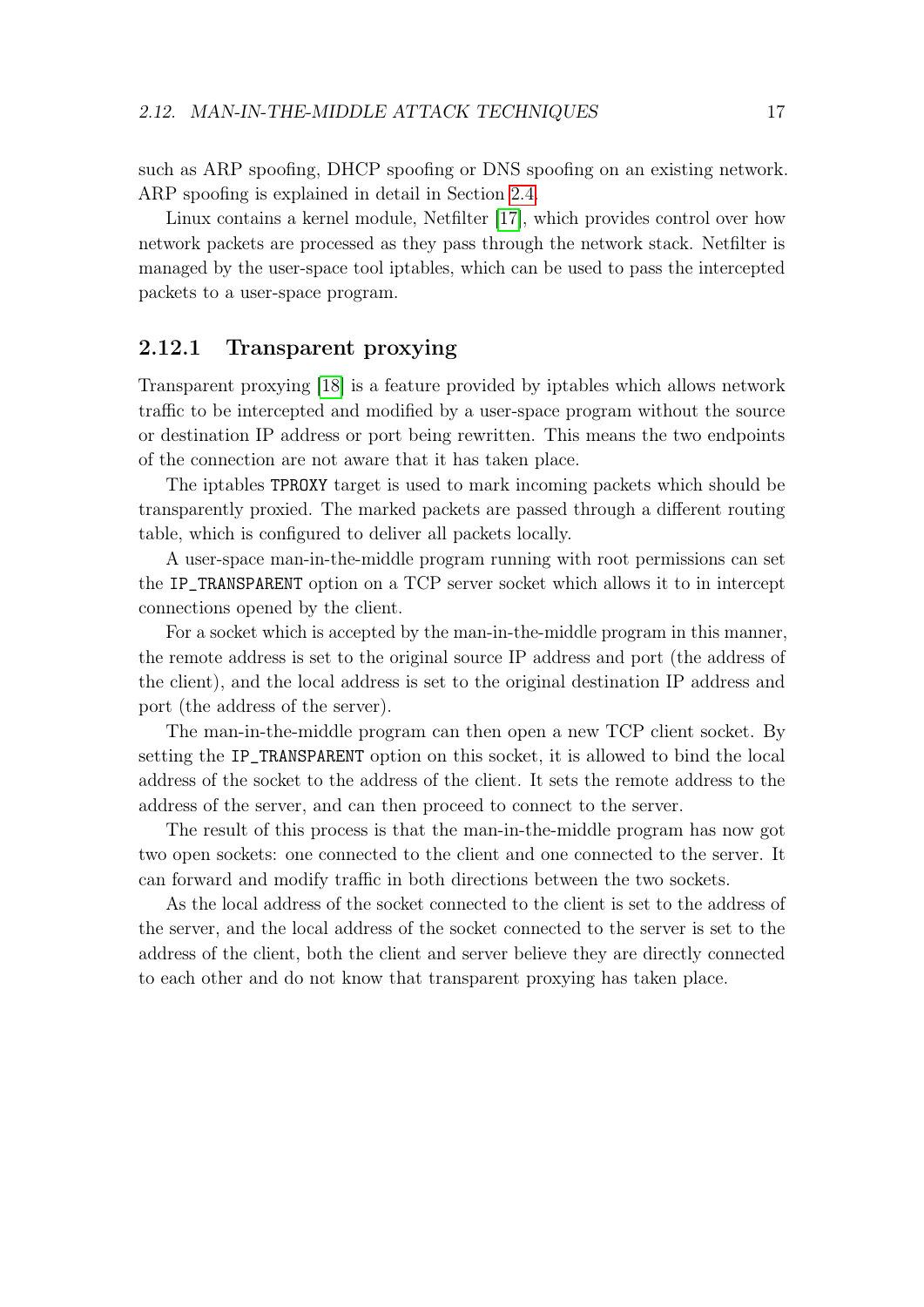#### <span id="page-23-0"></span>2.12.2 Network address translation

Network address translation (NAT) allows the IP addresses and port numbers in packets to be modified. In particular, the iptables REDIRECT target can be used to change the destination IP address and port number of incoming packets to redirect them to a man-in-the-middle program running on the local machine.

As this overwrites the destination address of the packets, Linux offers a nonstandard argument to the getsockopt() system call to recover the original destination address – SO\_ORIGINAL\_DST.

## <span id="page-23-1"></span>2.13 Choice of programming language

The fact the Soot library is written in Java effectively restricts the languages the static analysis tool can be written in to Java or a JVM-based language, such as Scala or Groovy.

Android applications are written in a subset of Java and it is a language that I am familiar with, therefore I chose to write the static analysis tool in Java.

I also chose to write the man-in-the-middle tool in Java. Java's standard library includes an API for parsing X.509 certificates, and for writing SSL clients and servers. Writing both tools in Java also allows common code to be shared.

## <span id="page-23-2"></span>2.14 Software development practices

I decided to use the Git version control system to keep track of changes to the source code. I backed up the Git repository to an external disk once a week.

I used an iterative and incremental development model, in which there are many iterations of the complete development cycle (design, implementation and testing). Each iteration incrementally adds new features. For example, the first iteration of the man-in-the-middle tool was a simple proxy server. The second added SSL support using a fixed certificate. The third added on-the-fly certificate generation. The fourth added support for intercepting connections, and so on.

### <span id="page-23-3"></span>2.15 Summary

This chapter discussed network protocols such as Ethernet and how attacks such as ARP spoofing can be used to intercept network traffic. The SSL protocol is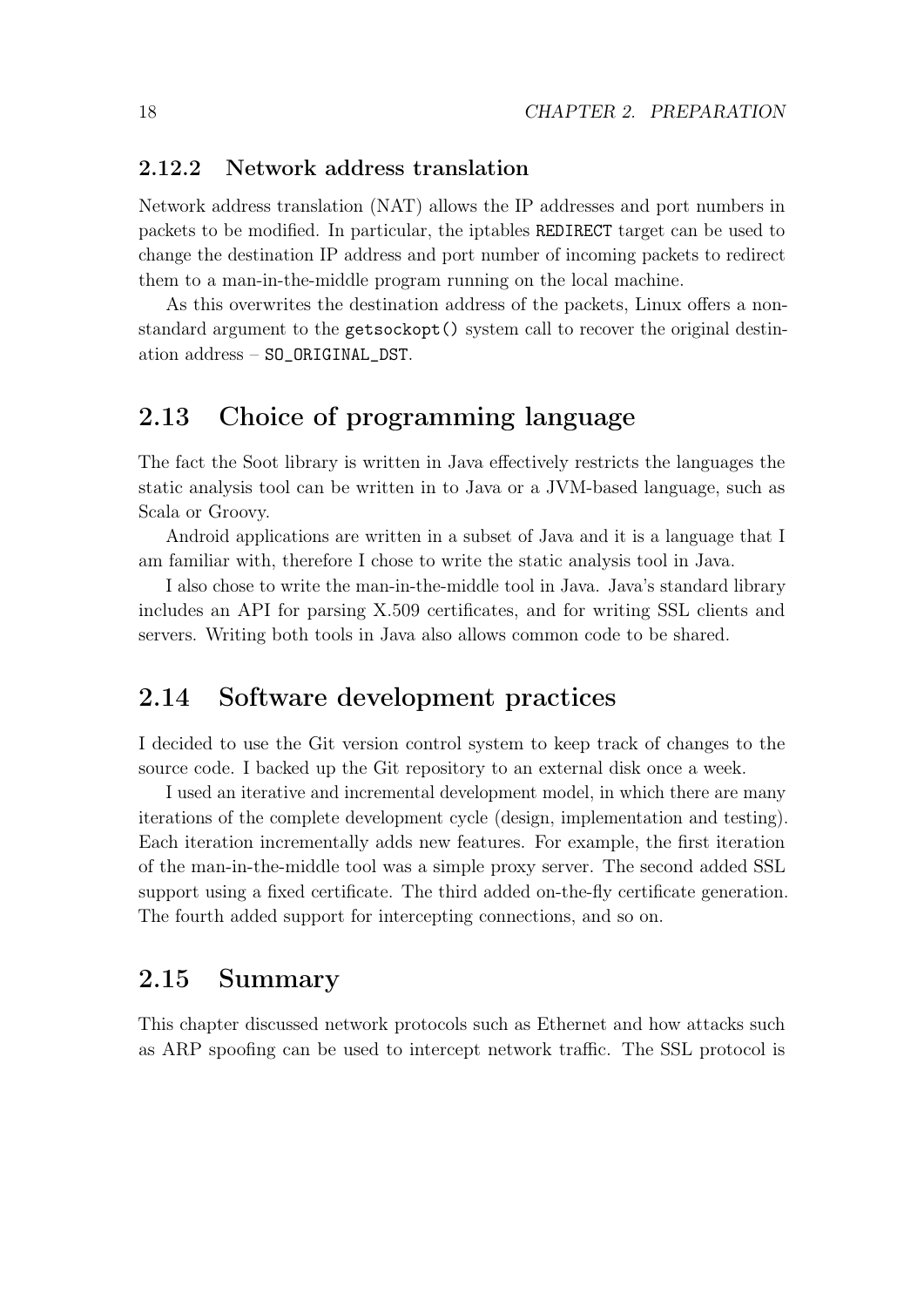commonly used to prevent such attacks, however, some Android applications use it incorrectly. Techniques for detecting SSL certificate validation vulnerabilities by performing static analysis and carrying out man-in-the-middle attacks were also discussed.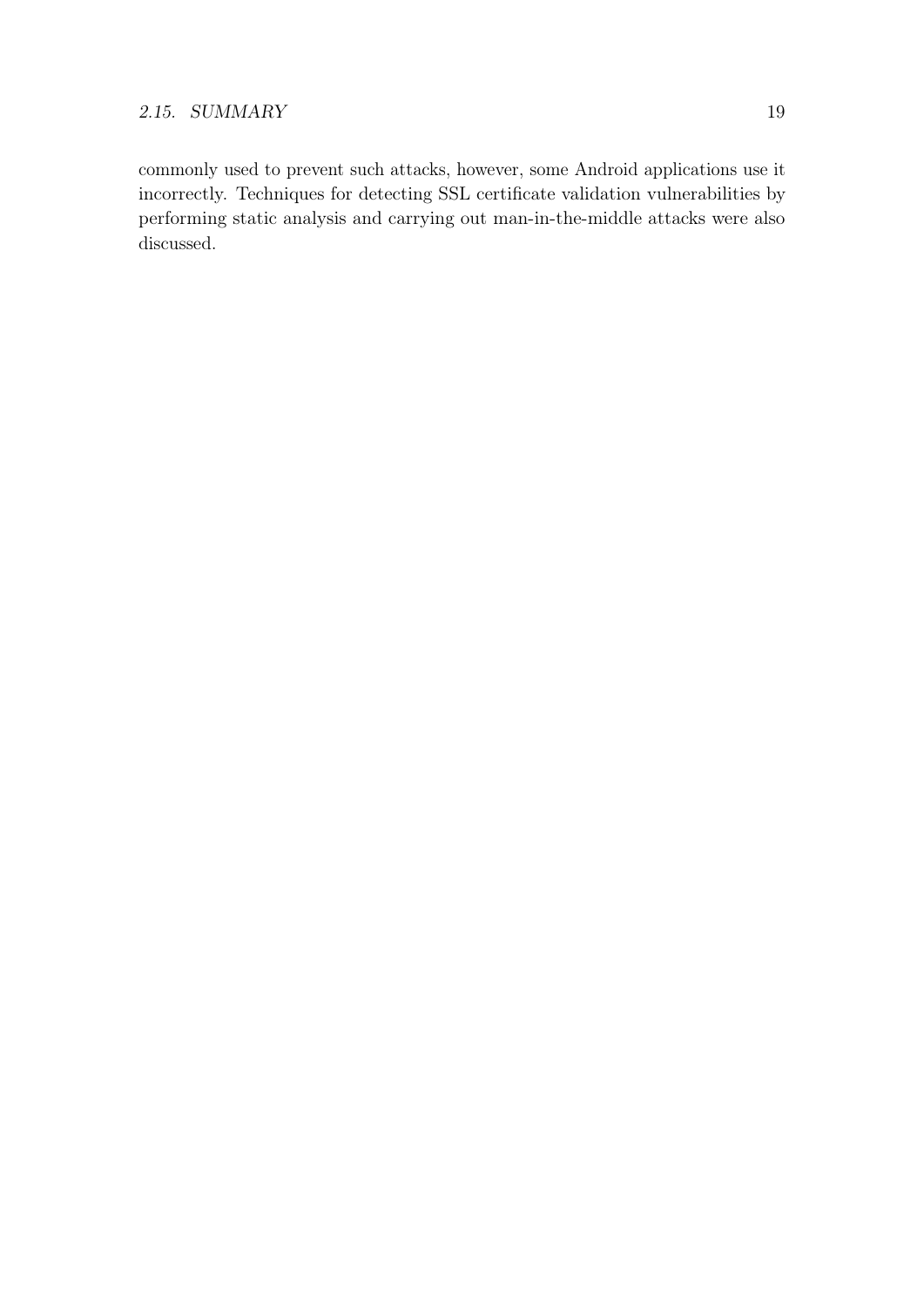CHAPTER 2. PREPARATION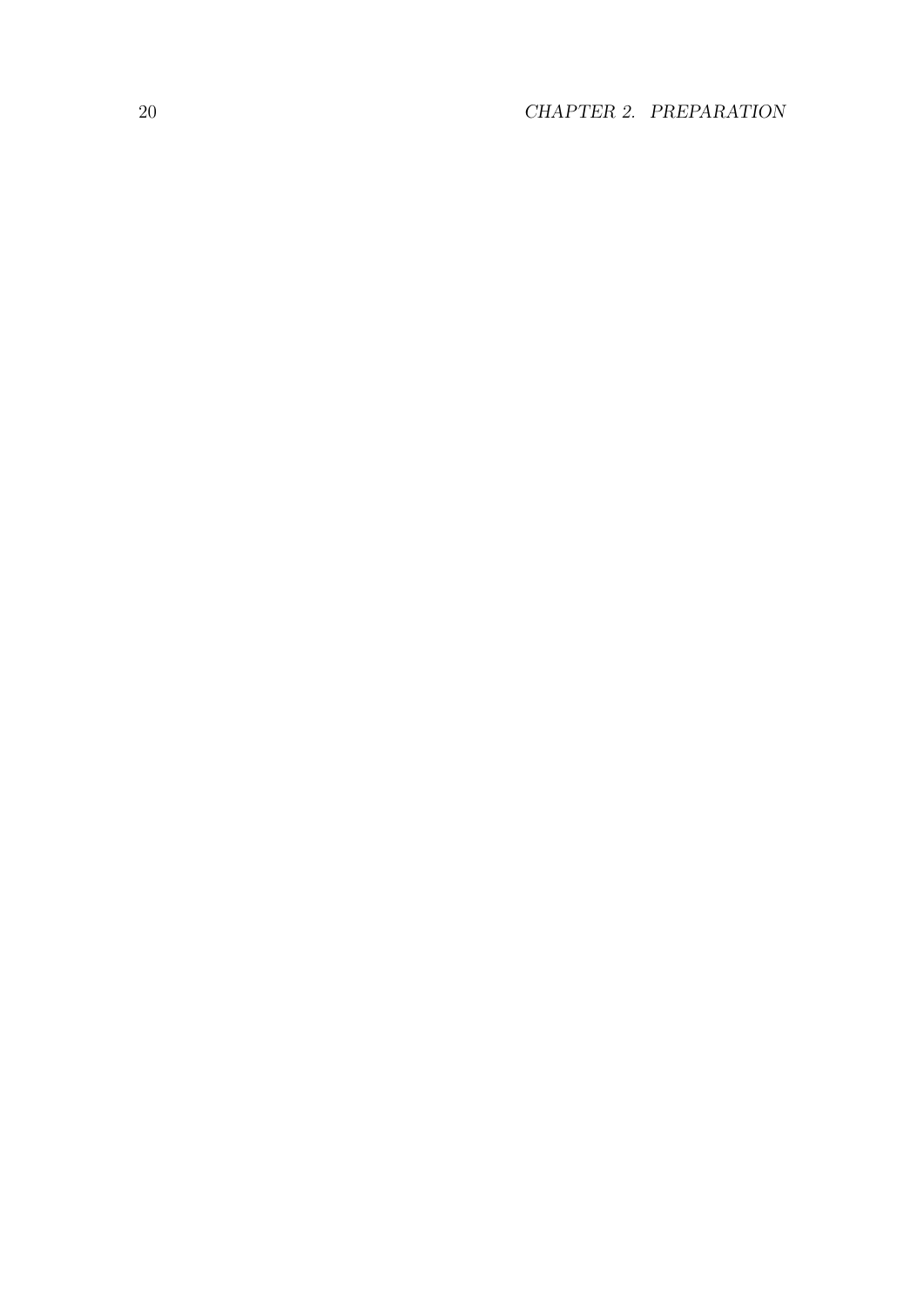## <span id="page-26-0"></span>Chapter 3

## Implementation

## <span id="page-26-1"></span>3.1 Introduction

This chapter discusses the implementation of two tools: one which analyses the bytecode of Android applications statically to find potential SSL certificate validation vulnerabilities. The other carries out man-in-the-middle attacks to attempt to exploit such vulnerabilities.

## <span id="page-26-2"></span>3.2 Static analysis tool

#### <span id="page-26-3"></span>3.2.1 Overview

The library used for the static analysis tool, Soot, places various constraints on the structure of a program which uses it. Using the strategy pattern and the visitor pattern, Soot controls the entire process of analysing and transforming the bytecode, and calls back into your own program's code at the appropriate points.

Soot operates on the bytecode in a number of different phases. Each phase consists of a number of transformers. A transformer can perform either a whole program analysis or analyse single procedures at a time. There are various built-in transformers, and users of the Soot library can also define their own transformers and add them to a phase.

The most important phases, in the order they are executed, include:

• **Jimple Body Creation** (jb), which loads Dalvik bytecode from an .apk file and converts it to Soot's Jimple intermediate representation. This phase also performs tasks such as the removal of unreachable code and dead assignments.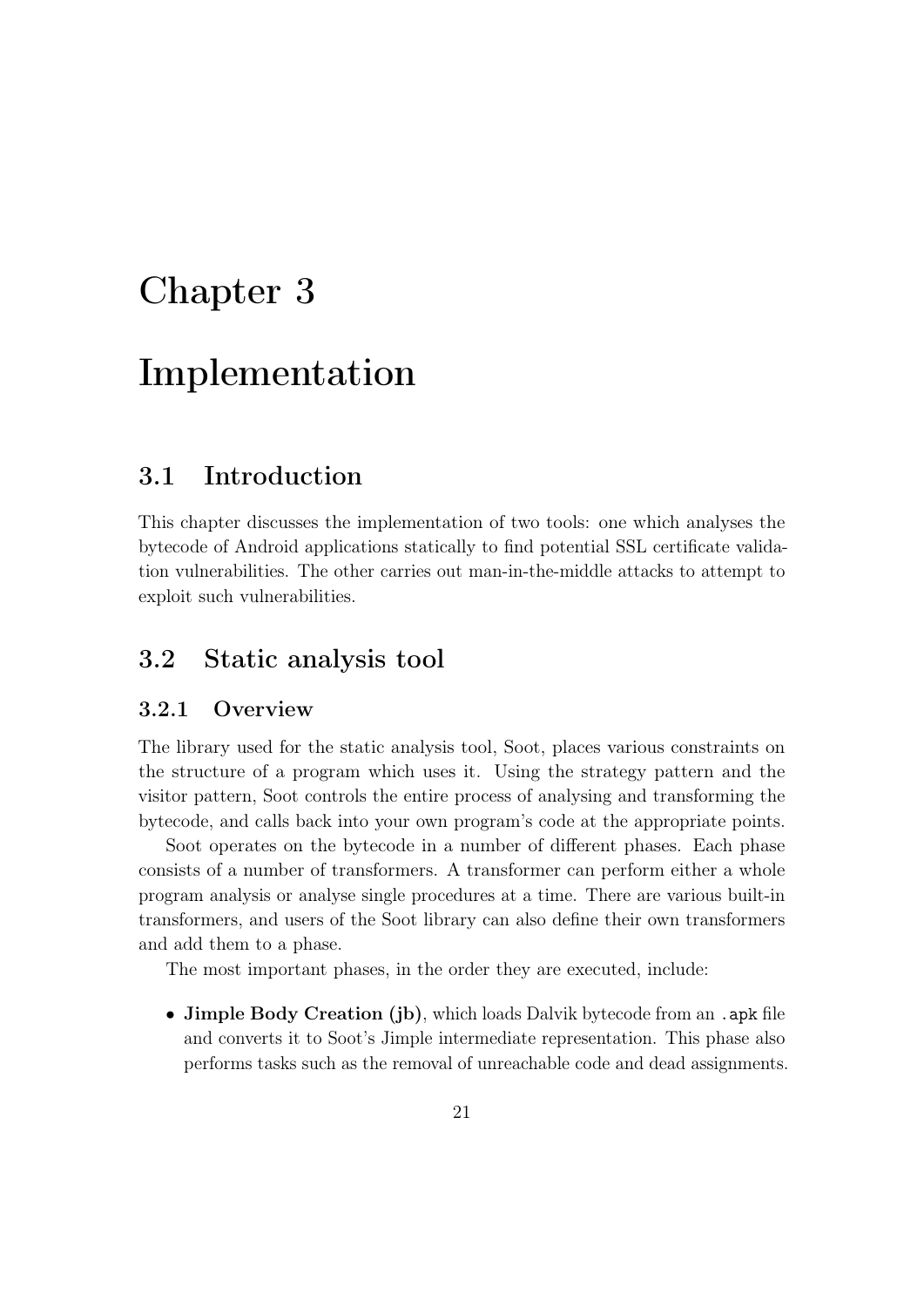- Whole Jimple Pre-processing Pack (wjpp), which does nothing by default but allows users to run their own inter-procedural (whole program) transformers before the call graph is created.
- Call Graph Construction (cg), which uses the SPARK or Paddle library to perform points-to analysis and create a call graph.
- Whole Jimple Transformation Pack (wjtp), which does nothing by default. Like the Whole Jimple Pre-processing Pack, it is intended for users to be able to run their own whole program transformers.
- Whole Jimple Optimization Pack (wjop), which performs various whole program optimisations that are built into Soot.
- Jimple Transformation Pack (jtp), which does nothing by default. It allows users to be able to run their own intra-procedural transformers.
- Jimple Optimization Pack (jop), which performs various intra-procedural optimisations that are built into Soot, such as constant propagation and further removal of dead assignments and unreachable code.

Soot does not offer fine-grained control over the order in which custom transformers added to a pack are executed. Therefore, within the Whole Jimple Transformation Pack – the phase in which most of my analysis is  $run - I$  add a single transformer, which in turn calls the classes for different kinds of analysis the tool runs in a well-defined order.

## <span id="page-27-0"></span>3.2.2 Locating vulnerable TrustManager and HostnameVerifier implementations

Soot allows various objects it uses to be 'tagged' with auxiliary data. I make use of this functionality to tag TrustManager and HostnameVerifier implementations as one of:

- Vulnerable: if the class is definitely vulnerable.
- Safe: if the class is definitely not vulnerable.
- Unknown: if the tool doesn't know if the class is vulnerable or safe.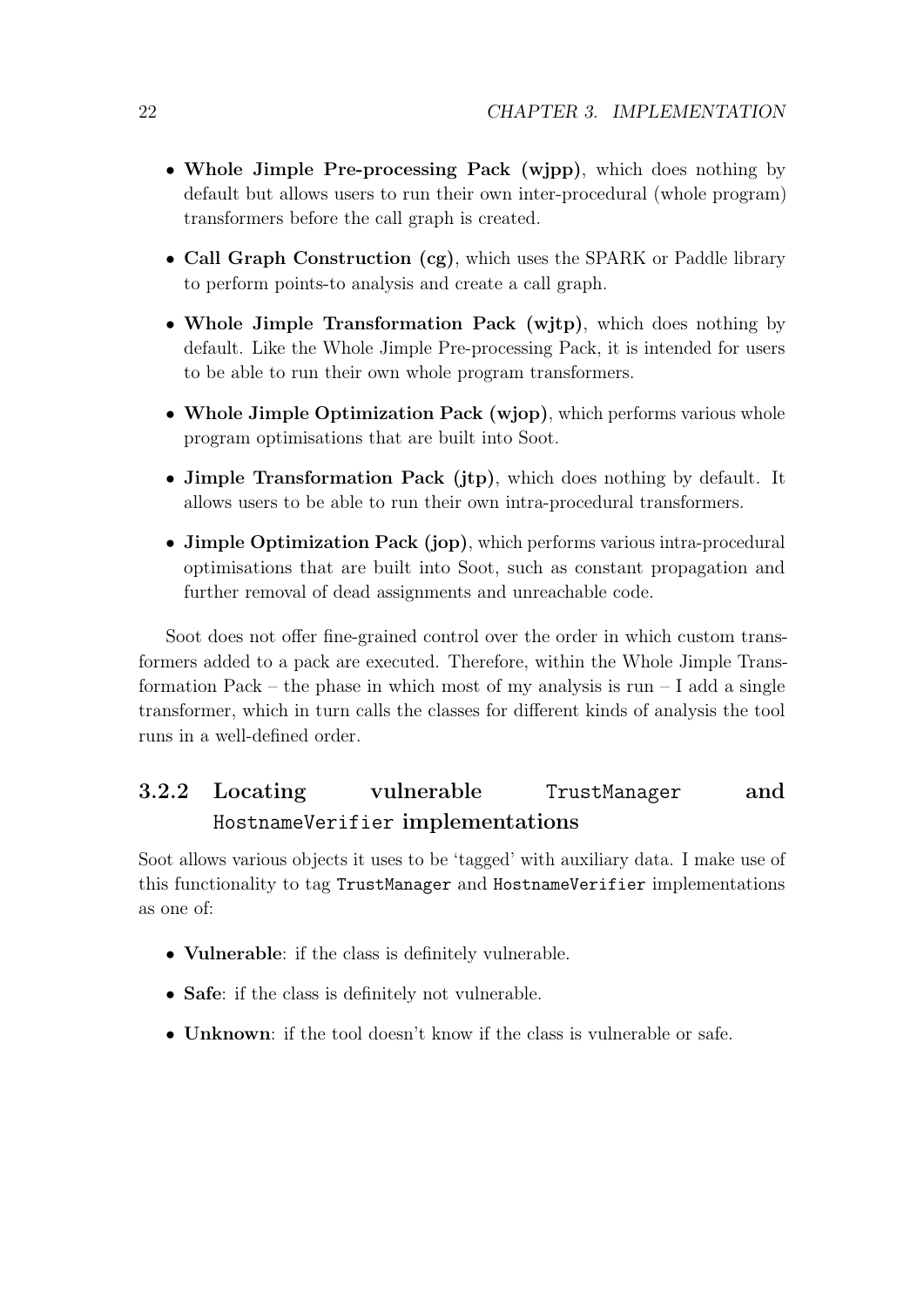The implementations of these classes that are built into Android are trivial to identify by the package and class name, and are tagged with either vulnerable or safe.

A custom implementation of HostnameVerifier containing a verify() method which always returns true is tagged as vulnerable, as it considers any trusted certificate valid, regardless of if the hostname within the certificate is correct or not. The tool identifies such implementations by checking if every exit node in the control flow graph returns true.

A custom implementation of TrustManager containing a checkServerTrusted() method that never throws a CertificateException is tagged as vulnerable, as it considers any certificate valid, regardless of if it was signed by a trusted certificate authority or not.

Any remaining untagged implementations of either class are tagged as unknown.

#### <span id="page-28-0"></span>3.2.3 Data-flow analysis in Soot

Soot's data-flow analysis framework contains several different types of 'flow set' – the data structure used to store sets of registers at each point in the program. In my tool, the set contains all registers pointing to a vulnerable object. The most suitable data structure depends on whether you expect the set to be sparse (arrays) or dense (bit sets). The complement operation is only available for bit sets.

As relatively few registers will be marked as vulnerable (most methods in an application will have no vulnerable registers at all because they do not contain any SSL-related code), and as the flow equations I used do not require the complement operation, I used the sparse array flow set implementation.

Soot's library carries out parts of the data-flow analysis – such as the fixed point iteration; however, the user must implement methods for:

- Computing the set of registers possessing the desired property at the entry node of the control flow graph.
- Merging the sets of registers for an instruction with multiple predecessors.
- Calculating the changes to the set of registers caused by the execution of an instruction.

The first two are simple: at the entry point the analysis assumes that no registers point to a vulnerable object, so the sets are initialized as the empty set. This does limit the tool to only detecting vulnerable code when it is contained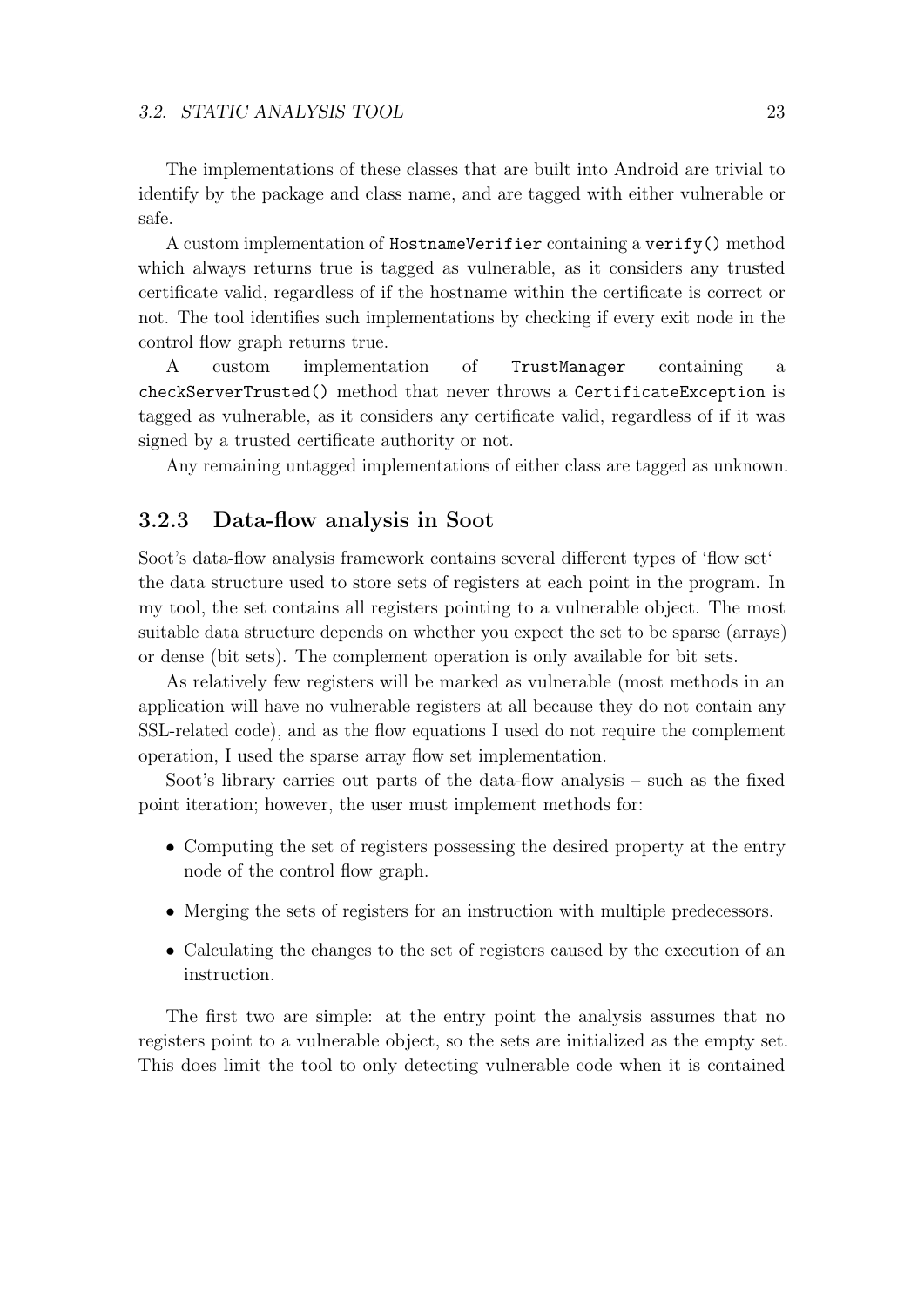entirely within a single method and may lead to false negatives. Merging the registers is performed with a union operation, in order to consider an application vulnerable if only one possible path of execution is vulnerable.

Calculating the changes to the sets of registers is more complicated, and involves translating the data-flow equations into code. Soot supports the visitor design pattern on instructions, which allows different decisions based on the type of instruction (such as assignment, method invocation, etc.) to be made – in this case, deciding which registers to add and remove from the set of vulnerable registers.

Appendix [B](#page-56-0) shows an example of how a data-flow analysis equation has been converted to the Java code for Soot's data-flow analysis framework.

#### <span id="page-29-0"></span>3.2.4 Points-to analysis in Soot

The API Soot exposes for points-to analysis is simple: given a reference to a local variable or field, it will return a points-to set, which represents the set of objects that variable or field might point to a runtime. However, Soot does not provide a user-facing API for iterating over the objects in the set. Instead it provides a limited number of operations, such as checking if it is empty, checking if two points-to sets have a non-empty intersection and returning a list of the possible types of the objects in the set.

I used points-to analysis, instead of data-flow analysis, for simple cases where only a single method call is required for code to be vulnerable. For example:

```
HostnameVerifier hv = ...;
HttpsURLConnection.setDefaultHostnameVerifier(hv);
```
The points-to analysis can be used to find the possible types the hv variable may point to at runtime to determine if the code uses a vulnerable HostnameVerifier implementation.

## <span id="page-29-1"></span>3.3 Man-in-the-middle tool

#### <span id="page-29-2"></span>3.3.1 Overview

At a high level, the man-in-the-middle tool loads an RSA key pair and certificate from the disk, which are later used to sign the spoofed certificates. It creates a server-side SSL socket and then listens in an infinite loop for incoming connections.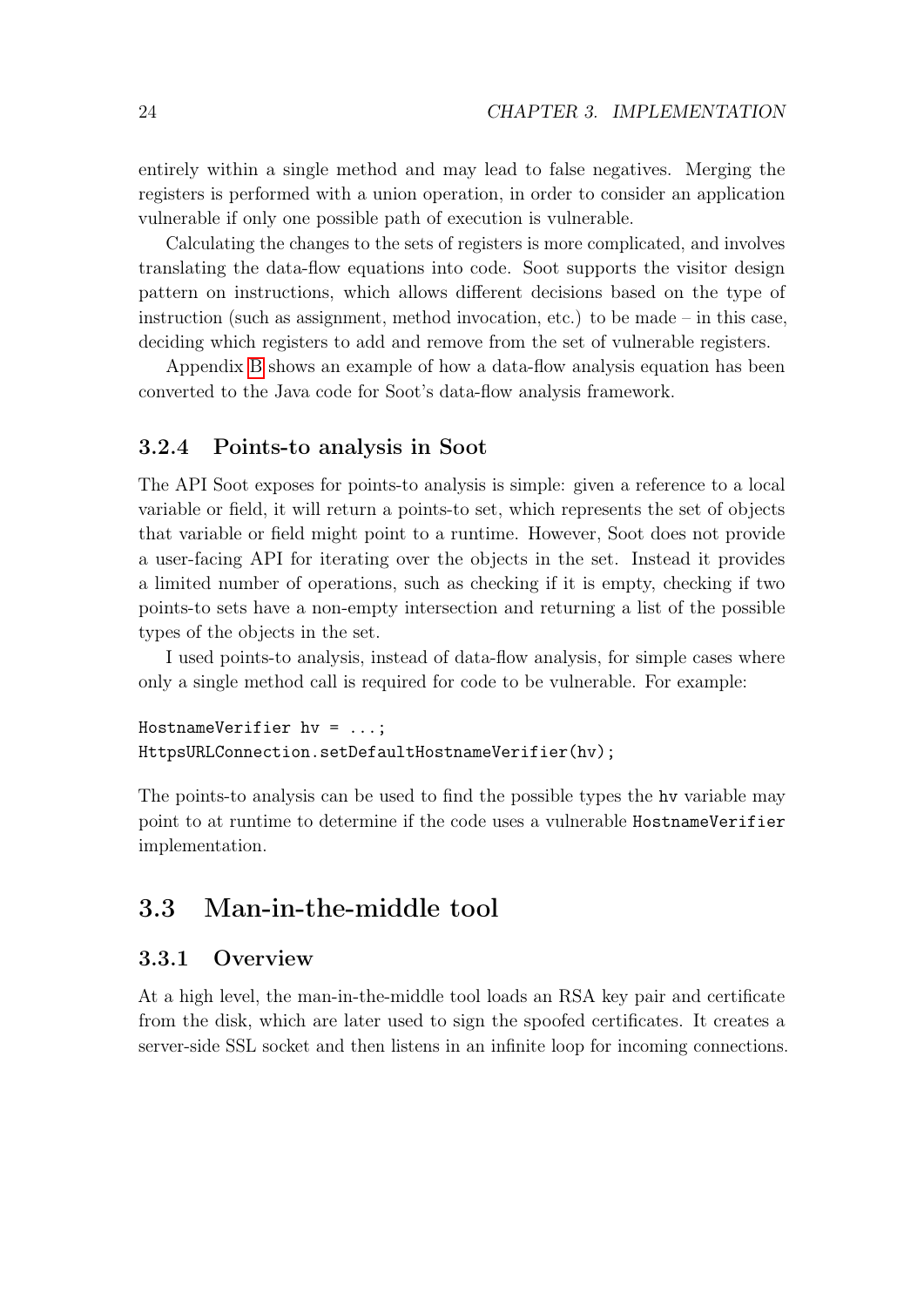#### 3.3. MAN-IN-THE-MIDDLE TOOL 25

Connections are intercepted by either setting up a Wi-Fi hotspot with the Hostapd [\[8\]](#page-50-7) software or with ARP spoofing using the arpspoof program from the Dsniff [\[19\]](#page-51-9) suite of network tools. iptables rules are used to divert the intercepted connections to the man-in-the-middle application.

When a connection is accepted, a task which performs the SSL handshake is run on a dynamically-sized thread pool – threads which have finished running a task are re-used, or, if there are no spare threads, a new thread is spawned and added to the pool.

Performing the SSL handshake involves finding the IP address and port of the server that the client intended to connect to. The man-in-the-middle tool makes a connection to the server and attempts to perform an SSL handshake to detect if the server uses SSL. If so, it retrieves a copy of the real X.509 certificate, generates and signs a spoofed X.509 certificate based on the real one, switches the socket between the client and man-in-the-middle tool to using SSL and presents the fake certificate to the client. If the server uses plaintext these steps are skipped.

After performing the handshake, it runs two more tasks on the thread pool: one which relays data from the client to the server, and one which relays data from the server to the client. Both of these tasks also log the data they intercept. The handshake task terminates at this point. The subsequent two tasks terminate when the real client or server closes the socket.

The rest of this section describes the implementation of each of these steps in further detail.

## <span id="page-30-0"></span>3.3.2 Finding the IP address of the client's intended destination

As discussed in Section [2.12,](#page-21-1) there are two different techniques for using iptables to redirect traffic to the man-in-the-middle tool: transparent proxying and network address translation. The tool implements support for both intercept techniques and allows the user to choose between them at runtime as they are both useful in different configurations.

As transparent proxying does not rewrite addresses, the local address of the socket is the original address the client intended to connect to.

Network address translation is more complicated as it requires reading the SO\_ORIGINAL\_DST option of the socket with the getsockopt() C library function. Java's standard library only supports a small subset of cross-platform socket options, therefore the program must make the call into native code itself.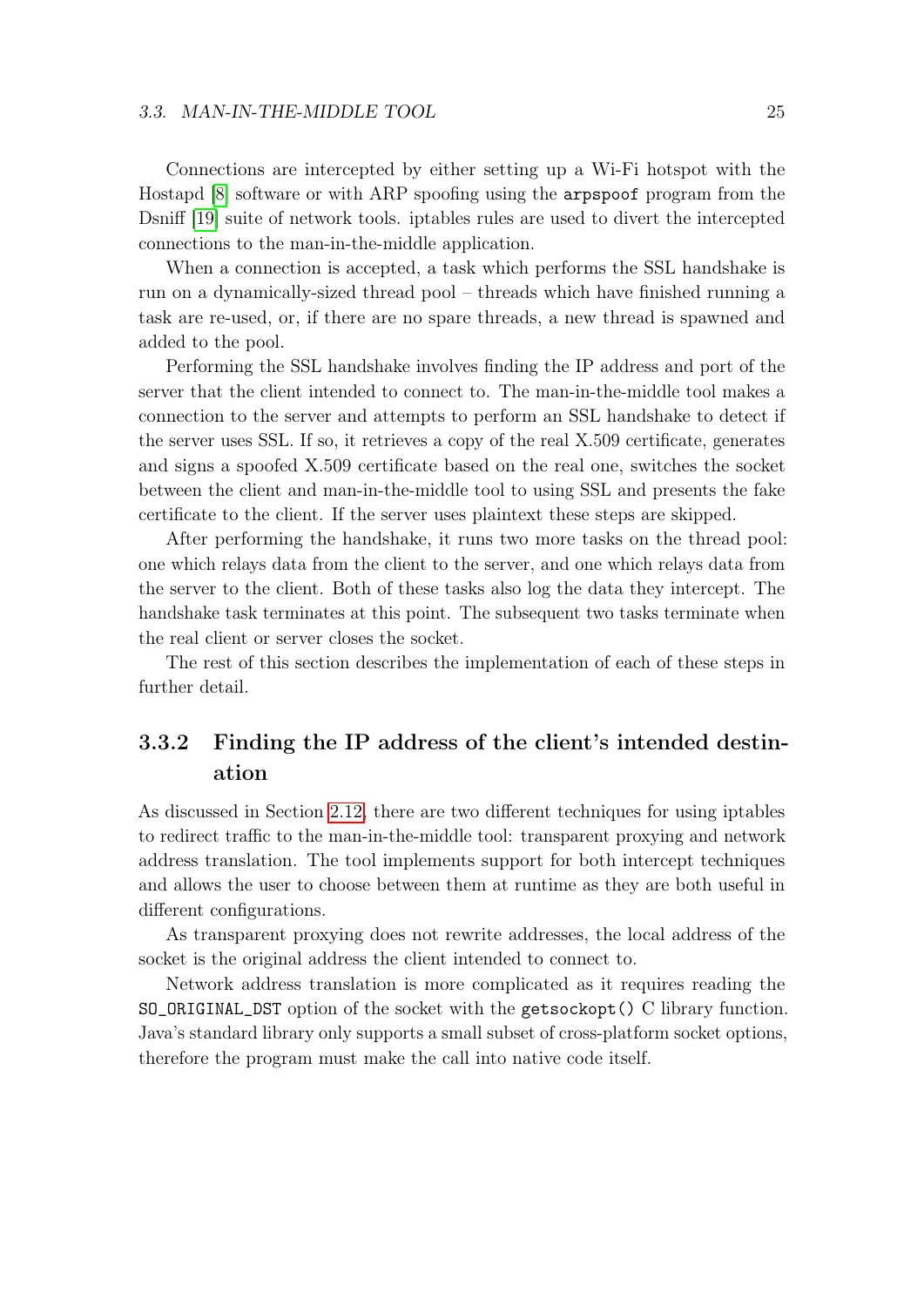I used the Java Native Access (JNA) [\[20\]](#page-51-10) library to do this. Unlike the Java Native Interface (Java's built-in functionality for interfacing between Java and native code), JNA does not require C or  $C_{++}$  code to be written. Instead, the programmer translates the declarations of the functions and structures in the C header files into Java declarations and calls them as if they are normal Java functions.

For example, Listing [3.1](#page-32-0) shows the declaration of the C getsockopt() function on my machine.

The int type in C is mapped directly to the int type in Java by JNA. Pointers, such as the void \* pointer, are mapped to JNA's Pointer class.

The socklen\_t \* pointer can be treated in a simpler manner. socklen\_t is an alias for the int type on my system – therefore, the socklen\_t  $*$  pointer behaves exactly as if it was an int \* pointer.

JNA has an IntByReference class which contains methods for reading and writing an integer to the memory location pointed to by an  $int * pointer - the$ read method automatically takes care of reading the 4 bytes of memory at that location, and performing bit shifting and bitwise OR operations to convert the 4 bytes to an int. Similarly, the write method automatically takes care of splitting an int into 4 bytes with bit shifting and bitwise AND operations, and then writes the 4 bytes to the location in memory pointed to by the pointer.

The Pointer class could be used in place of IntByReference, but this would be more cumbersome as the operations for reading and writing an integer would have to be performed manually.

The function name, return type and argument types must match. However, the argument names may be different.

Listing [3.2](#page-32-1) shows how to map the C getsockopt() declaration to a Java declaration suitable for use with JNA:

The Native.loadLibrary() call takes the name of the shared library the function is contained within. JNA appends the prefix 'lib' and the suffix '.so' to the name of the library to find the name of the file containing the library – producing libc.so in this case. It returns a class implementing the CLibrary interface. Calling the getsockopt() method on this class will make JNA make a native call to the equivalent function in libc.so, automatically translating the arguments from their Java representation to their C representation, and doing the converse for the return value.

C structs are converted to a Java class extending JNA's Structure class in a analogous manner to converting C functions. For example, Listing [3.3](#page-32-2) shows the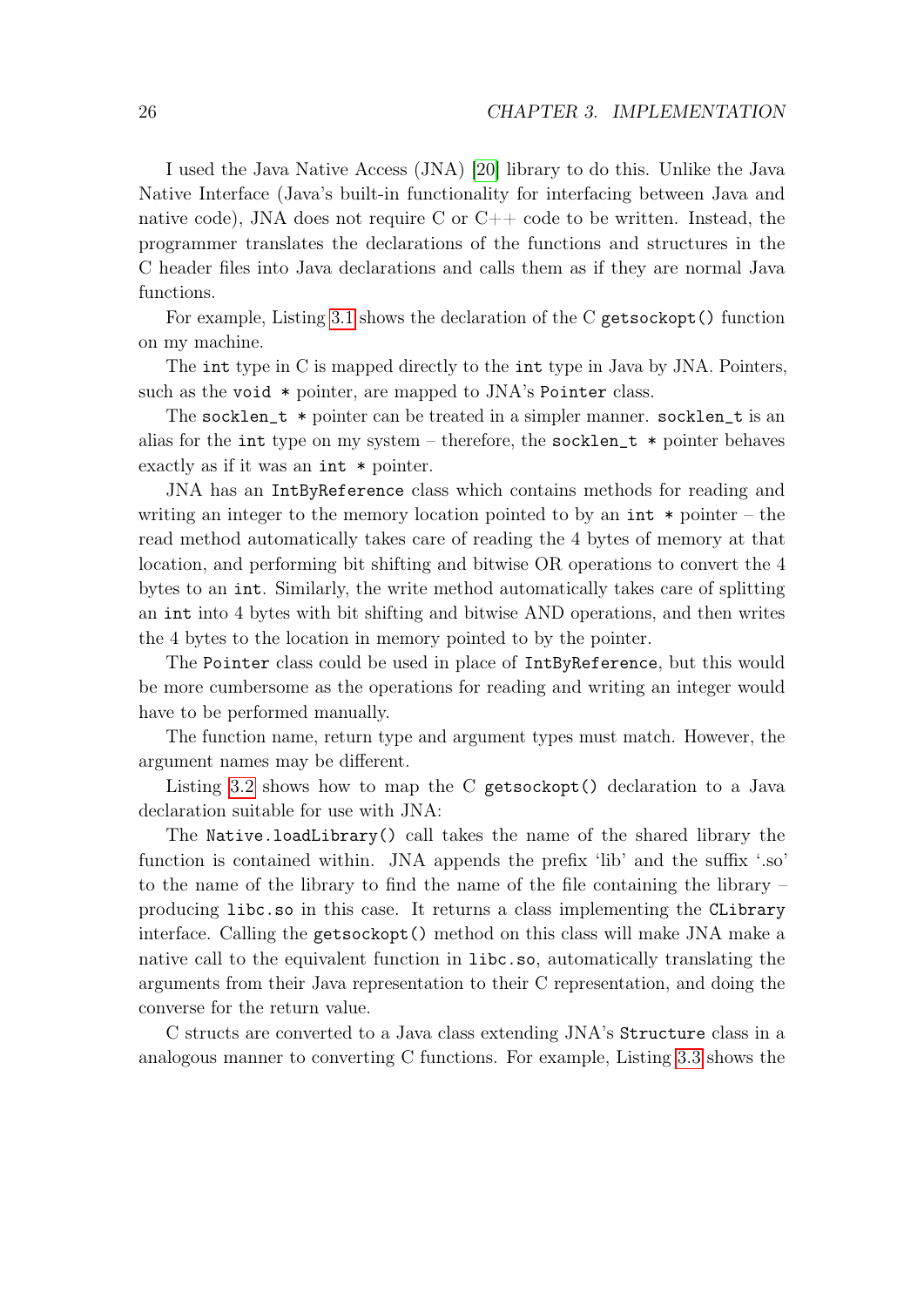```
1 #define SOL_IP 0
2 #define SO_ORIGINAL_DST 80
3
4 extern int getsockopt (int __fd, int __level, int __optname,
5 void *__restrict __optval,
6 socklen_t *__restrict __optlen) __THROW;
                    Listing 3.1: C getsockopt() declaration.
1 public interface CLibrary extends Library {
2 public final CLibrary INSTANCE = (CLibrary)
3 Native.loadLibrary("c", CLibrary.class);
4
5 public final int SOL_IP = 0;
6 public final int SO_0RIGINAL_DST = 80;
7
8 public int getsockopt(int socket, int level, int option_name,
9 Pointer option_value, IntByReference option_len)
10 throws LastErrorException;
11 }
                   Listing 3.2: Java getsockopt() declaration.
1 public final class sockaddr_in extends Structure {
2 public short sin_family;
3 public byte[] sin_port = new byte[2];
4 public byte[] sin\_addr = new byte[4];
5 public byte[] sin_zero = new byte[8];
6
7 @Override
8 protected List getFieldOrder() {
9 return Arrays.asList("sin_family","sin_port","sin_addr","sin_zero");
10 }
11 }
```

```
Listing 3.3: Java sockaddr in declaration.
```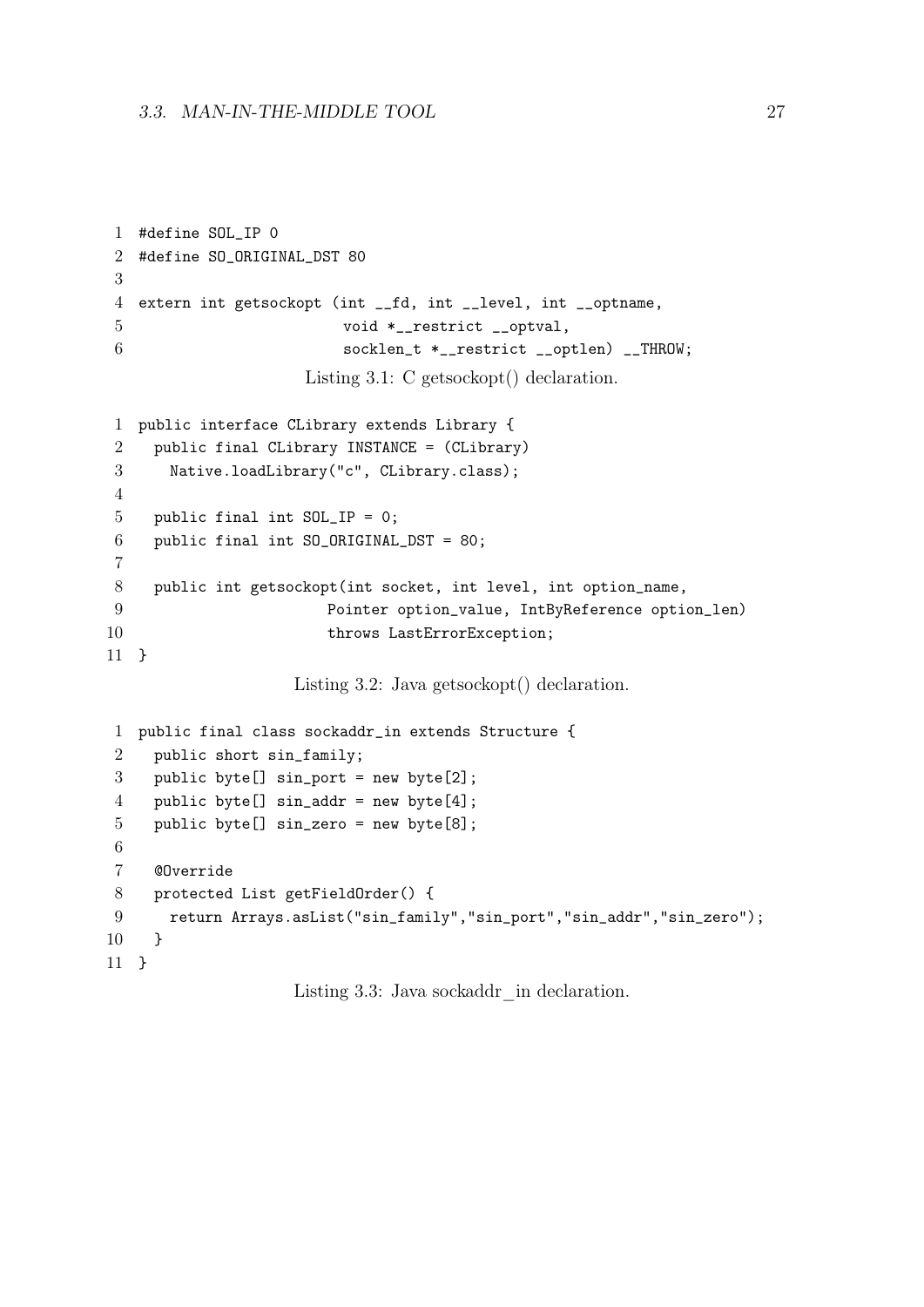translation of the sockaddr\_in struct to Java.

The field order must be specified manually as the Java reflection API does not guarantee that it will return fields in the order in which they were declared.

The getsockopt() call takes the socket's file descriptor as one of its arguments. Java does not directly expose the underlying file descriptor of a high-level Socket or SSLSocket object, therefore I used Java's reflection API to find the reference to the socket's FileDescriptor and then read the value of its fd field, which contains the underlying file descriptor as an integer.

Finally, the tool converts the fields of the sockaddr\_in struct into an InetSocketAddress, the class Java uses to represent the combination of an IP address and port number in its standard library.

This required particular care with regards to the endianness of integer fields in the C structure and in the Java object: C fields are big or little endian, depending on the CPU architecture, however, Java fields are always big endian regardless of the CPU.

JNA will automatically convert arguments and struct fields from big endian to little endian and vice-versa on little endian systems, such as the x86 machine I used. However, this automatic conversion actually produces the incorrect result on such a machine for the port number in the sockaddr\_in structure, as the structure is defined to always use 'network' (big endian) byte order.

To work around this problem I represented the port number in the Java Structure as a 2 byte field, and combine the bytes into a short integer manually. This produces the correct result on all CPUs.

#### <span id="page-33-0"></span>3.3.3 Spoofed certificate generation

The cryptography API in Java's standard library does not support the generation of X.509 certificates. Therefore I used the open-source Bouncy Castle cryptography library [\[21\]](#page-51-11) to generate X.509 certificates and RSA key pairs.

Generating a 2048-bit RSA key pair takes around half a second on my desktop machine. This delay can be perceived by an application whose traffic is being intercepted, therefore the program generates a single key pair on startup and uses the same key pair for every spoofed certificate.

To generate the spoofed certificate, the man-in-the-middle program first opens an SSL socket to the IP address and port of the real destination server and performs the SSL handshake with the server. The real server presents its certificate chain to the man-in-the-middle program as part of the handshake.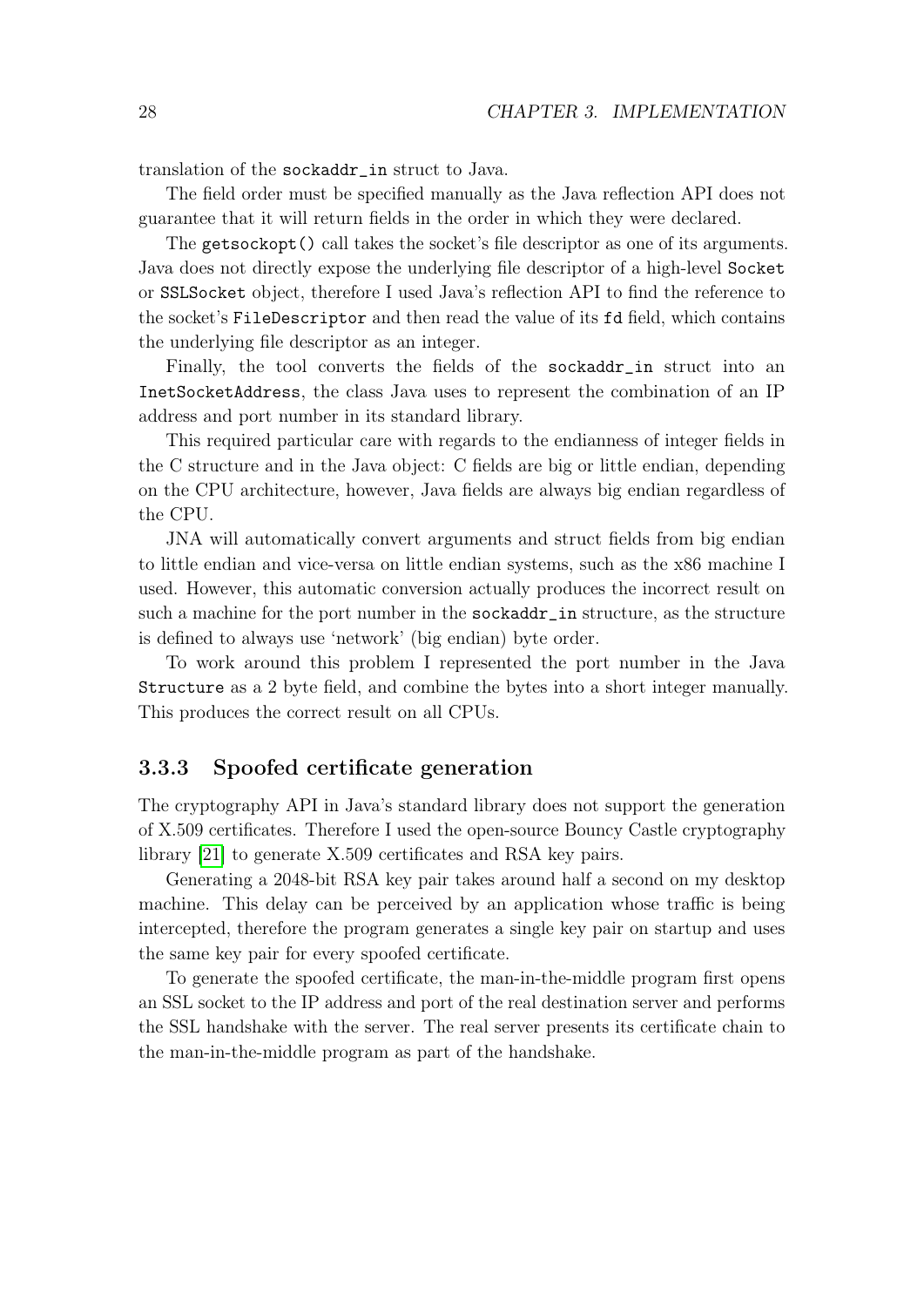#### 3.3. MAN-IN-THE-MIDDLE TOOL 29

The program reads the information it needs to spoof from the leaf certificate of the certificate chain, which is the certificate identifying the individual server – the others belong to certificate authorities.

The subject of the certificate is an X.500 distinguished name (DN). Each distinguished name contains several relative distinguished names (RDNs). An RDN consists of a type and a value. Examples of RDN types include: C (the subject's country), O (the subject's organization) and CN (the subject's common name).

```
For example, the subject of the SSL certificate used on
https://www.cl.cam.ac.uk/ is:
```

```
CN=www.cl.cam.ac.uk,
OU=Computer Laboratory,
O=University of Cambridge,
C=GB
```
In X.509 certificates used for SSL, the common name RDN contains the hostname of the server that is associated with the public key in the certificate. This is not the intended use of the common name field as defined by the X.500 standard – storing a hostname inside it has been deprecated by RFC 2818 [\[22\]](#page-51-12) and the CA/Browser Forum's Baseline Requirements [\[23\]](#page-52-0). However, it is still present in many certificates for compatibility with older SSL clients.

The replacement for the common name field is the subjectAltName extension, which allows several different hostnames to be associated with a single certificate, as well as other types of identifier (such as IP addresses and e-mail addresses). Each identifier in the subjectAltName field is known as a SAN (subject alternative name).

This permits a single certificate to be used on multiple hostnames – for example both the www and non-www variant of a domain name (www.example.com and example.com).

The common name and subject alternative names which contain hostnames are copied into the spoofed certificate. Several extensions are added to the spoofed certificate which are required to specify how it may be used:

- basicConstraints with CA bit set to false, which means the certificate is intended to be a leaf certificate – not a certificate authority.
- subjectKeyIdentifier and authorityKeyIdentifier which contain the SHA-1 hash of the certificate's public key and the SHA-1 hash of the public key used to sign the certificate respectively.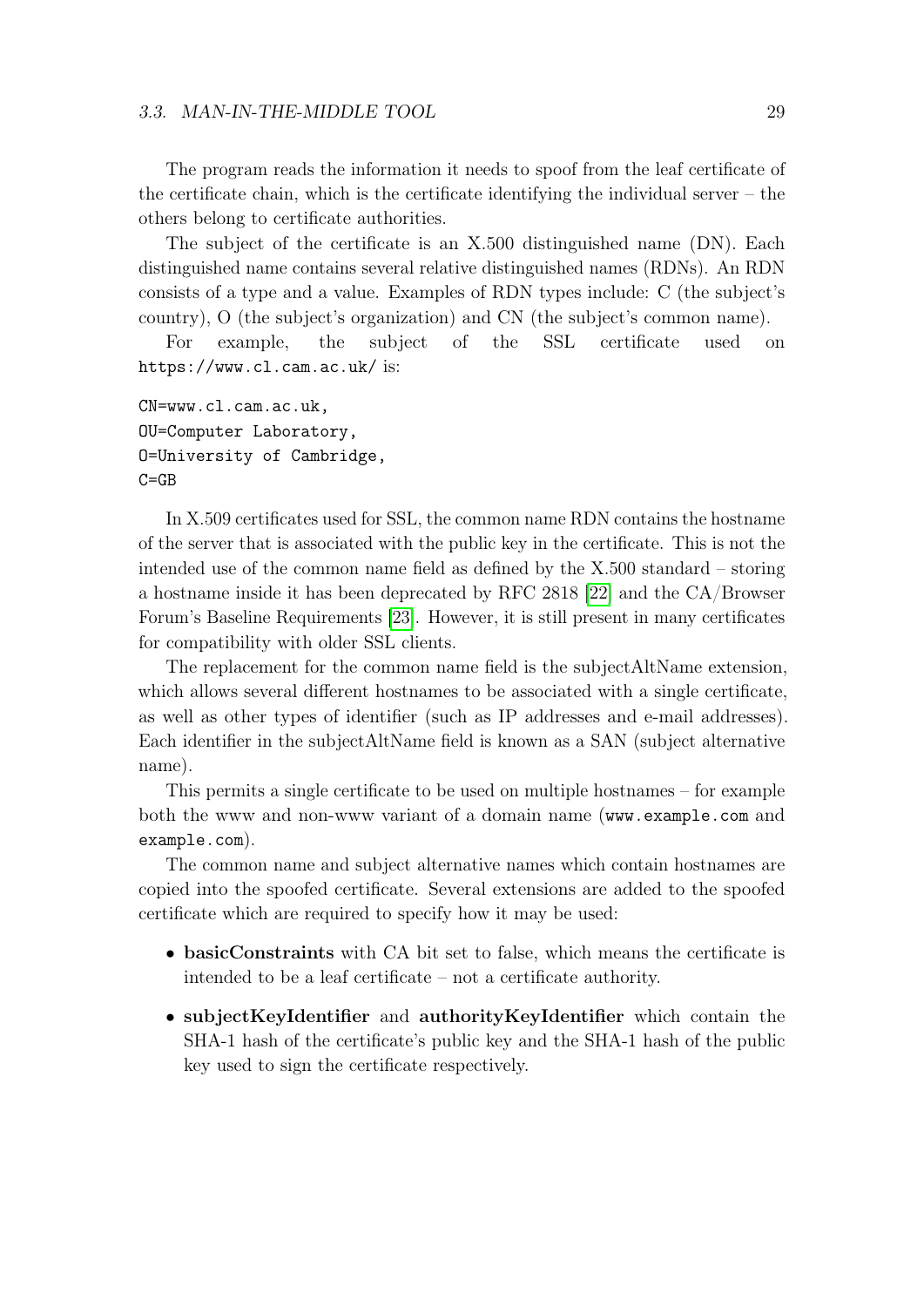• key Usage, which specifies how the certificate's public key may be used.

If Diffie-Hellman key exchange is used for the handshake, the public key is used to sign the Diffie-Hellman messages sent from the server to the client. This requires the 'signing' usage to be set.

If Diffie-Hellman is not used for the handshake, the client generates the shared secret key, encrypts it with the server's public key and sends it to the server. This requires the 'key encipherment' usage to be set.

• extended Key Usage, which specifies the certificate's public key may be used for TLS (SSL) web server authentication.

Once the fields of spoofed certificate have been populated, it is signed by a certificate authority certificate. I created two of my own CA certificates: one is untrusted by the client, which allows TrustManager vulnerabilities to be exploited. The other is trusted by the client, by installing it in Android's list of certificate authorities. This allows vulnerabilities which do not require a vulnerable TrustManager to be exploited, such as HostnameVerifier vulnerabilities. A command line flag passed to the man-in-the-middle program is used to select which CA certificate should be used.

#### <span id="page-35-0"></span>3.3.4 Server Name Indication

Due to the exhaustion of IPv4 addresses, HTTP virtual hosting was developed to allow several websites to be hosted on a server using a single IP address (previously, each website would need its own IP address for the web server to distinguish between them).

SSL has a similar scheme to HTTP virtual hosting known as Server Name Indication (SNI). SNI sends the hostname the client is connecting to as part of the SSL handshake.

This cannot be performed in the application layer protocol running on top of SSL – SNI is required because the server needs to know the hostname during the SSL handshake, before the application layer protocol has started, so that the correct SSL certificate with a matching hostname can be selected.

Android's API has client-side SNI support. Therefore, the man-in-the-middle tool needs to be able to forward the SNI hostname sent by the client to the real server. This allows the real server to send back the correct certificate, if it uses SNI, which in turn allows the man-in-the-middle tool to spoof the correct certificate.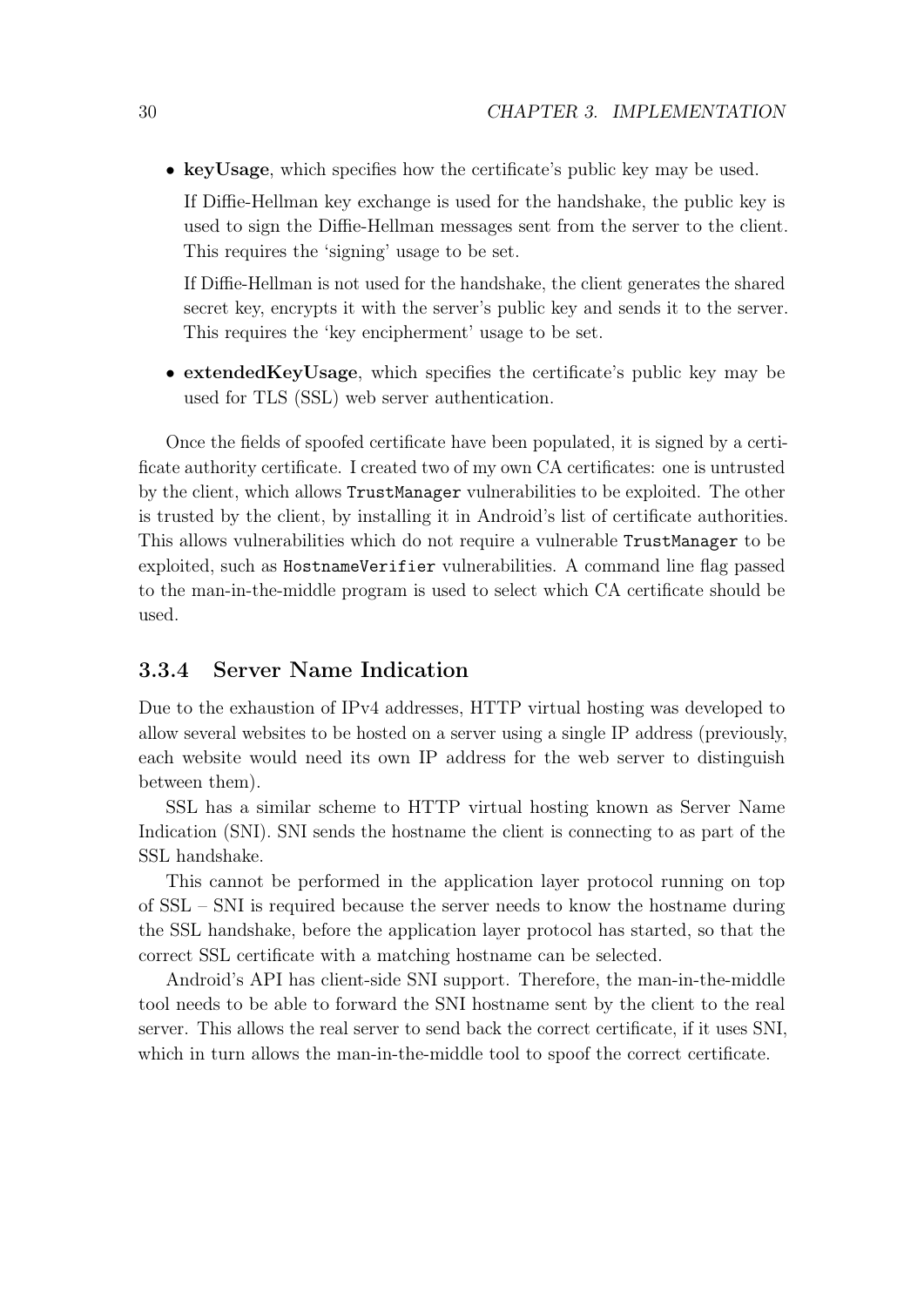Java has offered client-side SNI support since Java 7. Server-side SNI, which is required for the man-in-the-middle tool, is only present in Java 8. The SNI hostname can be fetched from the SSL socket's 'handshake session' object.

#### <span id="page-36-0"></span>3.3.5 Graphical User Interface

Whilst I originally intended for the man-in-the-middle tool to be a command-line program, it became clear during development that it was hard to distinguish the traffic intercepted from several simultaneous connections. It was also hard to distinguish which packets were sent from the client to server, and which packets were sent from the server to client.

Therefore, I developed a graphical user interface using Java's Swing GUI library. Figure [3.1](#page-37-0) shows a screenshot of the GUI. The left hand side contains a list of all the connections that have been intercepted, colour-coded by their current state. The right hand side contains three tabs: one containing information about the selected connection (such as the IP address of the client and server, the SSL version and negotiated cipher suite and the hostname within the SSL certificate), one containing the intercepted data that was sent by the client to the server, and the final one containing intercepted data that was sent by the server to the client.

Command-line operation is still supported, as it is required for running the automated test suite.

### <span id="page-36-1"></span>3.4 Summary

This chapter discussed how vulnerable classes are identified by the static analysis tool, and how Soot's data-flow and points-to analyses can be used to discover if vulnerable classes are used. It also discussed how the man-in-the-middle tool intercepts spoofed traffic and generates fake SSL certificates on the fly.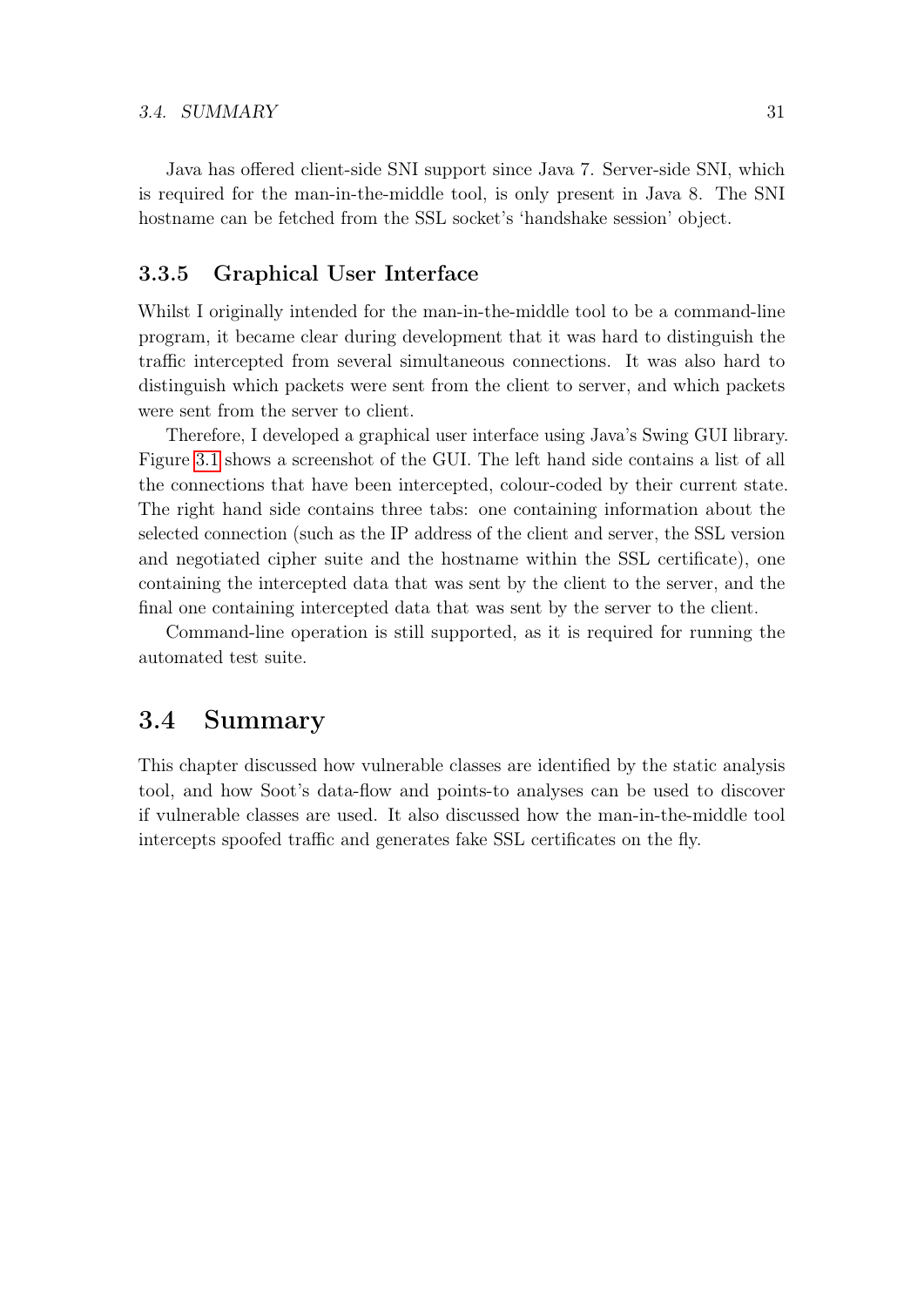

<span id="page-37-0"></span>Figure 3.1: Screenshot of the tool's graphical user interface.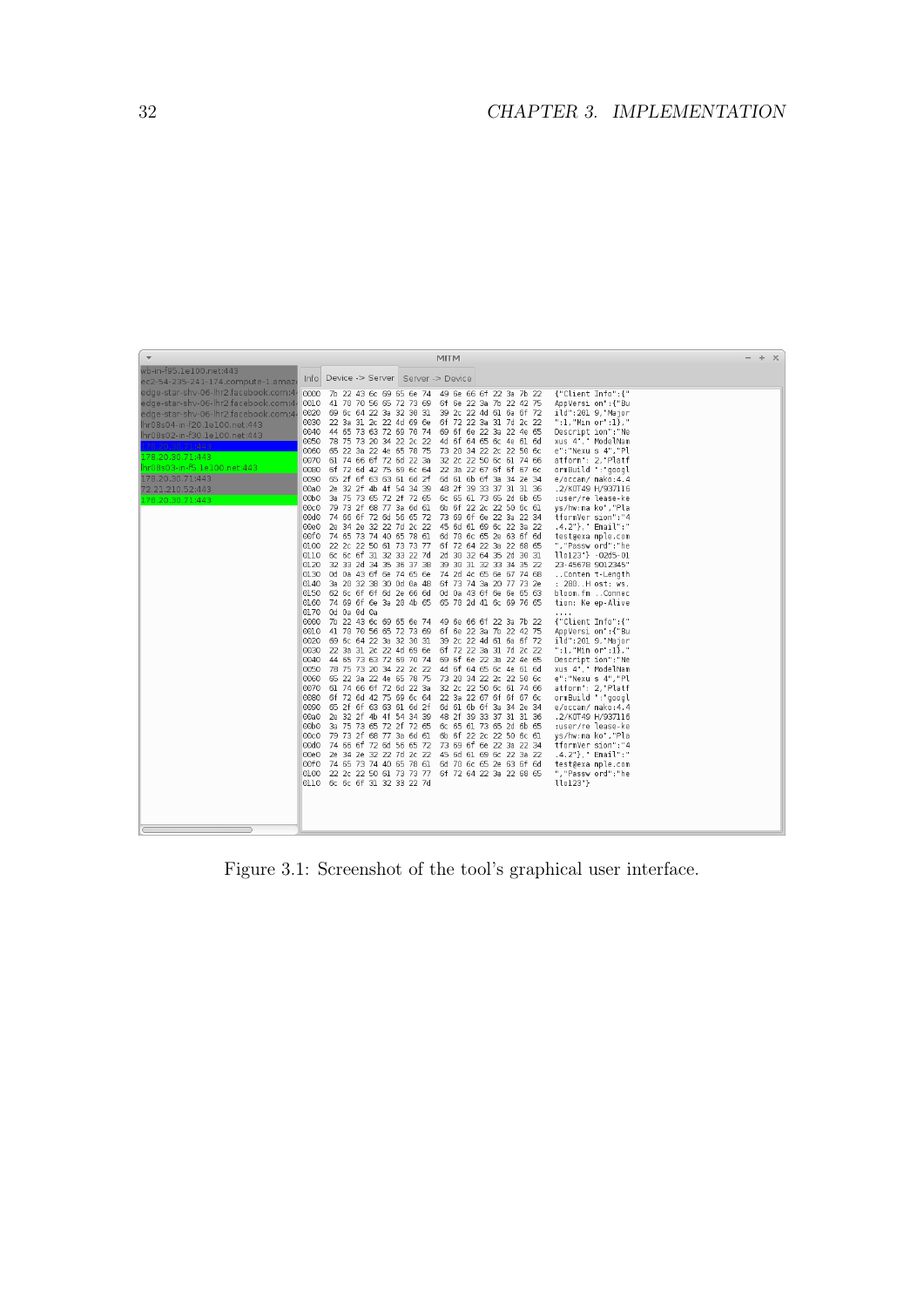# <span id="page-38-0"></span>Chapter 4

## Evaluation

## <span id="page-38-1"></span>4.1 Introduction

This chapter discusses how I performed automated testing during development. It also presents the results of testing both of the tools I developed against 177 real-world Android applications.

## <span id="page-38-2"></span>4.2 Automated testing

I wrote a small number of unit tests to test parts of both tools. However, Soot uses lots of global state held in singleton classes, which made writing unit tests for the static analysis tool difficult.

As the man-in-the-middle tool has several command line options that can be set in a large number of combinations for exploiting different kinds of vulnerability, I wrote a shell script to run a suite of black-box integration tests to ensure it operates correctly for each combination of options.

The shell script uses two 'echo' servers which both accept connections, read packets received from the client and then send the same packets back to the client. One used SSL, and the other used plaintext.

The script runs several clients: all of them connect to the server, send a single byte to the server and then wait for the server to reply with the same byte to check the connection is working. One client uses plaintext, one uses SSL and checks if the Server Name Indication (SNI) hostname is forwarded correctly by the man-in-the-middle tool. The final client uses SSL and can be configured to run in various secure and vulnerable modes: it can verify the certificate is trusted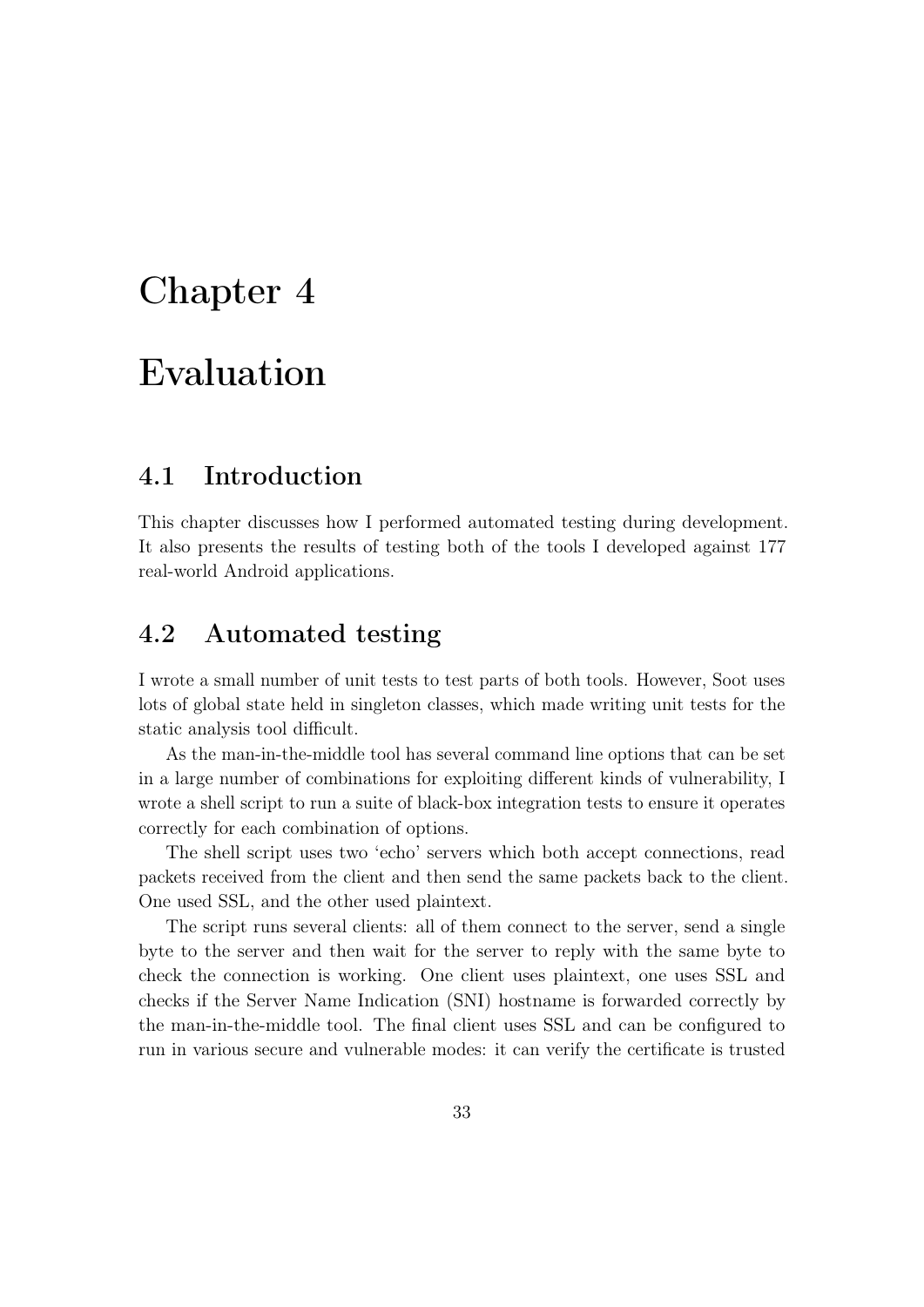using the standard certificate authority model, use certificate pinning or not verify the certificate is trusted at all. It can also be configured to verify if the hostname matches or skip the hostname verification.

The script checks if the clients and servers can successfully communicate with each other when the man-in-the-middle tool is not running. All of them are expected to succeed in this case.

It also checks if the clients and servers are able to communicate with each other, with the appropriate iptables rules in place to direct traffic via the man-in-themiddle tool. It exhaustively tests every combination of client vulnerability and man-in-the-middle mode. Some cases are expected to fail: for example, a client which performs SSL validation correctly being presented a spoofed certificate by the man-in-the-middle tool should reject the connection. Other cases are expected to succeed: for example, a client which doesn't perform hostname verification should accept a trusted certificate with an incorrect hostname.

There are 38 different test cases which take 70 seconds to run. All the test cases pass in the final version of the program.

## <span id="page-39-0"></span>4.3 Corpus of real-world test applications

I used a selection of 177 Android applications which were downloaded from the Google Play Store to test my project on real-world applications.

The applications were downloaded by my supervisor over a 24 hour period starting on the 23rd October 2013. Due to the Google Play Store's rate limiting, the applications were downloaded over several sessions.

Free applications were selected from the following categories:

- All applications in the top charts (top free apps, top grossing apps, top free games and top grossing games).
- All new releases (top free apps, top grossing apps, top free games and top grossing games).
- All 40 applications in the editors' choice.
- The top five applications from each of the 34 categories.

The applications were downloaded from an IP address within the University of Cambridge, therefore the applications are ones which Google displays to users in the UK.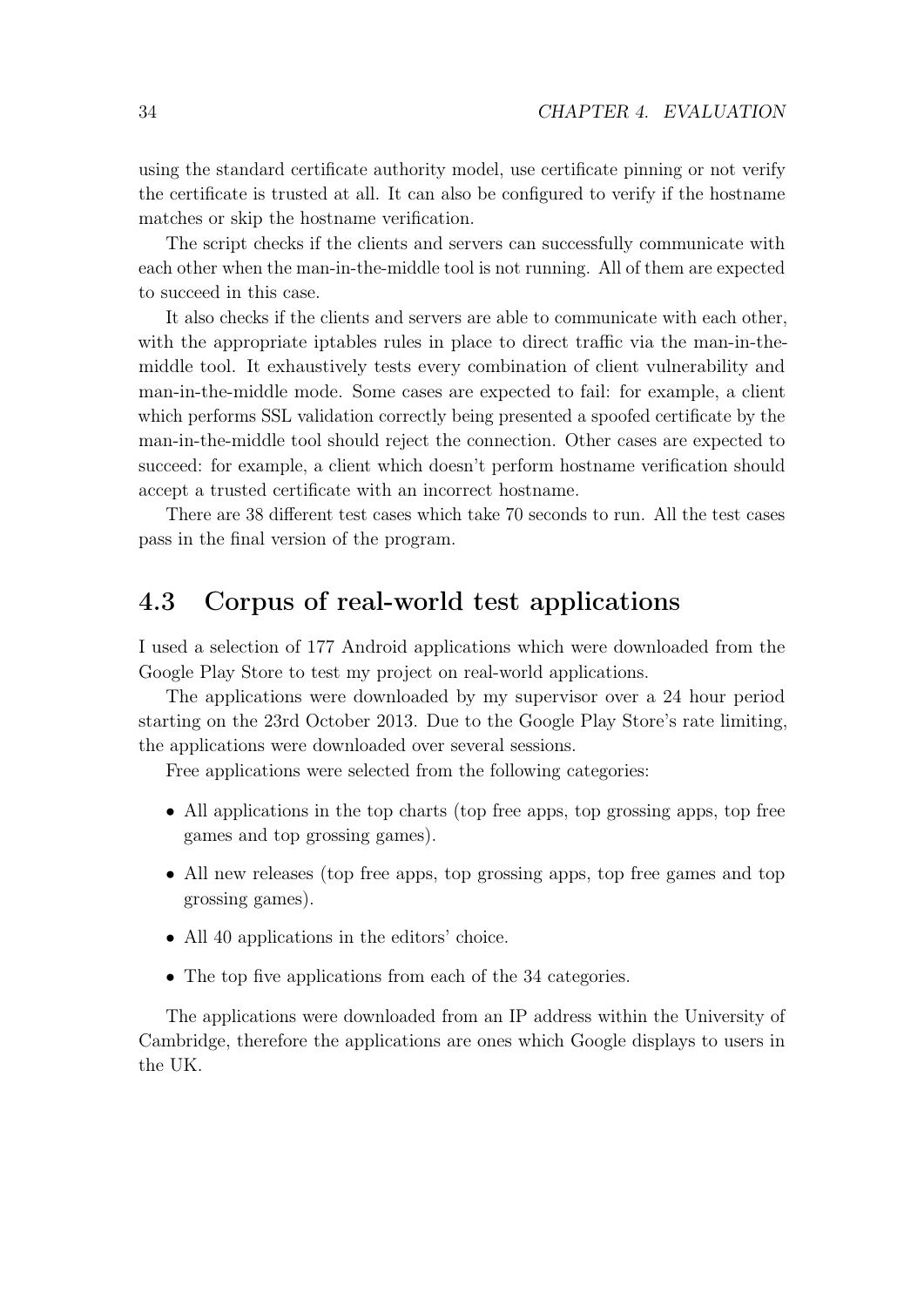| Result          | Number of applications   Percentage |          |
|-----------------|-------------------------------------|----------|
| Vulnerable   96 |                                     | 62.7%    |
| Safe            | 46                                  | $30.1\%$ |
| Unsure          |                                     | 7.2%     |

<span id="page-40-1"></span>Table 4.1: The number of applications for each static analysis result, excluding the 24 applications which Soot failed to analyse.

The applications were installed onto a Nexus 4 phone, which was factory reset before downloading the applications with a brand new Google account.

### <span id="page-40-0"></span>4.4 Static analysis tool

I ran the static analysis tool against all 177 applications downloaded from the Google Play Store. The process is completely automated: a shell script iterates over each application's .apk file, passes that to the static analysis tool and records the output of the tool in another file. Appendix [C](#page-58-0) shows a sample of the output for a vulnerable application. Finally, the shell script aggregates all the data into a format suitable for loading into a spreadsheet application for further analysis.

When using Soot's default points-to analysis implementation, SPARK, the tool fails to analyse 80 applications  $(45\%)$  due to exceptions thrown within Soot – at the time of writing there is no stable Soot release with Dalvik bytecode support, and it appears that there are still some remaining bugs.

I therefore switched to using Paddle, an alternative points-to analysis implementation for Soot. When using Paddle, the static analysis fails on fewer applications – only 24 (14%).

Automatically testing an application can lead to three results:

- Vulnerable: the application definitely contains vulnerable code.
- Safe: the application definitely does not contain vulnerable code either as a result of using the Android SSL API safely, or by not using SSL at all.
- Unsure: the application contains SSL-related code, but the tool does not know if it is vulnerable or not.

Table [4.1](#page-40-1) shows the number of applications that were classified as vulnerable, safe and unsure.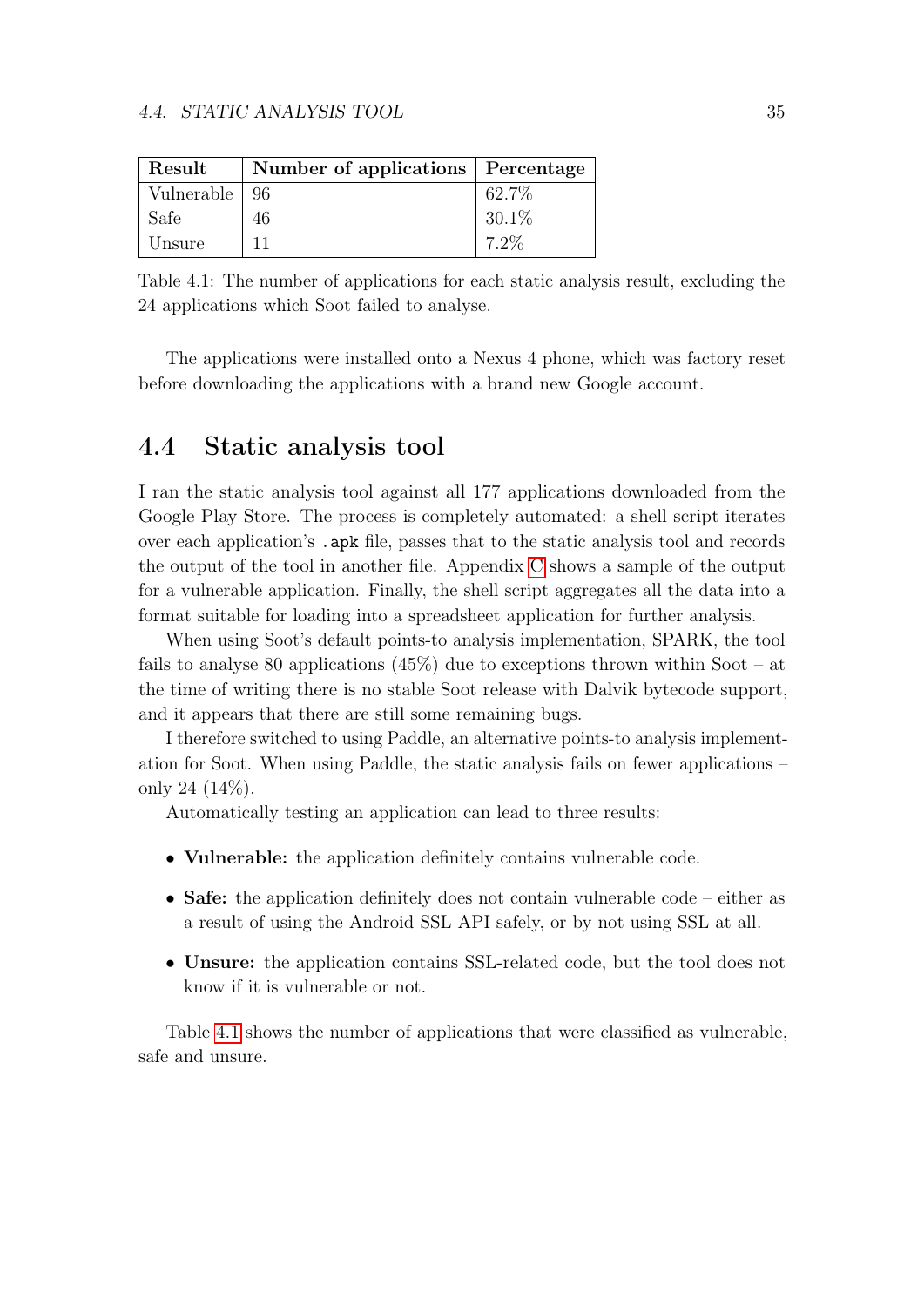| Vulnerability                     | Number of applications   Percentage |         |  |
|-----------------------------------|-------------------------------------|---------|--|
| HostnameVerifier only             |                                     | $6.3\%$ |  |
| TrustManager only                 | 68                                  | 70.8%   |  |
| HostnameVerifier and TrustManager | 22                                  | 22.9%   |  |

<span id="page-41-1"></span>Table 4.2: The 96 applications classified as vulnerable by static analysis, split by the type of vulnerability.

The static analysis tool detects two different types of vulnerability: the implementation or usage of a HostnameVerifier which does not perform hostname validation correctly, and the implementation or usage of a TrustManager which does not check if the certificate has been signed by a trusted certificate authority. An application can also be vulnerable to both vulnerabilities, which means it does no SSL certificate validation at all and accepts any certificate. Table [4.2](#page-41-1) shows the number of applications which were classified as vulnerable, split by the type of vulnerability.

It takes 3 hours and 20 minutes for the tool to analyse the complete set of 177 applications on a machine with a 4 core 3.3 GHz Intel i5-2500 processor and 8 GB of RAM. The mean time to analyse an individual application is 89.97 seconds. Figure [4.1](#page-42-0) shows the distribution of analysis times as a histogram.

The adjusted Fisher-Pearson standardized moment coefficient, which is a measure of skewness, is 3.28. This indicates that there is a positive skew: most applications take a short amount of time to analyse and there is a long tail of applications which take a long time to analyse.

The majority of the time spent performing the analysis is within Paddle's points-to analysis, which uses the Zhu/Calman/Whaley/Lam algorithm [\[24\]](#page-52-1).

Figure [4.2](#page-43-0) plots the logarithm of the static analysis runtime against the size of an application's bytecode, which is estimated by the size of the classes.dex file. The coefficient of determination,  $R^2$ , is 0.78. This shows that there appears to be an exponential relationship between the size and analysis runtime.

### <span id="page-41-0"></span>4.5 Manual testing

I also manually tested the set of 177 applications by running them with the man-inthe-middle program configured to intercept their traffic. I spent a few minutes using each application, performing actions to try to trigger SSL network communication.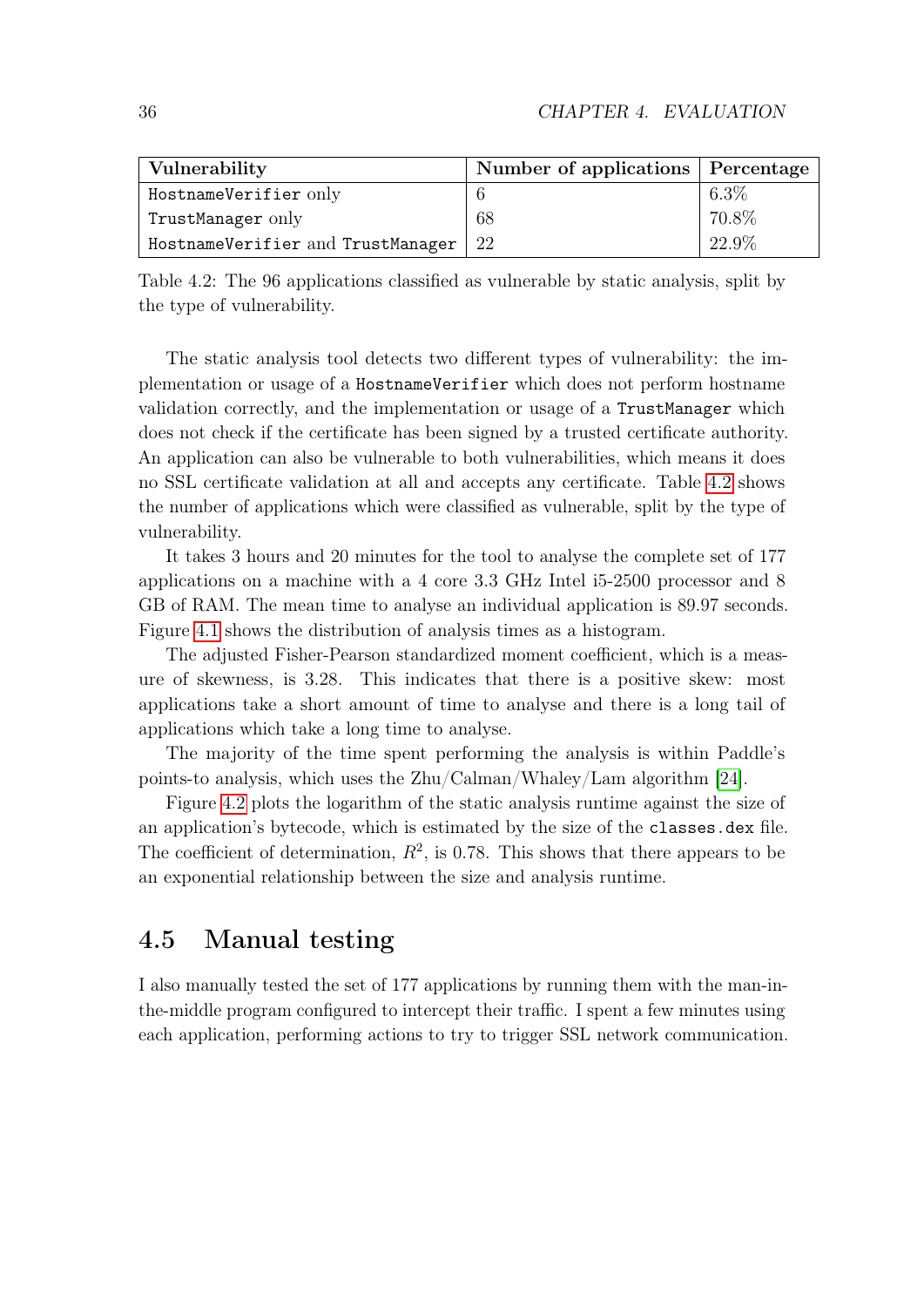

<span id="page-42-0"></span>Figure 4.1: Histogram showing time taken to run static analysis on each application, split into bins of 30 seconds each. (9 applications took over 300 seconds to analyse and are not included in the histogram.)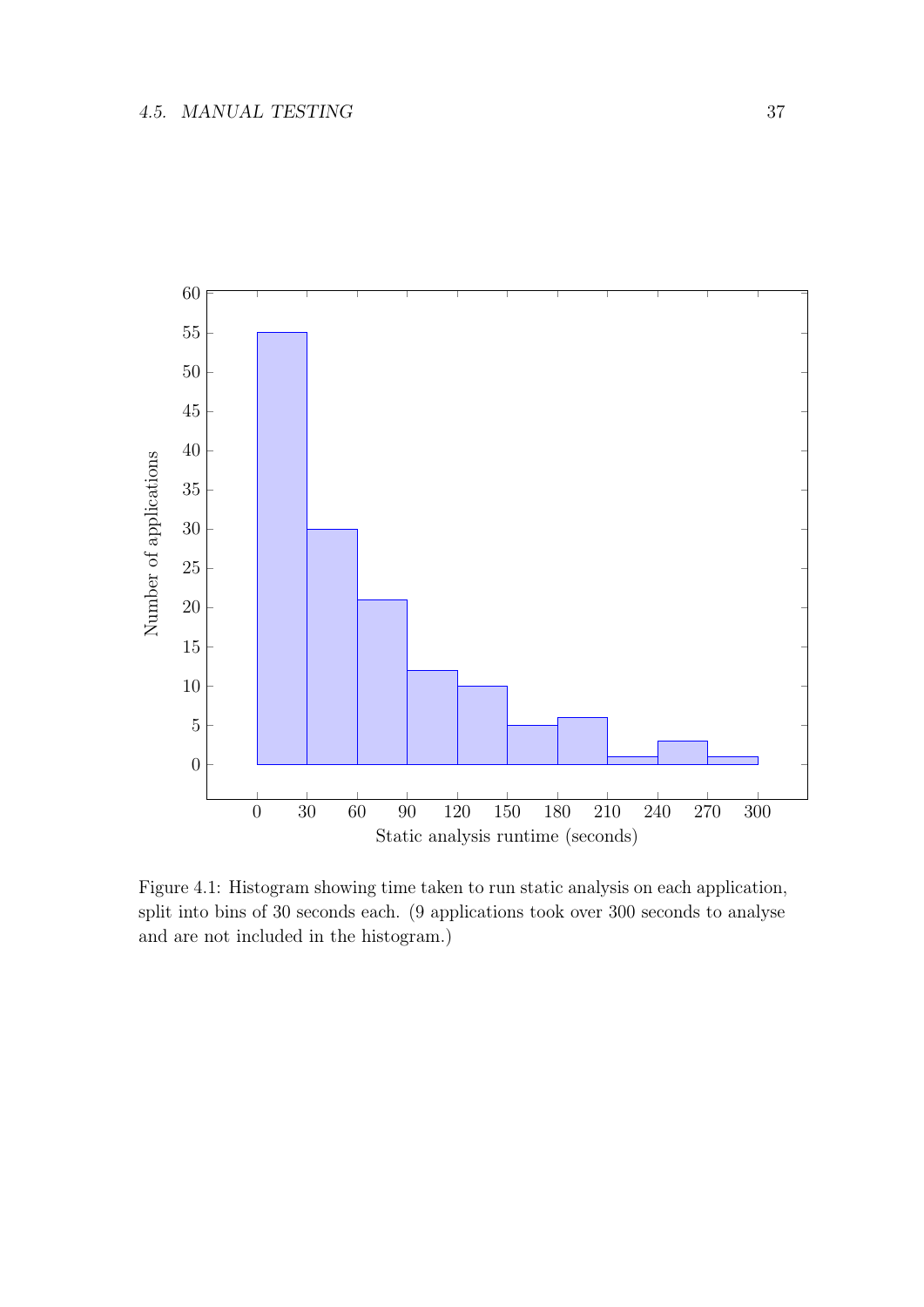

<span id="page-43-0"></span>Figure 4.2: Plot of static analysis runtime against size of the application's bytecode. The regression line has the equation  $y = \exp(5.38x \times 10^{-7} + 2.20)$ .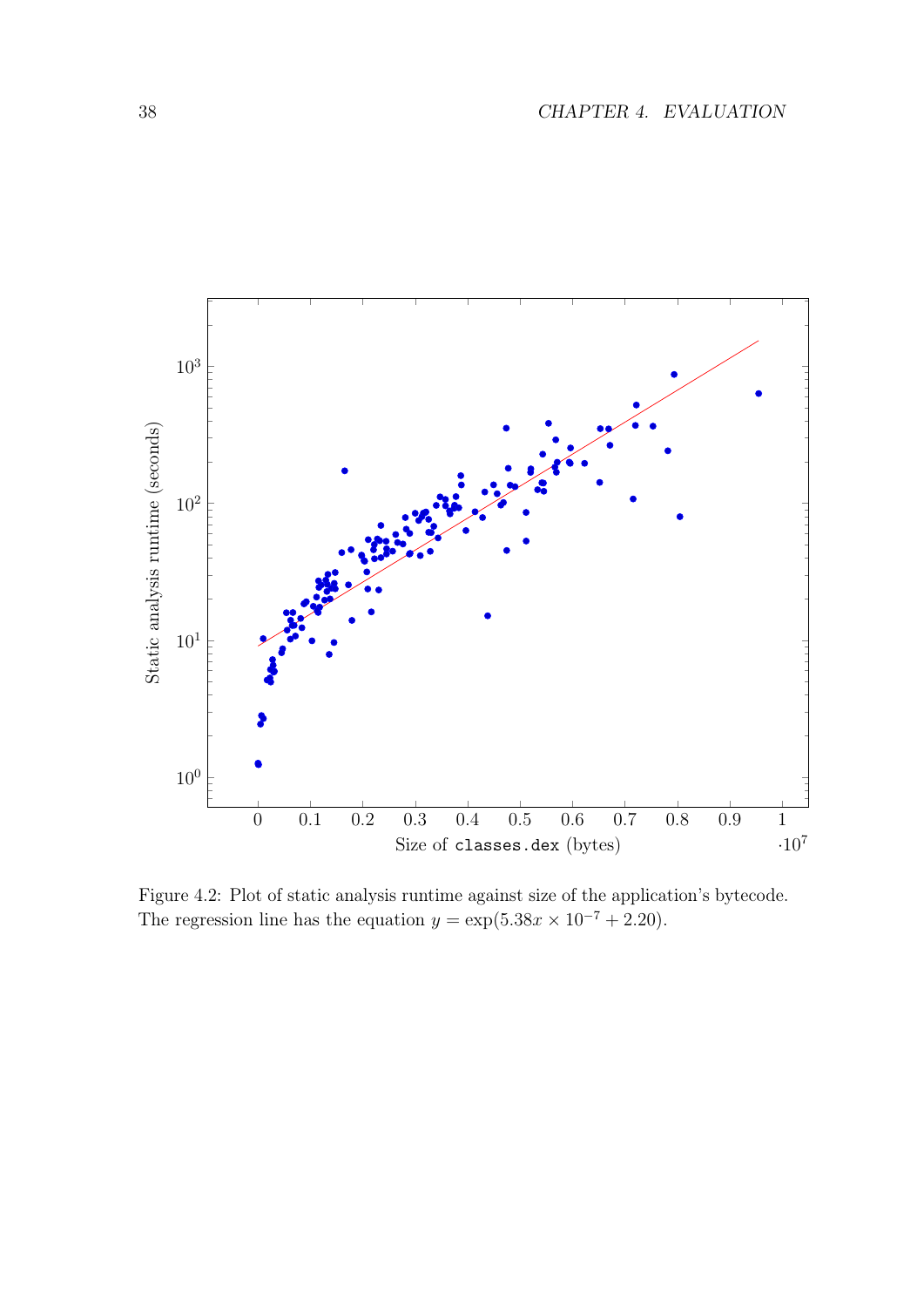| $\vert$ Result        | Number of applications   Percentage |          |
|-----------------------|-------------------------------------|----------|
| Vulnerable $\vert$ 28 |                                     | 15.8 $%$ |
| Unsure                | 149                                 | 84.2 %   |

<span id="page-44-0"></span>Table 4.3: The number of applications for each manual testing result.

| Vulnerability                     | Number of applications   Percentage |                      |  |
|-----------------------------------|-------------------------------------|----------------------|--|
| HostnameVerifier only             |                                     | $^{\circ}$ 32.1 $\%$ |  |
| TrustManager only                 |                                     | $3.6\%$              |  |
| HostnameVerifier and TrustManager | -18                                 | $64.3\%$             |  |

<span id="page-44-1"></span>Table 4.4: The 28 vulnerable applications found by manual testing, split by the type of vulnerability.

I tested 97 applications from within the Android emulator, which was configured to run the x86 version of Android 4.4.2. Each application was tested in a fresh instance of the emulator to ensure they were isolated from each other.

The remaining 78 applications did not work correctly in the emulator – some applications use native code and thus require the ARM version of Android, and some use OpenGL ES, which was not supported by the video card drivers on my computer. I tested the remaining applications on my Google Nexus 4 phone. I formatted the phone and installed a clean copy of Android 4.4.2 before using it for testing. After testing each application, I uninstalled it before installing the next one.

Manually testing an application can lead to two results:

- Vulnerable: the application is definitely vulnerable as it was successfully exploited with the man-in-the-middle tool.
- Unsure: the application could not be successfully exploited with the man-inthe-middle tool. However, the application may be vulnerable as it is unlikely that the manual testing ends up executing all possible paths of execution in the application under test.

Table [4.3](#page-44-0) shows the number of applications that were classified as vulnerable and unsure in manual testing. Table [4.4](#page-44-1) contains only the applications that were classified as vulnerable during manual testing, split by the types of vulnerability previously described in Section [4.4.](#page-40-0)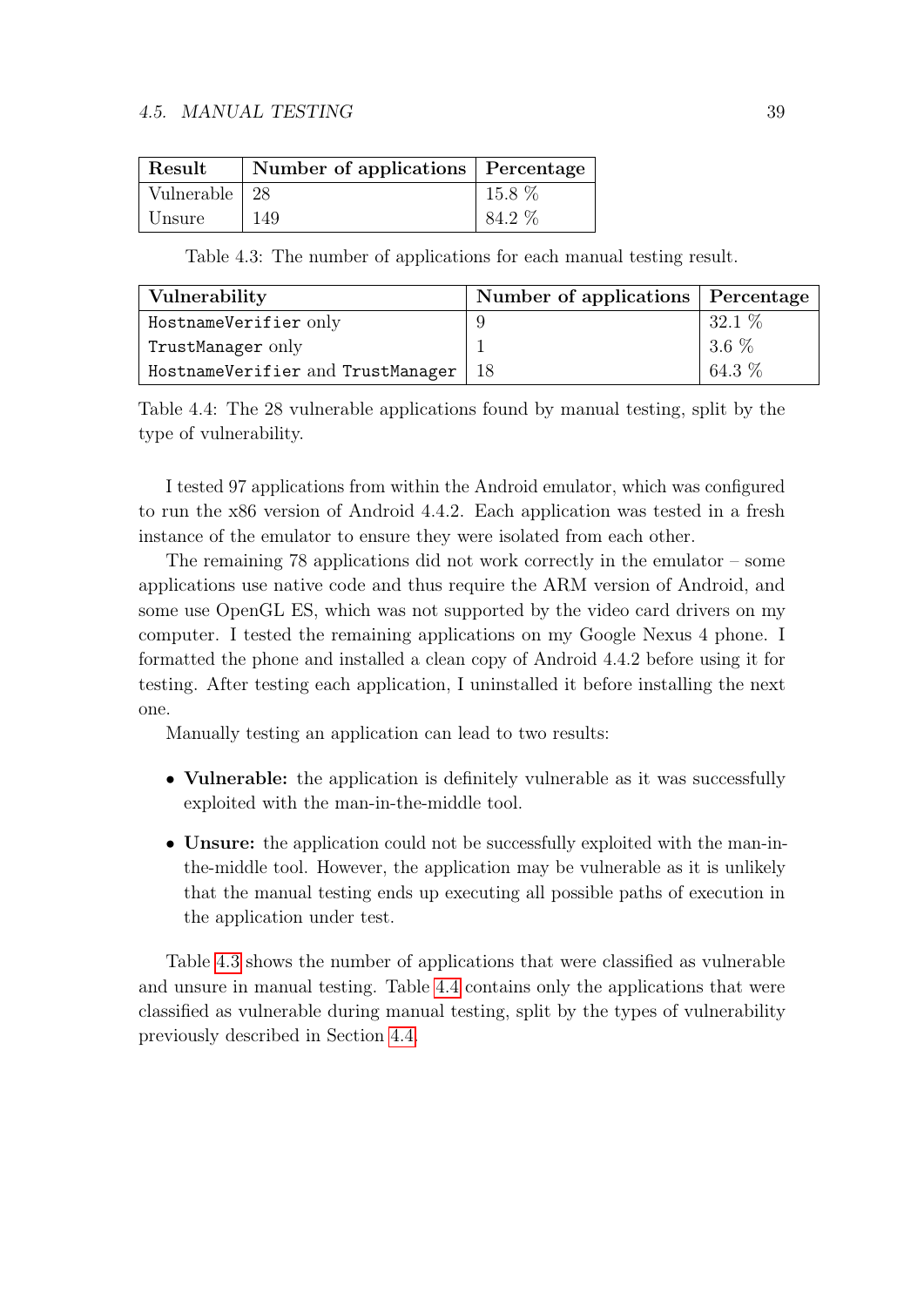|                | Vulnerable Unsure |     |
|----------------|-------------------|-----|
| Unpopular   22 |                   | 115 |
| Popular        |                   | -34 |

<span id="page-45-2"></span>Table 4.5:  $2 \times 2$  contingency table of manual testing result against application popularity.

## <span id="page-45-0"></span>4.6 Certificate pinning

By serving a certificate signed by a trusted certificate authority and with the correct hostname to the client, the man-in-the-middle tool can be used to check if application under test uses certificate pinning. An application which uses certificate pinning is more secure if a certificate authority is compromised, as it only trusts a single certificate and thus will not trust certificates signed by the compromised CA.

I only found three applications out of 177 which used certificate pinning: the Barclays mobile banking app, Twitter (a social network) and WhatsApp (an SMS replacement).

## <span id="page-45-1"></span>4.7 Popularity of applications

In order to test if popular applications are less likely to be vulnerable I used the Fisher's exact statistical significance test.

I split the applications into two categories: unpopular (installed on less than 50 million devices) and popular (installed on 50 million or more devices). Table [4.5](#page-45-2) shows the manual testing results split by the two popularity categories.

The null hypothesis is that there is no relationship between popularity and chance of an application being vulnerable. The alternative hypothesis is that popular applications are less likely to be vulnerable – i.e. more applications would lie in the top left and bottom right cells of Table [4.5.](#page-45-2)

The one-tailed p-value obtained by Fisher's exact test for this data is  $p = 0.65$ . This is greater than 5% and therefore is not sufficient to reject the null hypothesis.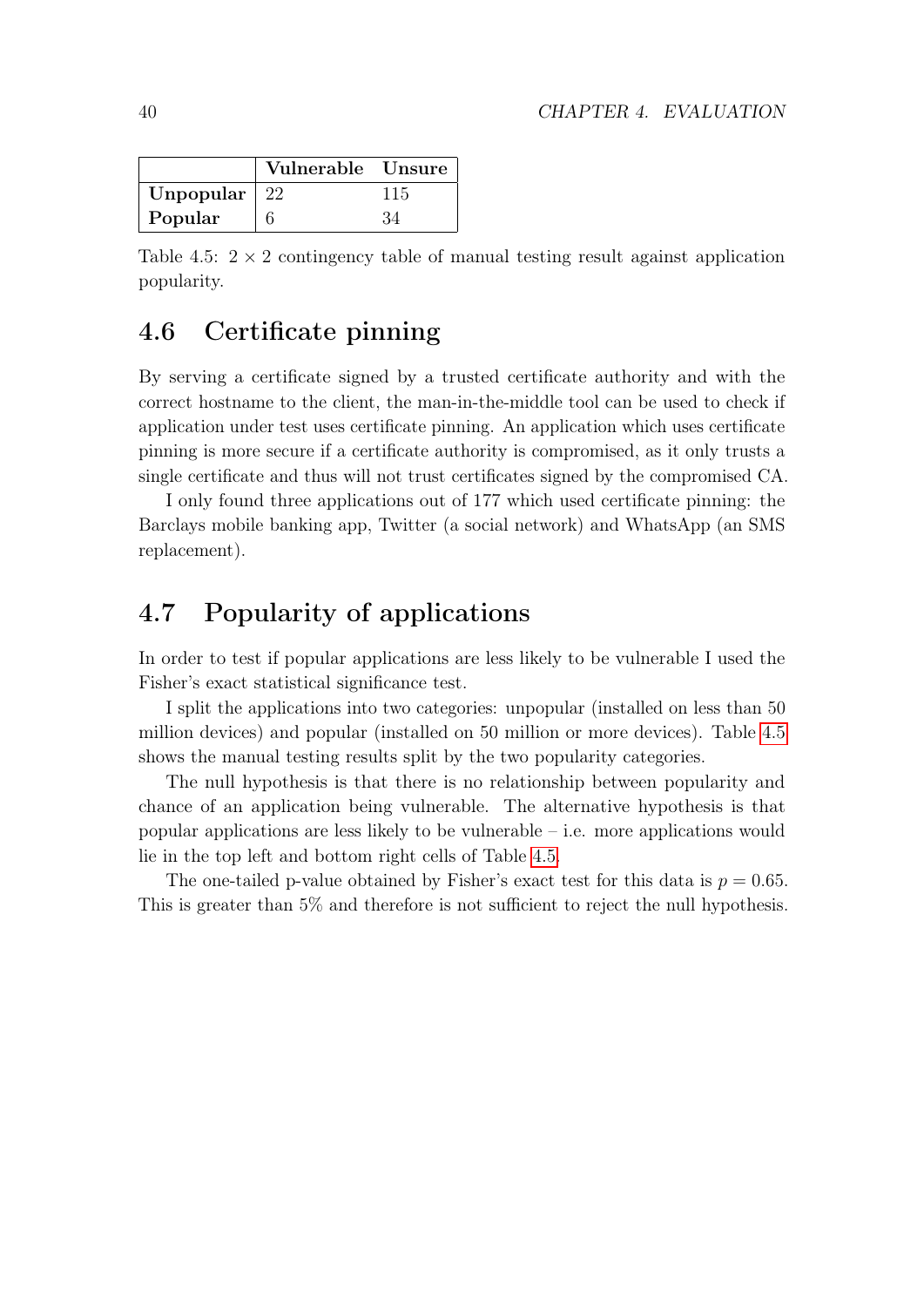|                |                               | <b>Static Analysis</b>              |  |    |  |
|----------------|-------------------------------|-------------------------------------|--|----|--|
|                |                               | Vulnerable   Unsure   Safe   Failed |  |    |  |
| Manual Testing | Vulnerable $\vert 21 \rangle$ |                                     |  |    |  |
|                | Unsure                        | 75                                  |  | 46 |  |

<span id="page-46-2"></span>Table 4.6: Number of applications split by both their static analysis result and manual testing result.

## <span id="page-46-0"></span>4.8 Comparison between static analysis and manual testing

Table [4.6](#page-46-2) shows the number of applications for each possible combination of static analysis and manual testing result.

Only a single application which was determined to be definitely vulnerable by manual testing was classified as 'unsure' by the static analysis tool – the rest are classified as vulnerable by the static analysis tool. None of them were classified as safe, which shows the results from the two tools are consistent with each other.

However, there are 75 applications which are classified as vulnerable by the static analysis tool, but which could not be exploited by the man-in-the-middle tool and are therefore classified as 'unsure'. It is possible that some of these applications are not actually vulnerable during normal usage, but unsafe SSL code exists for development purposes and is used only when a debugging flag is set. One potential improvement to the static analysis tool would be to try to detect if vulnerable code can never be called in normal usage, to try to reduce the overestimation of the number of vulnerable applications.

## <span id="page-46-1"></span>4.9 Responsible disclosure of security vulnerabilities

Out of the 28 applications identified as vulnerable by manual testing, I was able to intercept a range of sensitive and personal data from 9 of them – such as the user's e-mail address, username, password, postal code, gender and date of birth. One of the 9 applications used plaintext. The remaining applications used SSL but did not perform SSL certificate validation correctly.

In particular, two applications used an embedded web browser, which did not perform SSL certificate validation correctly. They used OAuth within the browser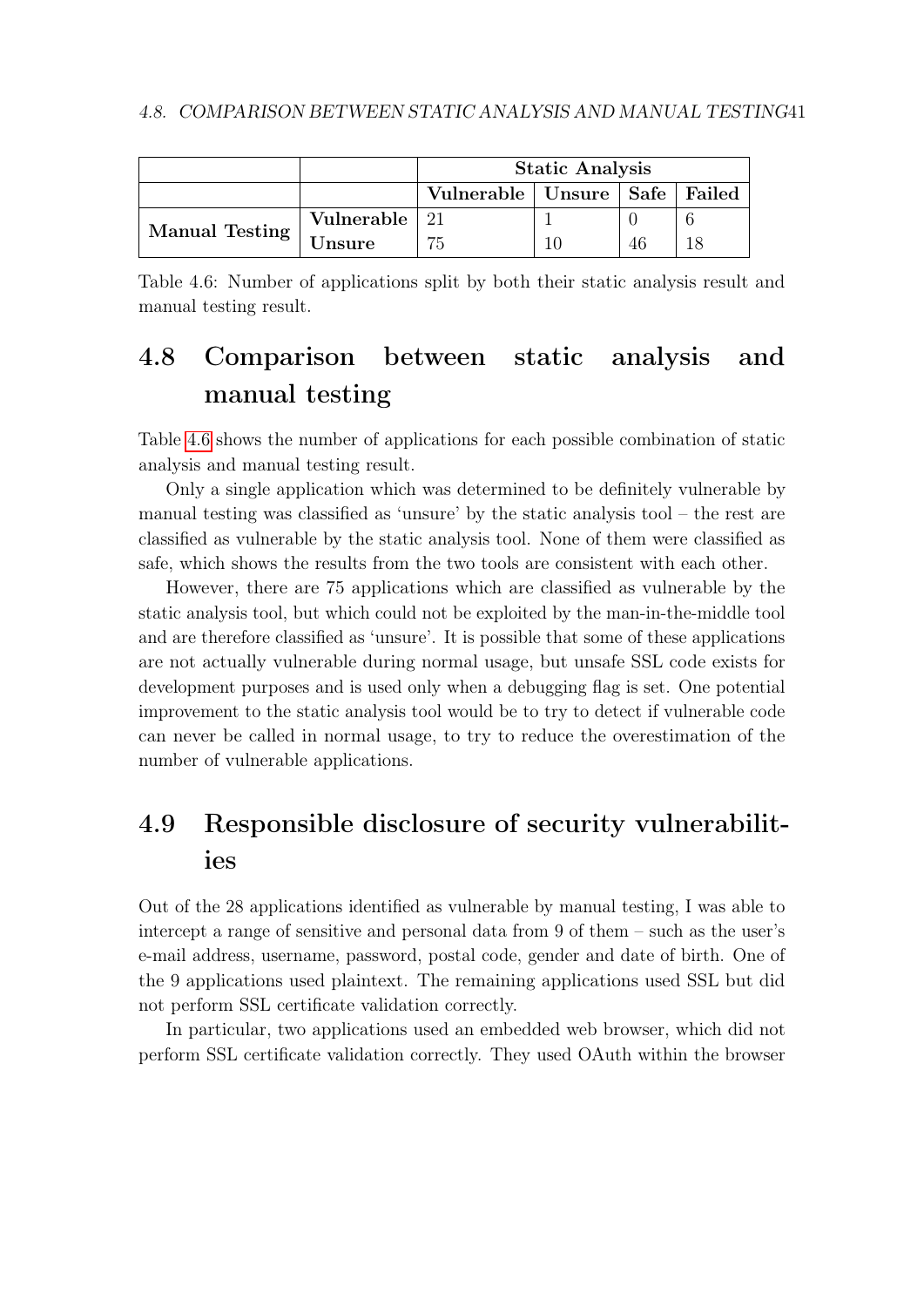to allow the user to sign into their application with the username and password of a selection of popular third-party services such as Google, Twitter and Instagram – allowing the user's password for the third-party authentication service to be intercepted. This is a rather serious vulnerability as a user's Google password is particularly useful to the attacker if they use Google Mail – as an attacker could use e-mail recovery to gain access to accounts for many other services used by the user.

The three most popular of these applications have between 10 million and 50 million installs each.

The security community has largely adopted the responsible disclosure model for disclosing security vulnerabilities. In accordance with this model, I sent emails to developers of each of these applications, with detailed information about the security vulnerability, its impact and how it can be fixed. I also promised to not reveal details publicly for 3 months to give them time to develop and roll out a fix.

At the time of writing, two applications have been fixed and rolled out to users already, and fixes for four others are being developed. I have not received responses from the remaining three developers despite several attempts to contact them.

## <span id="page-47-0"></span>4.10 Summary

This chapter discussed the automated unit and integration testing I performed. It also presented the results of testing both the static analysis tool and the man-inthe-middle tool against 177 real-word Android applications from the Google Play. Finally, it discussed some particularly interesting vulnerabilities in more detail and my approach to disclosing vulnerabilities to application vendors.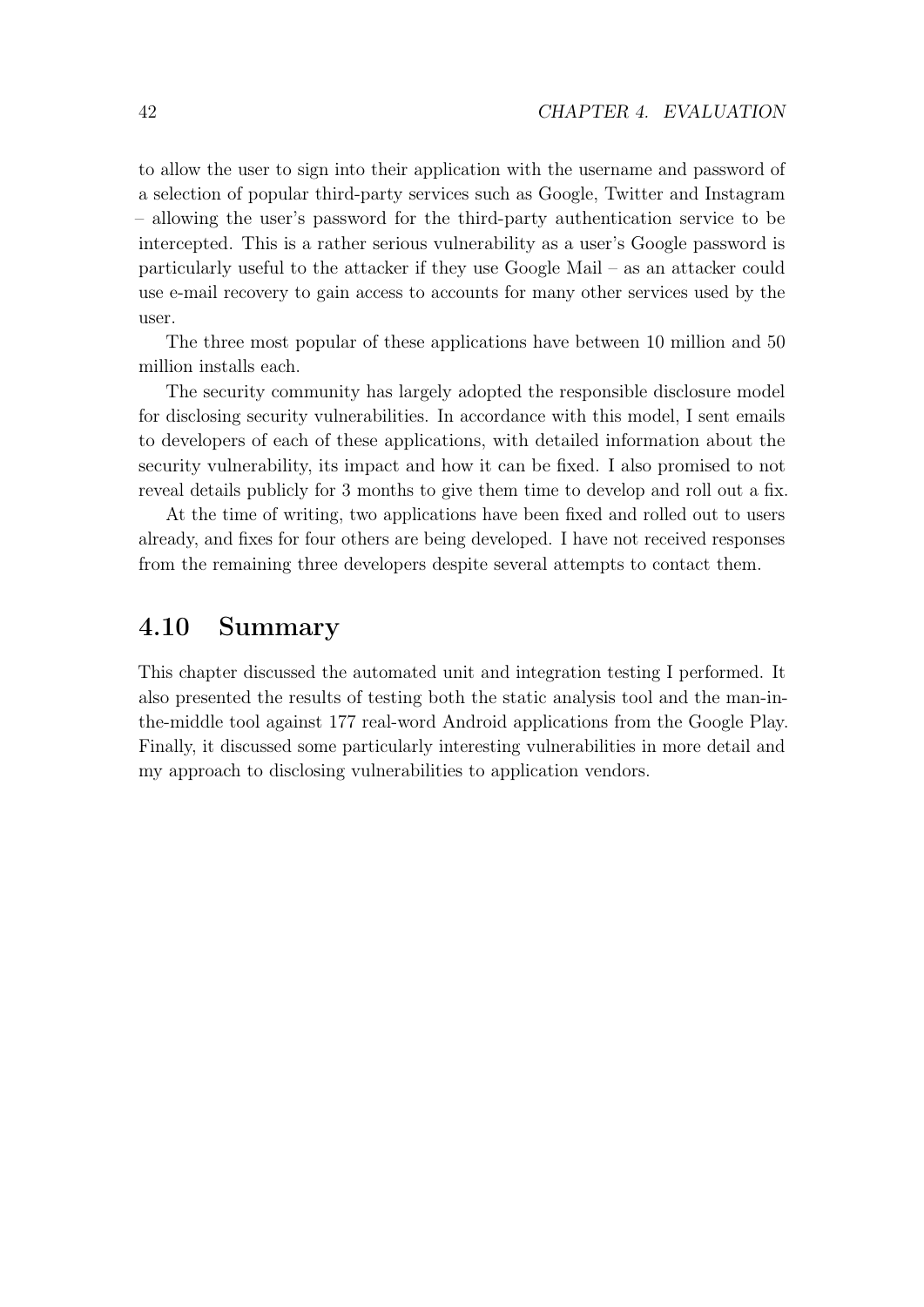# <span id="page-48-0"></span>Chapter 5 Conclusion

In conclusion, a significant number of Android applications I tested – 96 out of 177 – contained vulnerable SSL certificate validation code. I was able to successfully execute a man-in-the-middle attack against 28 applications. Out of those 28 applications, I identified 9 which sent personal and sensitive data with the vulnerable code.

Tools like the ones I have developed could be used by developers and publishers of Android applications to help identify potential vulnerabilities before the application is released to users. For example, developers could run the static analysis tool as part of an automated build process, or a publisher could run it on applications submitted to their store. The man-in-the-middle tool can be used to analyse potentially vulnerable applications manually, to check if they can be exploited, and if so, what kinds of data can be intercepted by an attacker.

The Android API does not lend itself to implementing SSL certificate validation securely. For example, it provides an insecure HostnameVerifier implementation, and an SSLSocketFactory class which bypasses all certificate validation checks. An application can also change the default HostnameVerifier and SSLSocketFactory used for all new HTTPS connections, which can cause libraries the application uses to become vulnerable, despite them normally being secure. The situation could be improved by removing the insecure classes provided by the API and removing the ability to change the defaults globally in an application.

I only found three applications which used certificate pinning. Certificate pinning is an alternative to the certificate authority model. Instead, the application only trusts a single certificate. If any of the 150 certificate authorities trusted by Android were compromised, the compromised certificate authority would not be able to issue certificates that would be trusted by an application using certificate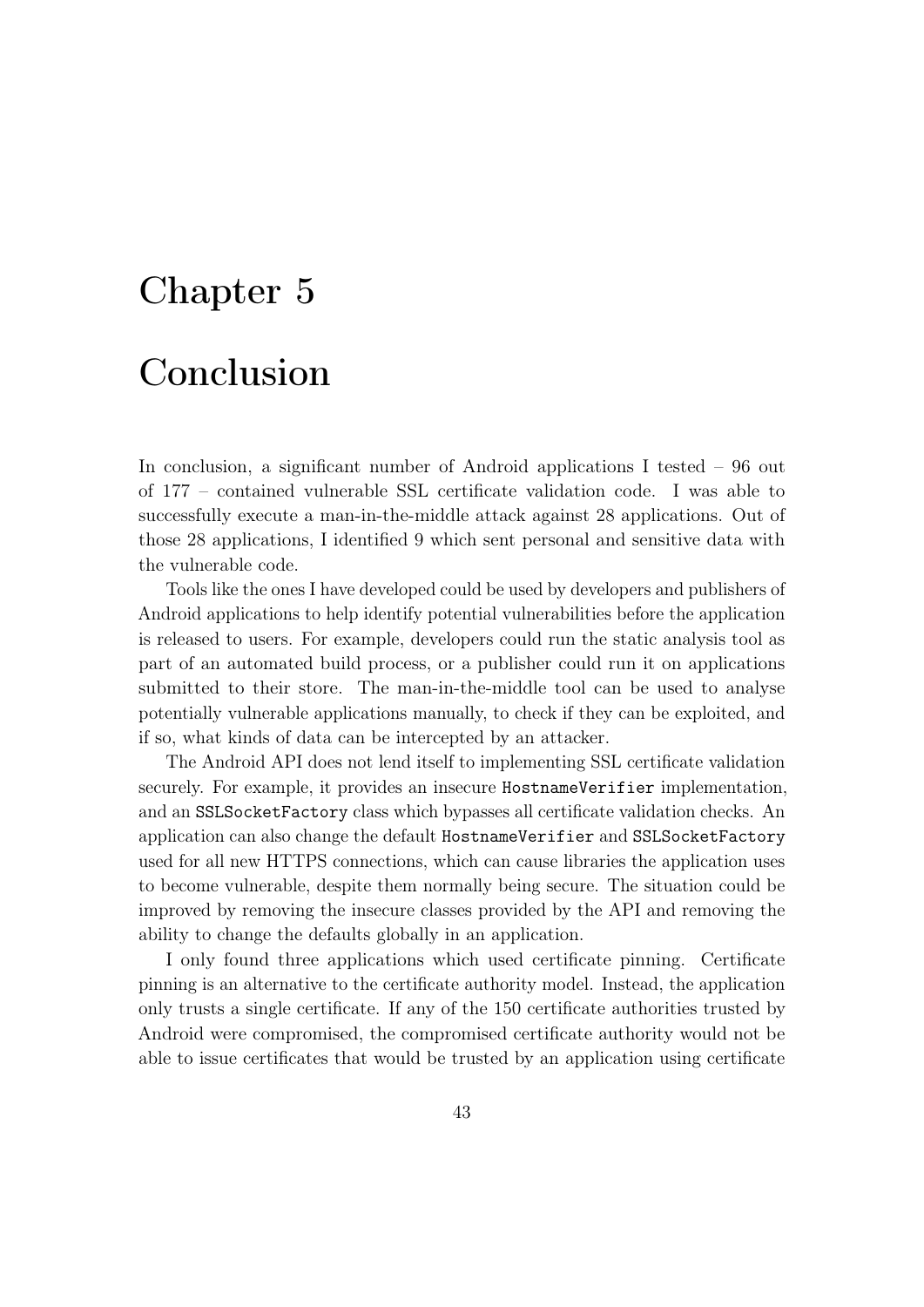pinning. However, the certificates would be trusted by the remaining applications which do not use pinning, allowing the attacker to carry out a man-in-the-middle attack against any of them.

Finally, the Android documentation should perhaps highlight the consequences of disabling certificate validation more explicitly to try to educate more developers about the risks of doing so.

Further extensions to the tools I have developed could include:

- Checking if applications implement certificate expiration correctly.
- Checking if applications implement the certificate path validation algorithm correctly. For example, checking that they do not trust certificates signed by a certificate which does not have the 'CA' bit set.
- Checking if applications obey the 'keyUsage' and 'extendedKeyUsage' certificate fields.
- Checking if any applications implement certificate revocation checking for example, with the Online Certificate Status Protocol (OCSP) or Certificate Revocation Lists (CRLs). Certificates whose private key has been compromised may be revoked by a certificate authority so that they can no longer be used.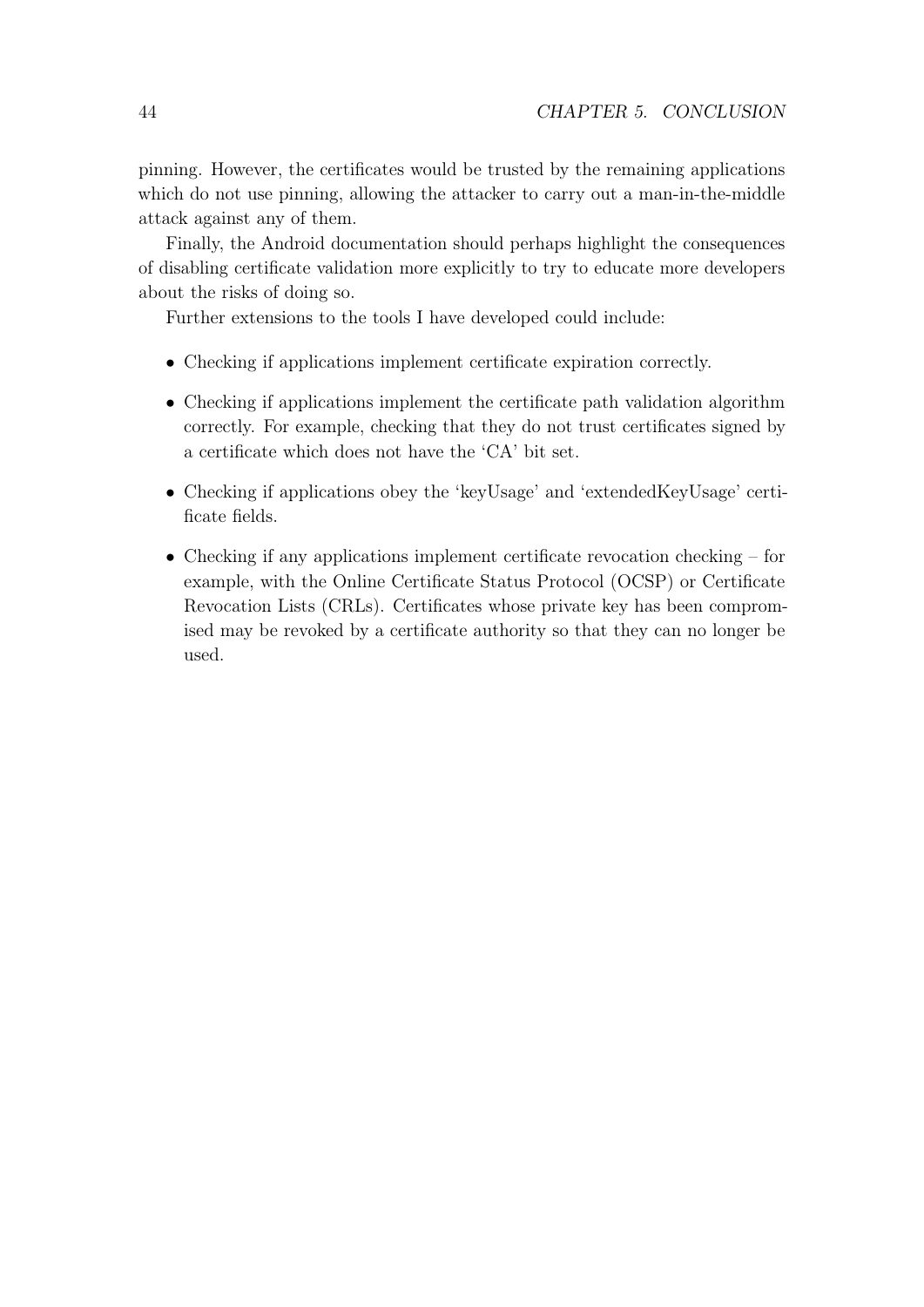## Bibliography

- <span id="page-50-0"></span>[1] (2014). Android, the world's most popular mobile platform, [Online]. Available: <https://developer.android.com/about/index.html>.
- <span id="page-50-1"></span>[2] (2014). Number of available Android applications, [Online]. Available: [http:](http://www.appbrain.com/stats/number-of-android-apps) [//www.appbrain.com/stats/number-of-android-apps](http://www.appbrain.com/stats/number-of-android-apps).
- <span id="page-50-2"></span>[3] (2014). Accessing Contacts Data, [Online]. Available: [https://developer.](https://developer.android.com/training/contacts-provider/index.html) [android.com/training/contacts-provider/index.html](https://developer.android.com/training/contacts-provider/index.html).
- <span id="page-50-3"></span>[4] (2014). Making Your App Location-Aware, [Online]. Available: [https://](https://developer.android.com/training/location/index.html) [developer.android.com/training/location/index.html](https://developer.android.com/training/location/index.html).
- <span id="page-50-4"></span>[5] M. Georgiev, S. Iyengar, S. Jana, R. Anubhai, D. Boneh and V. Shmatikov, "The Most Dangerous Code in the World: Validating SSL Certificates in Nonbrowser Software", in Proceedings of the 2012 ACM Conference on Computer and Communications Security, ACM, 2012, pp. 38–49.
- <span id="page-50-5"></span>[6] S. Fahl, M. Harbach, T. Muders, L. Baumgärtner, B. Freisleben and M. Smith, "Why Eve and Mallory Love Android: An Analysis of Android SSL (in)Security", in Proceedings of the 2012 ACM Conference on Computer and Communications Security, ACM, 2012, pp. 50–61.
- <span id="page-50-6"></span>[7] M. Egele, D. Brumley, Y. Fratantonio and C. Kruegel, "An Empirical Study of Cryptographic Misuse in Android Applications", in Proceedings of the 2013 ACM SIGSAC Conference on Computer and Communications Security, ACM, 2013, pp. 73–84.
- <span id="page-50-7"></span>[8] (2013). hostapd: IEEE 802.11 AP, IEEE 802.1X/WPA/WPA2/EAP/RADIUS Authenticator, [Online]. Available: <http://hostap.epitest.fi/hostapd/>.
- <span id="page-50-8"></span>[9] (2014). Android Open Source Project: CA Certificates, [Online]. Available: [https : / / android . googlesource . com / platform / libcore / + / master /](https://android.googlesource.com/platform/libcore/+/master/luni/src/main/files/cacerts/) [luni/src/main/files/cacerts/](https://android.googlesource.com/platform/libcore/+/master/luni/src/main/files/cacerts/).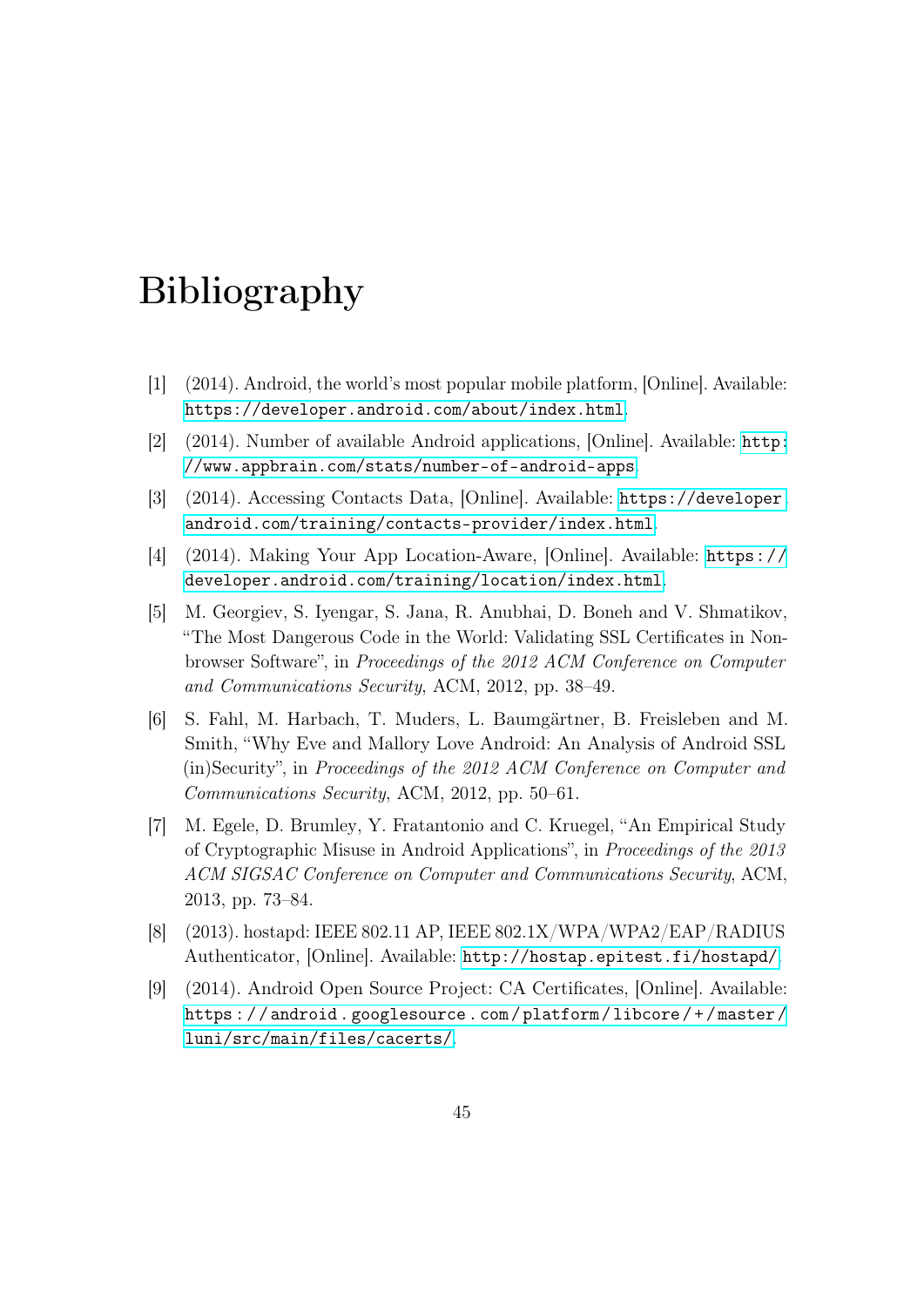- <span id="page-51-0"></span>[10] R. Vallée-Rai, P. Co, E. Gagnon, L. Hendren, P. Lam and V. Sundaresan, "Soot - a Java Bytecode Optimization Framework", in Proceedings of the 1999 Conference of the Centre for Advanced Studies on Collaborative Research, IBM Press, 1999, pp. 13–.
- <span id="page-51-1"></span>[11] P. Lam, E. Bodden, O. Lhoták and L. Hendren, "The Soot framework for Java program analysis: a retrospective", in Cetus Users and Compiler Infastructure Workshop (CETUS 2011), 2011.
- <span id="page-51-2"></span>[12] A. Bartel, J. Klein, M. Monperrus and Y. Le Traon, "Dexpler: Converting Android Dalvik Bytecode to Jimple for Static Analysis with Soot", in ACM Sigplan International Workshop on the State Of The Art in Java Program Analysis, Beijing, China, 2012, isbn: 978-1-4503-1490-9.
- <span id="page-51-3"></span>[13] (2014). Opcodes, [Online]. Available: [https://developer.android.com/](https://developer.android.com/reference/dalvik/bytecode/Opcodes.html) [reference/dalvik/bytecode/Opcodes.html](https://developer.android.com/reference/dalvik/bytecode/Opcodes.html).
- <span id="page-51-4"></span>[14] (2008). Paddle: BDD-based context-sensitive interprocedural analysis of Java, [Online]. Available: <http://www.sable.mcgill.ca/paddle/>.
- <span id="page-51-5"></span>[15] (2014). smali - An assembler/disassembler for Android's dex format, [Online]. Available: <https://code.google.com/p/smali/>.
- <span id="page-51-6"></span>[16] (2012). ASMDEX, [Online]. Available: http://asm.ow2.org/asmdex[index.html](http://asm.ow2.org/asmdex-index.html).
- <span id="page-51-7"></span>[17] (2014). netfilter/iptables project homepage, [Online]. Available: [http://www.](http://www.netfilter.org/) [netfilter.org/](http://www.netfilter.org/).
- <span id="page-51-8"></span>[18] (2008). Transparent proxy support, [Online]. Available: [https://www.kernel.](https://www.kernel.org/doc/Documentation/networking/tproxy.txt) [org/doc/Documentation/networking/tproxy.txt](https://www.kernel.org/doc/Documentation/networking/tproxy.txt).
- <span id="page-51-9"></span>[19] (2000). dsniff, [Online]. Available: [http : / / www . monkey . org / ~dugsong /](http://www.monkey.org/~dugsong/dsniff/) [dsniff/](http://www.monkey.org/~dugsong/dsniff/).
- <span id="page-51-10"></span>[20] (2014). Java Native Access, [Online]. Available: [https://github.com/twall/](https://github.com/twall/jna) [jna](https://github.com/twall/jna).
- <span id="page-51-11"></span>[21] (2013). Legion of the Bouncy Castle Java Cryptography APIs, [Online]. Available: <https://www.bouncycastle.org/java.html>.
- <span id="page-51-12"></span>[22] E. Rescorla, HTTP Over TLS, RFC 2818 (Informational), Updated by RFC 5785, Internet Engineering Task Force, May 2000. [Online]. Available: [http:](http://www.ietf.org/rfc/rfc2818.txt) [//www.ietf.org/rfc/rfc2818.txt](http://www.ietf.org/rfc/rfc2818.txt).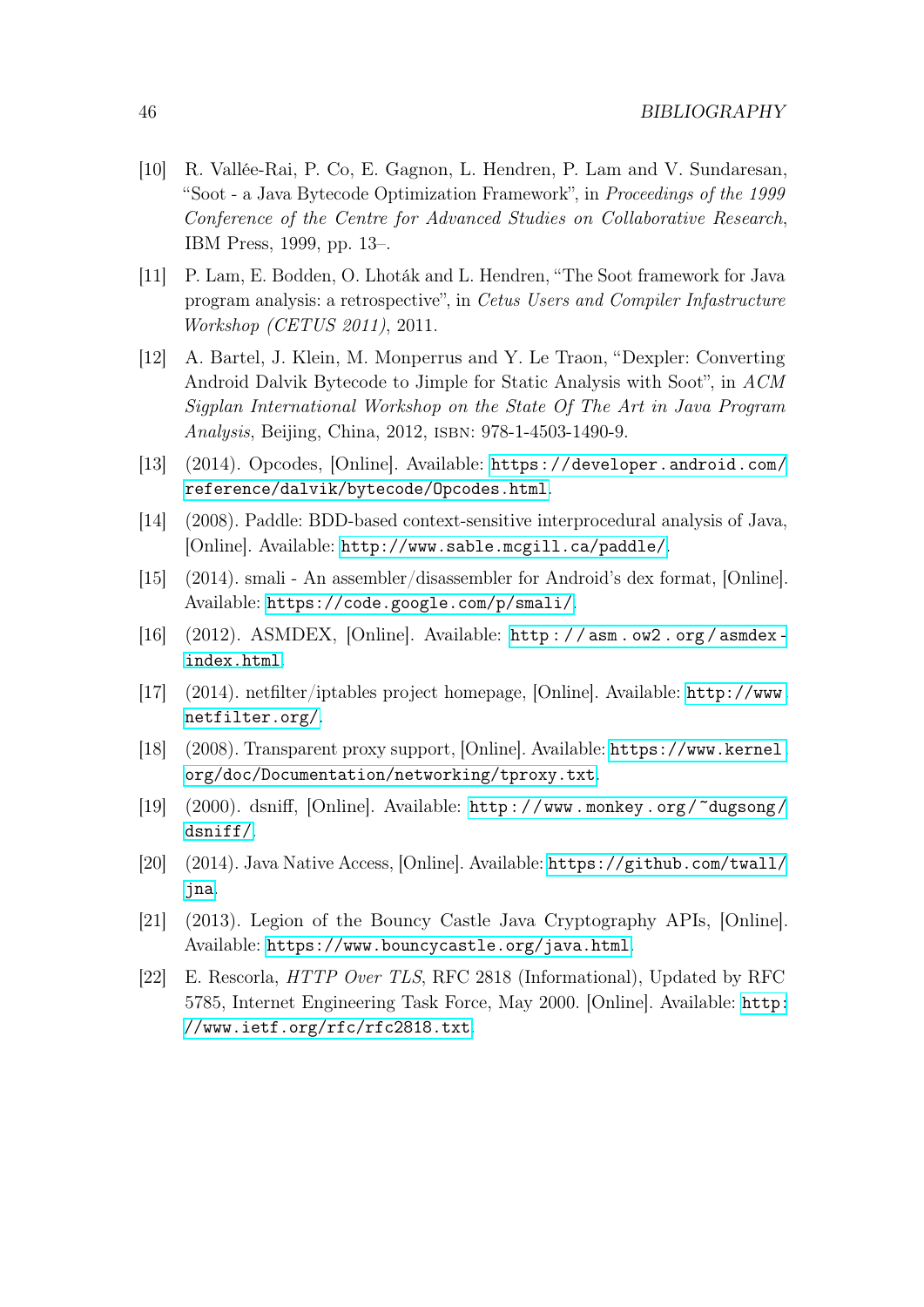- <span id="page-52-0"></span>[23] Baseline Requirements for the Issuance and Management of Publicly-Trusted Certificates Version 1.1.6, Jul. 2013. [Online]. Available: [https://cabforum.](https://cabforum.org/wp-content/uploads/Baseline_Requirements_V1_1_6.pdf) [org/wp-content/uploads/Baseline\\_Requirements\\_V1\\_1\\_6.pdf](https://cabforum.org/wp-content/uploads/Baseline_Requirements_V1_1_6.pdf).
- <span id="page-52-1"></span>[24] J. Zhu and S. Calman, "Symbolic pointer analysis revisited", in Proceedings of the ACM SIGPLAN 2004 Conference on Programming Language Design and Implementation, ser. PLDI '04, Washington DC, USA: ACM, 2004, pp. 145– 157, isbn: 1-58113-807-5. doi: [10.1145/996841.996860](http://dx.doi.org/10.1145/996841.996860). [Online]. Available: <http://doi.acm.org/10.1145/996841.996860>.
- <span id="page-52-2"></span>[25] (2012). Soot: a Java Optimization Framework, [Online]. Available: [http:](http://www.sable.mcgill.ca/soot/) [//www.sable.mcgill.ca/soot/](http://www.sable.mcgill.ca/soot/).
- <span id="page-52-3"></span>[26] (2014). Security Tips | Android Developers, [Online]. Available: [https://](https://developer.android.com/training/articles/security-tips.html) [developer.android.com/training/articles/security-tips.html](https://developer.android.com/training/articles/security-tips.html).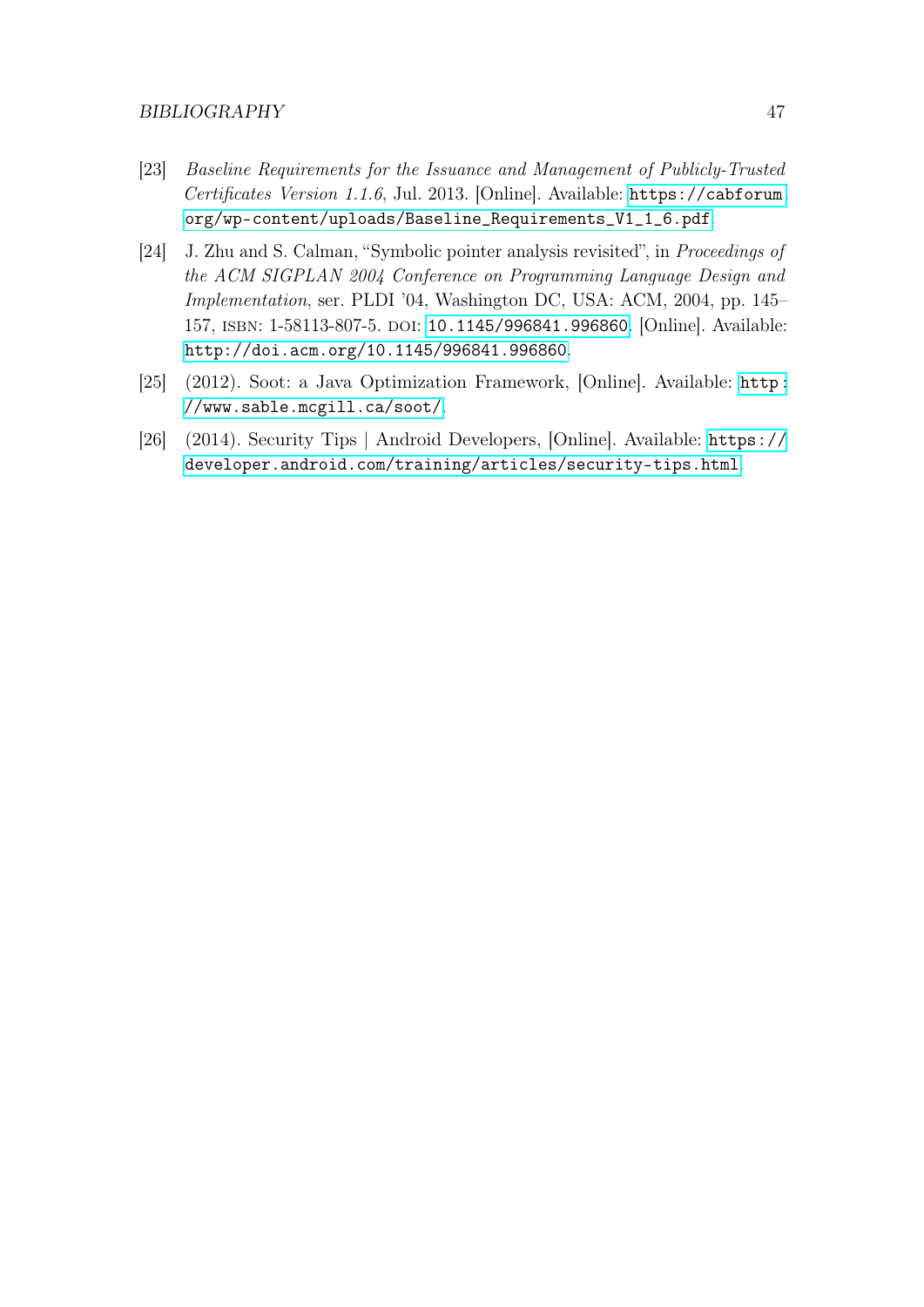## BIBLIOGRAPHY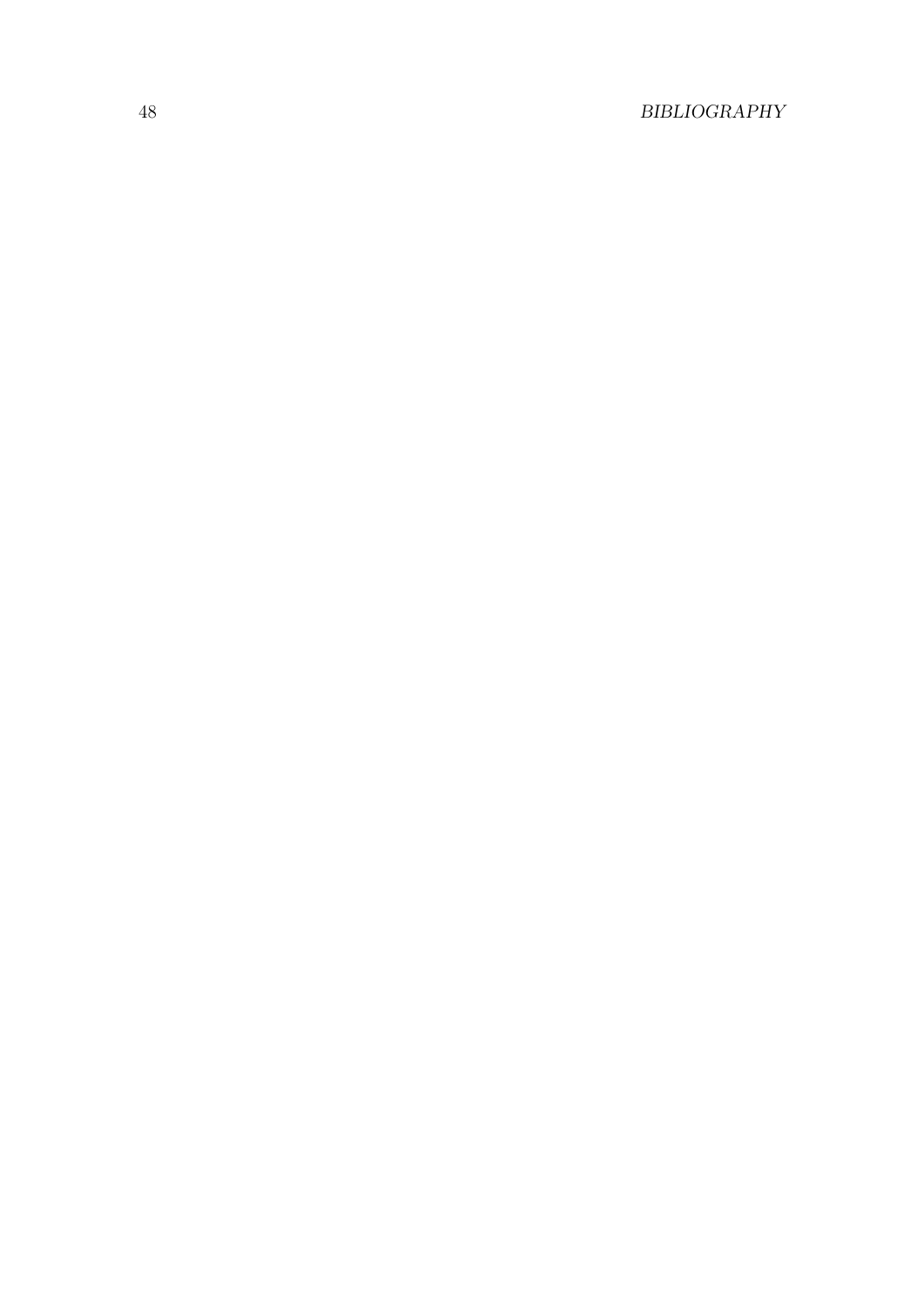## <span id="page-54-0"></span>Appendix A

## Data-flow equations for X509TrustManager

The following equations are the data-flow equations used for each Jimple instruction of interest during the X509TrustManager data-flow analysis. For the remaining 'uninteresting' Jimple instructions not listed, safe $(n)$  is defined to be the set of all registers overwritten by the instruction and vulnerable $(n, v)$  is defined to be the empty set.

#### $s_{ra} =$   $s_{rb}$  (register assignment)

$$
safe(n) = \{\$ra\} \tag{A.1}
$$

$$
vunderable(n, v) = \begin{cases} {\$ra\} & \text{if $srb \in v$} \\ {\{\} & \text{otherwise} \end{cases}
$$
 (A.2)

 $a = new X (object instantiation)$ 

$$
safe(n) = \{\$ra\} \tag{A.3}
$$

$$
vulnerable(n, v) = \begin{cases} {\$ra\} & \text{if X is vulnerable} \\ {\} & \text{otherwise} \end{cases}
$$
 (A.4)

 $\frac{\pi}{3}$ ra $\frac{\pi}{3}$ rb $\frac{\pi}{3}$  = \$rc (array assignment)

$$
safe(n) = \{\}\tag{A.5}
$$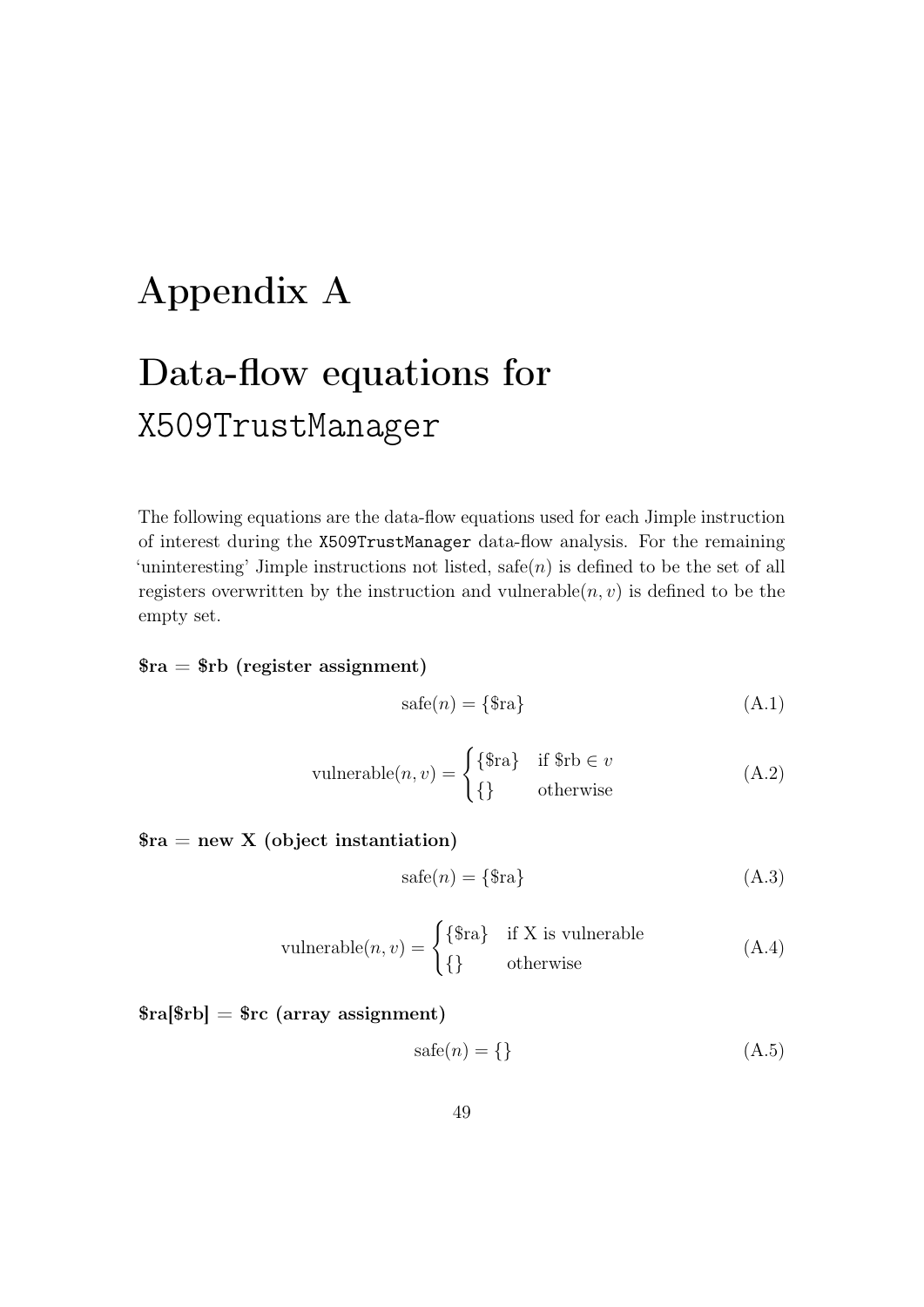$$
vunderable(n, v) = \begin{cases} {\$ra\} & \text{if } \$rc \in v \\ {\{\} & \text{otherwise} \end{cases}
$$
 (A.6)

 $\operatorname{\$rba} \qquad \qquad = \qquad \qquad \text{virtual invoke} \qquad \qquad \operatorname{\$rb.getSocketFactory()}$ (SSLContext.getSocketFactory() call)

$$
safe(n) = \{\$ra\} \tag{A.7}
$$

$$
vunderable(n, v) = \begin{cases} {\$ra\} & \text{if $srb \in v$} \\ {\{\} & \text{otherwise} \end{cases}
$$
 (A.8)

virtualinvoke \$ra.init(\$rb) (SSLContext.init() call)

$$
safe(n) = \{\}\tag{A.9}
$$

$$
vunderable(n, v) = \begin{cases} {\$ra\} & \text{if $srb \in v$} \\ {\{\} & \text{otherwise} \end{cases}
$$
 (A.10)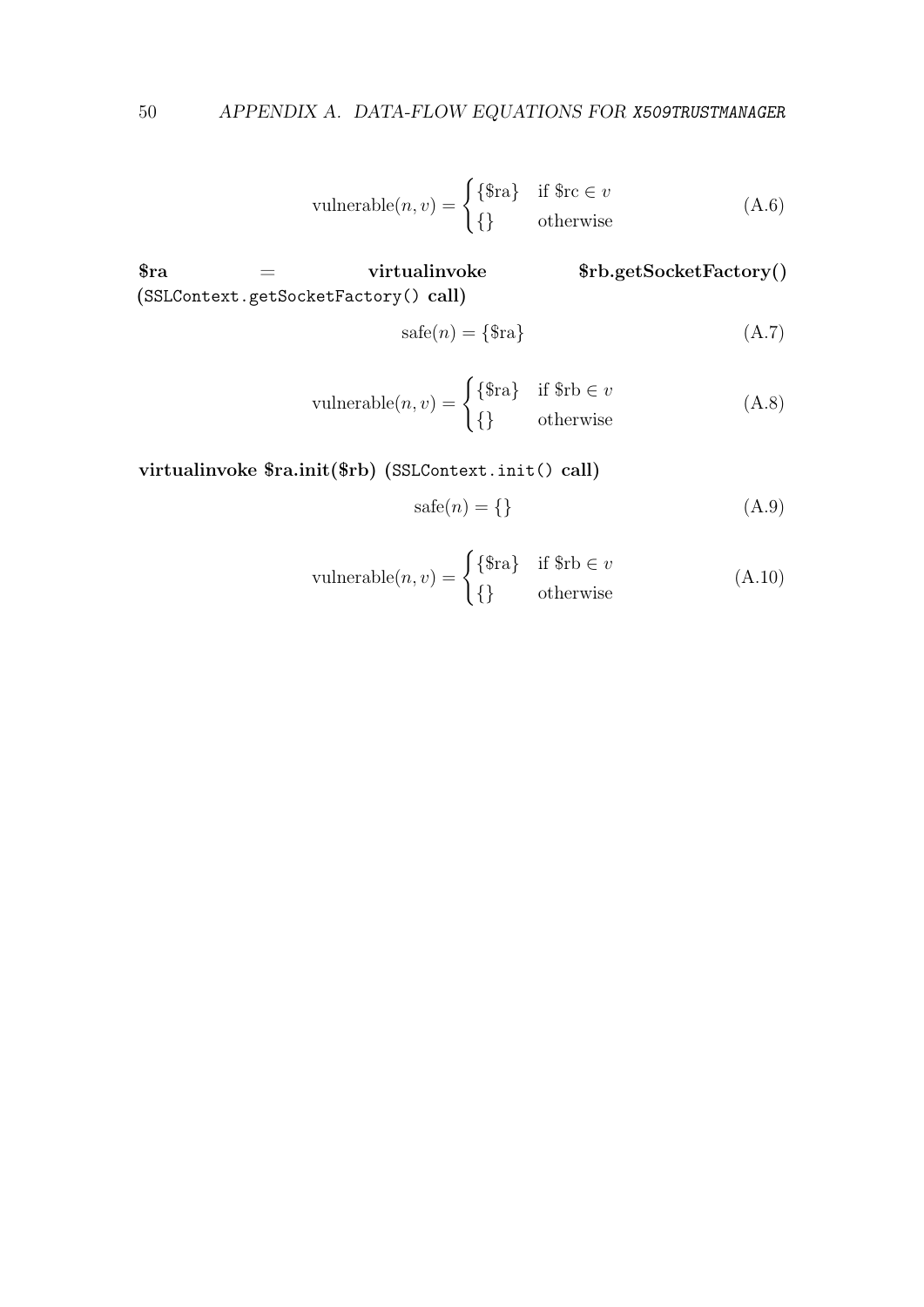## <span id="page-56-0"></span>Appendix B

## Soot data-flow analysis code for X509TrustManager

The following listing shows an example of how one of the data-flow equations from Appendix [A](#page-54-0) was converted to Java code with Soot:

```
1 @Override
2 protected void flowThrough(final FlowSet in, Unit node, final FlowSet out)
       {
3 node.apply(new AbstractStmtSwitch() {
4 @Override
5 public void caseInvokeStmt(InvokeStmt stmt) {
6 /* change the out-vulnerable set to equal the in-vulnerable set */
7 in.copy(out);
8
9 /* stop here if it invokes a constructor or static method,
10 * this case only cares about instance method invocation */11 InvokeExpr expr = stmt.getInvokeExpr();
12 if (!(expr instanceof InstanceInvokeExpr))
13 return;
14
15 InstanceInvokeExpr instanceExpr = (InstanceInvokeExpr) expr;
16 SootMethod targetMethod = stmt.getInvokeExpr().getMethod();
17
18 /* check if the target method signature matches SSLContext.init() */
19 if (Signatures.methodSignatureMatches(targetMethod,
20 Types.SSL_CONTEXT, /* class containing the init() method */
21 VoidType.v(), /* return type */
```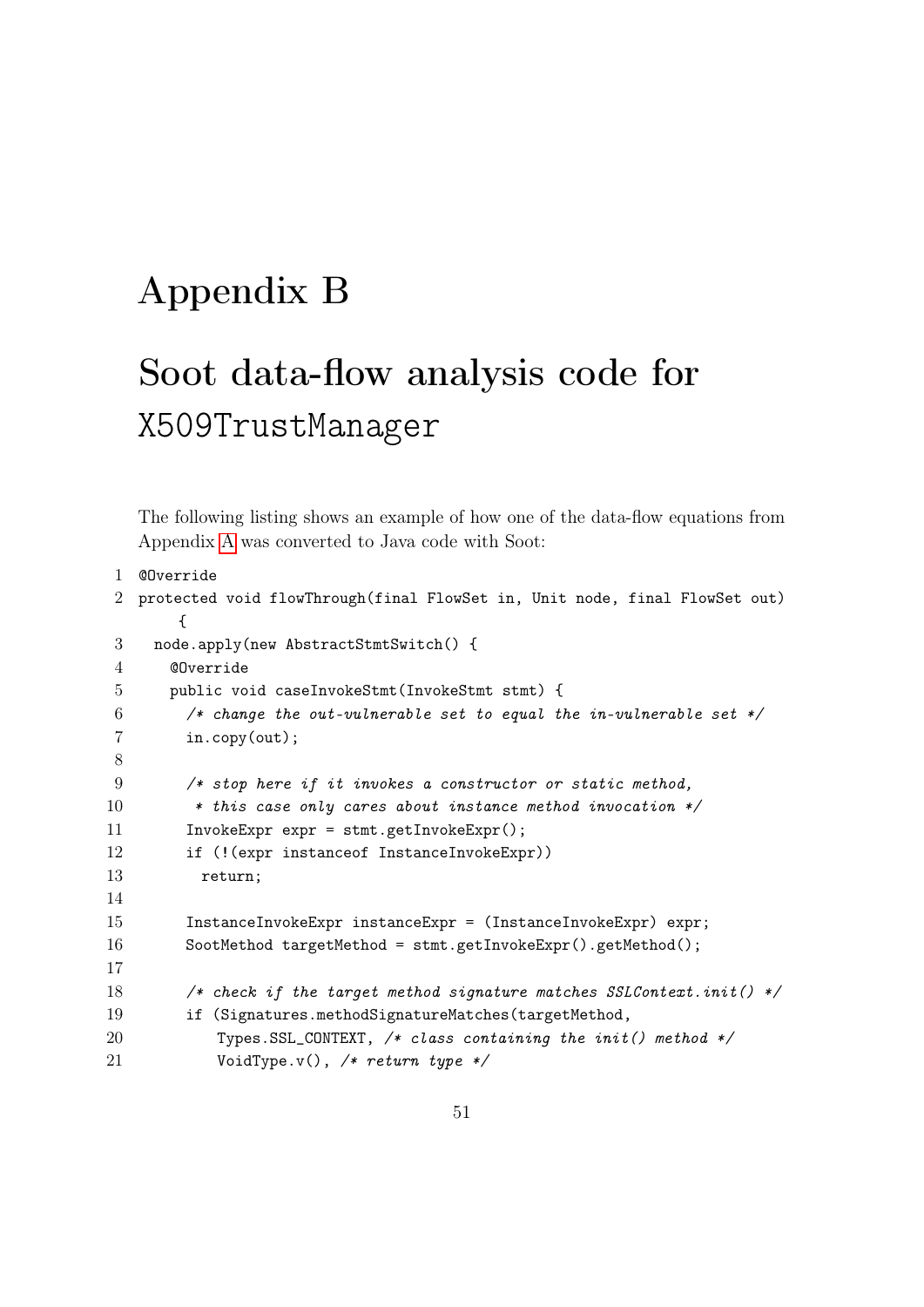```
22 "init", /* method name */23 Types.KEY_MANAGER_ARRAY, /* first argumnet */
24 Types.TRUST_MANAGER_ARRAY, /* second argument */
25 Types.SECURE_RANDOM)) { /* third argument */
26 Value context = instanceExpr.getBase(); /* the SSLContext */
27 Value trustManagerArray = instanceExpr.getArg(1); /* theTrustManager array */
28
29 /* if SSLContext.init() is called with a vulnerable TrustManager,
30 \rightarrow then mark the SSLContext as vulnerable */31 if (out.contains(trustManagerArray)) {
32 out.add(context);
33 }
34 }
35 }
36
37 /* additional cases (such as register assignment) here... */
38 });
39 }
```
Listing B.1: Data-flow analysis code for the SSLContext.init() call.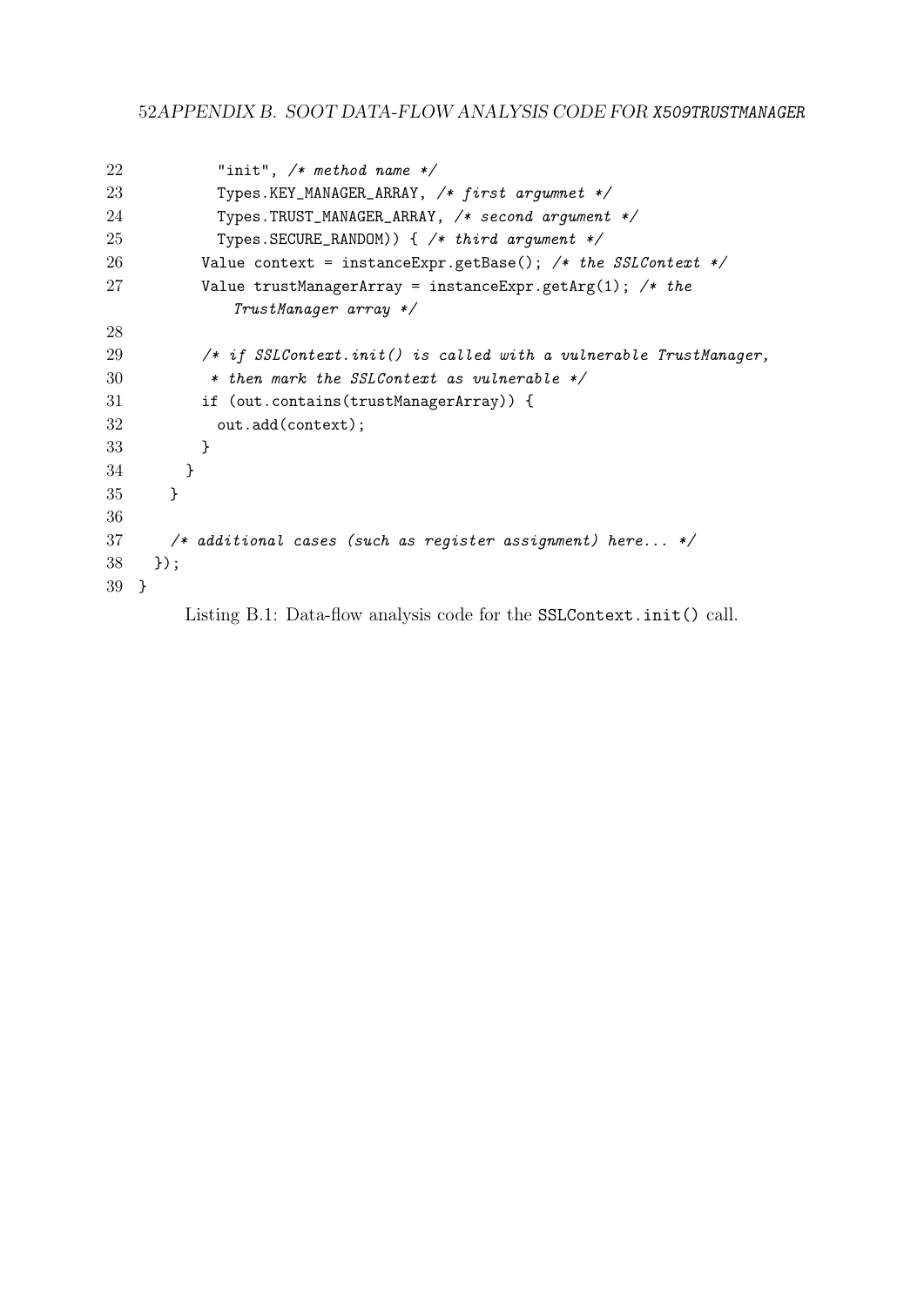## <span id="page-58-0"></span>Appendix C

## Example static analysis output

The static analysis tool outputs vulnerabilities in tab-separated value format. The first column is the vulnerable class (or method), the second column contains the type of vulnerability, and the third column contains VULNERABLE, SAFE or UNKNOWN.

1 com.zubhium.utils.ZubhiumTrustManager PERMISSIVE\_TRUST\_MANAGER VULNERABLE  $\mathfrak{D}$ 

```
3 fm.bloom.framework.EasyX509TrustManager PERMISSIVE_TRUST_MANAGER
      VULNERABLE
```
4

Listing C.1: Static analysis output from the vulnerable Bloom.fm music streaming app. I reported these vulnerabilities to Bloom.fm, who have since fixed their application.

<sup>5</sup> com.zubhium.utils.ZubhiumNetworkUtils\$MySSLSocketFactory\$1 PERMISSIVE\_TRUST\_MANAGER VULNERABLE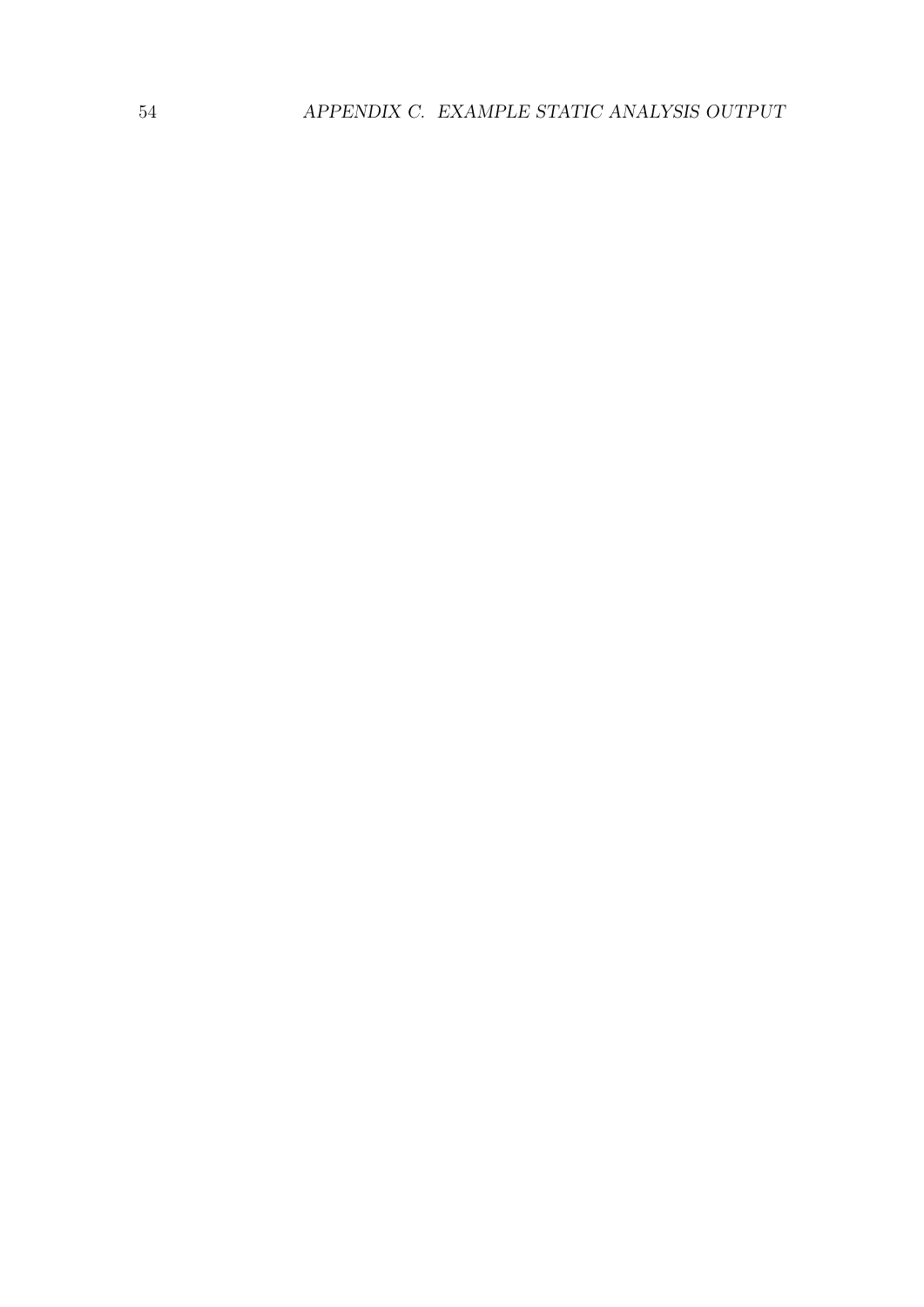# <span id="page-60-0"></span>Appendix D Project Proposal

Computer Science Project Proposal

## Detection of SSL-related security vulnerabilities in Android applications

Graham Edgecombe, Pembroke College Originator: Graham Edgecombe 22nd October 2013

Project Supervisor: Dr Alastair Beresford

Director of Studies: Chris Hadley

Project Overseers: Dr Stephen Clark & Dr Pietro Lió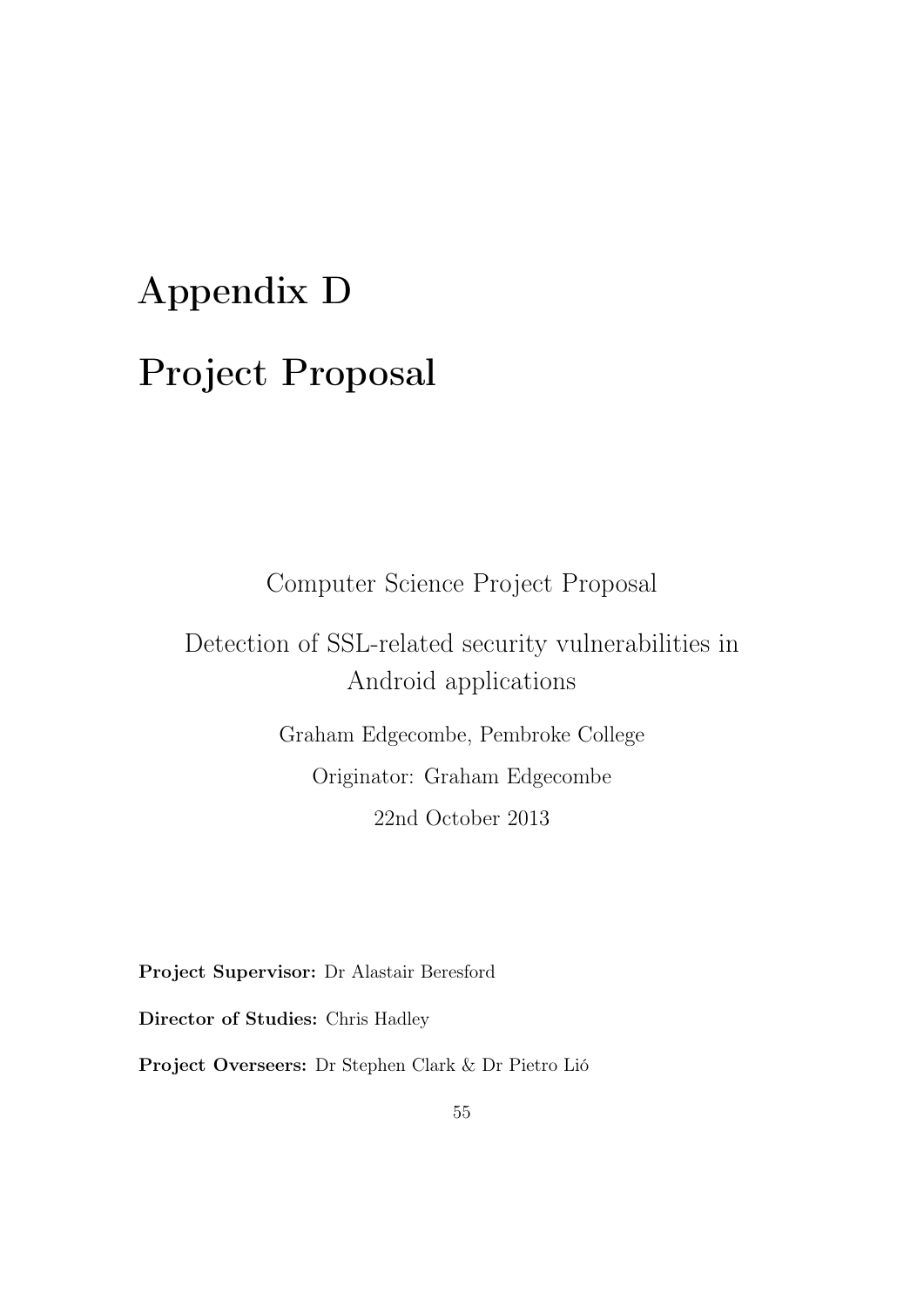## Introduction

Transport Layer Security (TLS), more commonly known as Secure Sockets Layer (SSL) – the name of its predecessor, is a cryptographic protocol used to provide a client-server communication channel which prevents eavesdropping and tampering of messages sent through it.

SSL uses public-key cryptography to allow the client to verify the identity of the server (or vice versa). Each server has a certificate which contains information such as the hostname of the server, a public key and the address of the organisation operating the server. A number of organisations, known as certificate authorities (CAs), are trusted by web browsers and SSL libraries to sign certificates. The act of signing a certificate implies that the CA has verified that the owner of the certificate is whom they claim to be.

Upon opening an SSL connection, an SSL library will usually check if the certificate presented by the server meets all of the following conditions:

- The certificate is signed by a CA on the list of trusted CAs.
- The certificate's hostname matches the hostname of the server the client believes it is connected to.
- The certificate is within its validity period.

This procedure is called certificate validation. If a certificate is deemed to be invalid, the user will typically be asked if they wish to continue connecting to the server or the connection will fail outright.

Certificate validation is typically implemented very thoroughly in web browsers, with some even going beyond the procedure described above and also checking that certificates have not been revoked and that the public key is of a sufficient length.

However, research suggests that certificate validation is not implemented as thoroughly outside of web browsers [\[5\]](#page-50-4) - for example, in mobile phone and tablet applications. If self-signed certificates or certificates with any hostname are considered valid it is possible to execute a man-in-the-middle (MITM) attack and thus eavesdrop or tamper with the communication between the two parties. Mobile phone applications are particularly interesting targets for attackers because of the prevalence of open, unencrypted Wi-Fi hotspots which could be used to launch MITM attacks.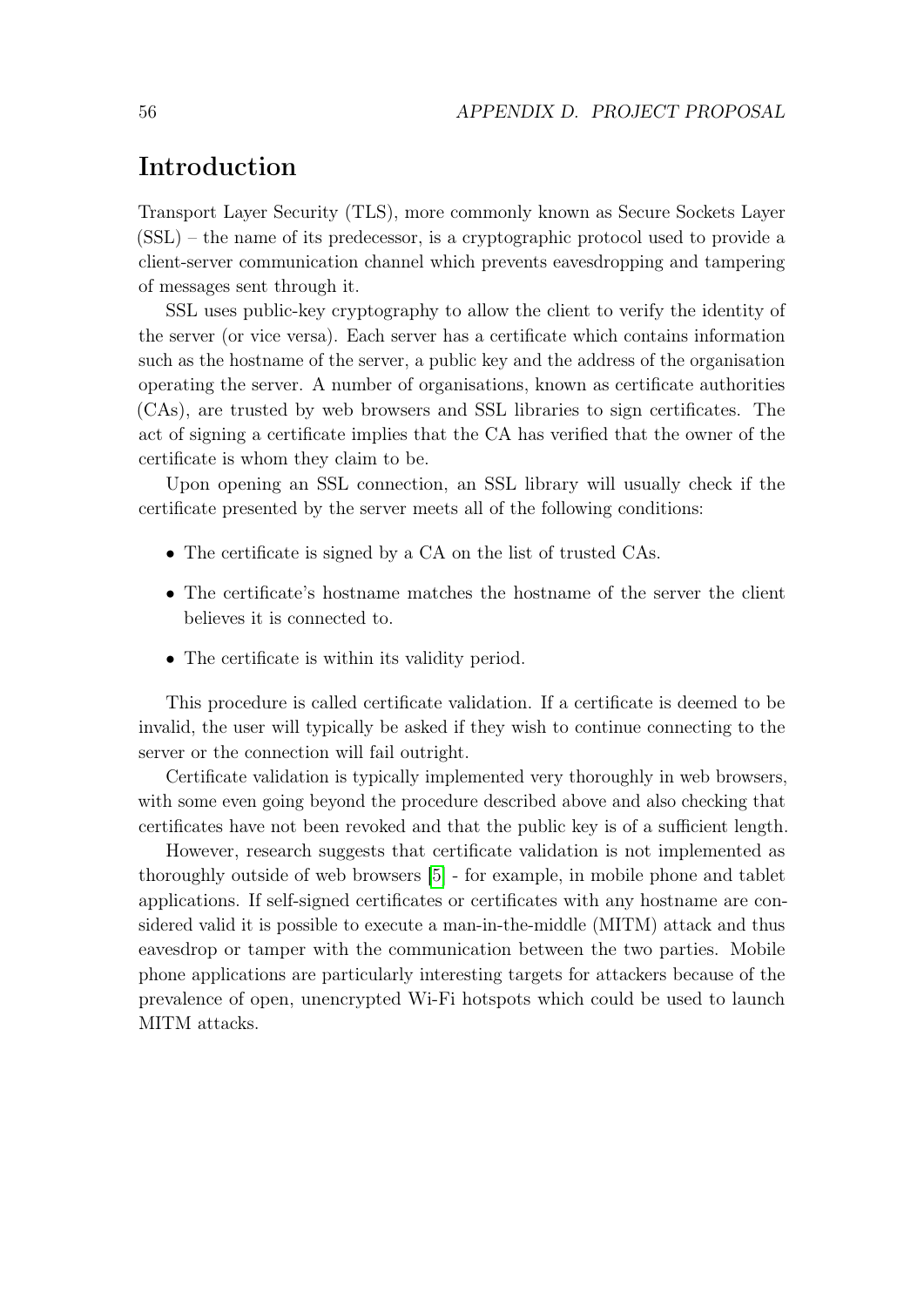Automated detection of common SSL-related security vulnerabilities could be useful for programmers writing mobile phone applications which perform network communication.

## Starting Point

Over the summer I worked at Netcraft on their SSL Server Survey ssl-survey so I am already familiar with SSL terminology and I have a basic grasp of how it works internally.

The Security I course from Part IB of the Computer Science Tripos is also relevant, particularly the section about asymmetric cryptography.

## Substance and Structure of the Project

The aim of the project is to write a program which performs static analysis of Dalvik bytecode to find common SSL-related vulnerabilities, which might allow a MITM attack to be performed, and to write a second program which attempts to carry out MITM attacks against SSL connections on an unencrypted WiFi network. Both parts would be an implementation of techniques described in Why Eve and Mallory Love Android: An Analysis of Android SSL (In)Security [\[6\]](#page-50-5).

The Soot [\[25\]](#page-52-2) Java bytecode bytecode analysis library is likely to be used to perform static analysis. Soot converts Dalvik bytecode to Jimple – a typed three-address code representation which is more amenable to static analysis. Soot also implements a variety of useful algorithms such as control flow graph generation and decomposition of a method into basic blocks.

The following vulnerabilities could be detected:

- Use of a HostnameVerifier that disables hostname verification. This allows an attacker to use a signed certificate from a trusted CA with any hostname to carry out a MITM attack.
- Use of SSLSocket directly without a HostnameVerifier. Unlike HttpsURLConnection, when using SSLSocket directly the programmer must implement hostname verification themselves.
- Use of a custom TrustManager that trusts any certificate. This allows an attacker to use a self-signed certificate to carry out a MITM attack.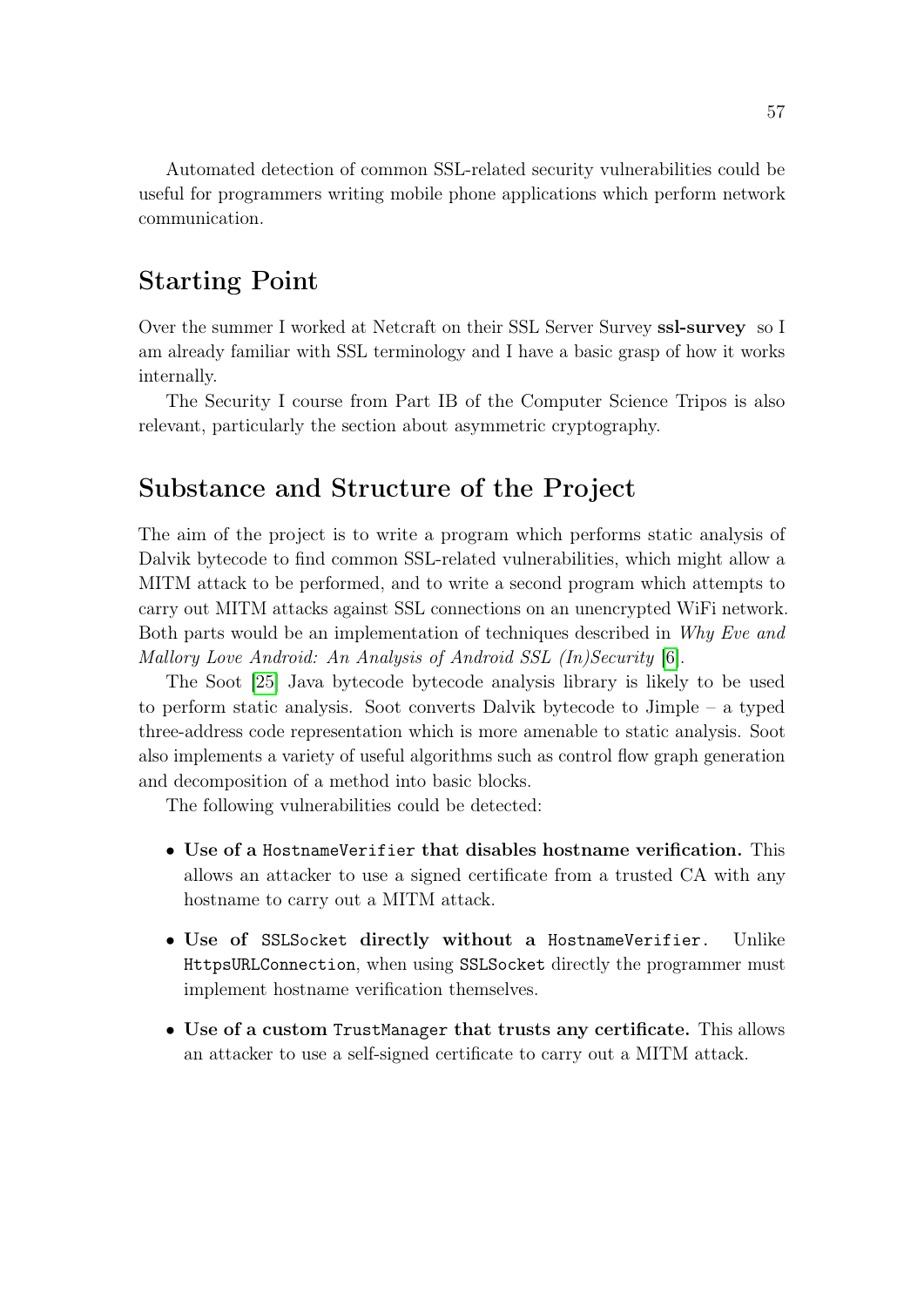• Use of plaintext TCP/IP communication. For example, the use of the Socket class directly indicates that plaintext communication may be used by the application. SSL also has some "null" cipher suites which do not perform authentication and/or encryption.

The program which performs MITM attacks would use a technique such as ARP spoofing to intercept and modify the traffic. It would be used to confirm if an application is vulnerable to possible certificate validation problems detected by the static analysis. It could also be used to check properties of the handshake as it takes place – such as the use of old versions of SSL or undesirable cipher suites (e.g. cipher suites which do not provide perfect forward secrecy, the deliberately weakened export cipher suites, "null" cipher suites, etc.)

I will write a number of small Android applications to use as test cases for both the static analysis and the MITM program – some of which will contain the vulnerabilities listed above (to confirm they can be detected), and others which will not (to confirm that there are no bugs causing false positives). The complexity of the test cases could be gradually increased during the project to try to ensure the static analysis is capable of detecting variations of the vulnerabilities that are present in real applications, rather than just simple cases.

## Success Criterion

To be considered a success, the project should be able to:

- 1. Detect hostname verification and trust manager vulnerabilities, and the use of plain text TCP/IP communication, to a reasonable extent using static analysis (obfuscation, reflection etc. would prevent this being possible in all cases.)
- 2. Launch a MITM attack against applications with certificate validation vulnerabilities on an unencrypted WiFi network.
- 3. Use an intercepted handshake to detect the use of old SSL versions/undesirable cipher suites.

Both static analysis and an attempted MITM attack should be performed on a selection of real applications (e.g. 100 hand picked applications or a larger number automatically downloaded from the Google Play application store) to discover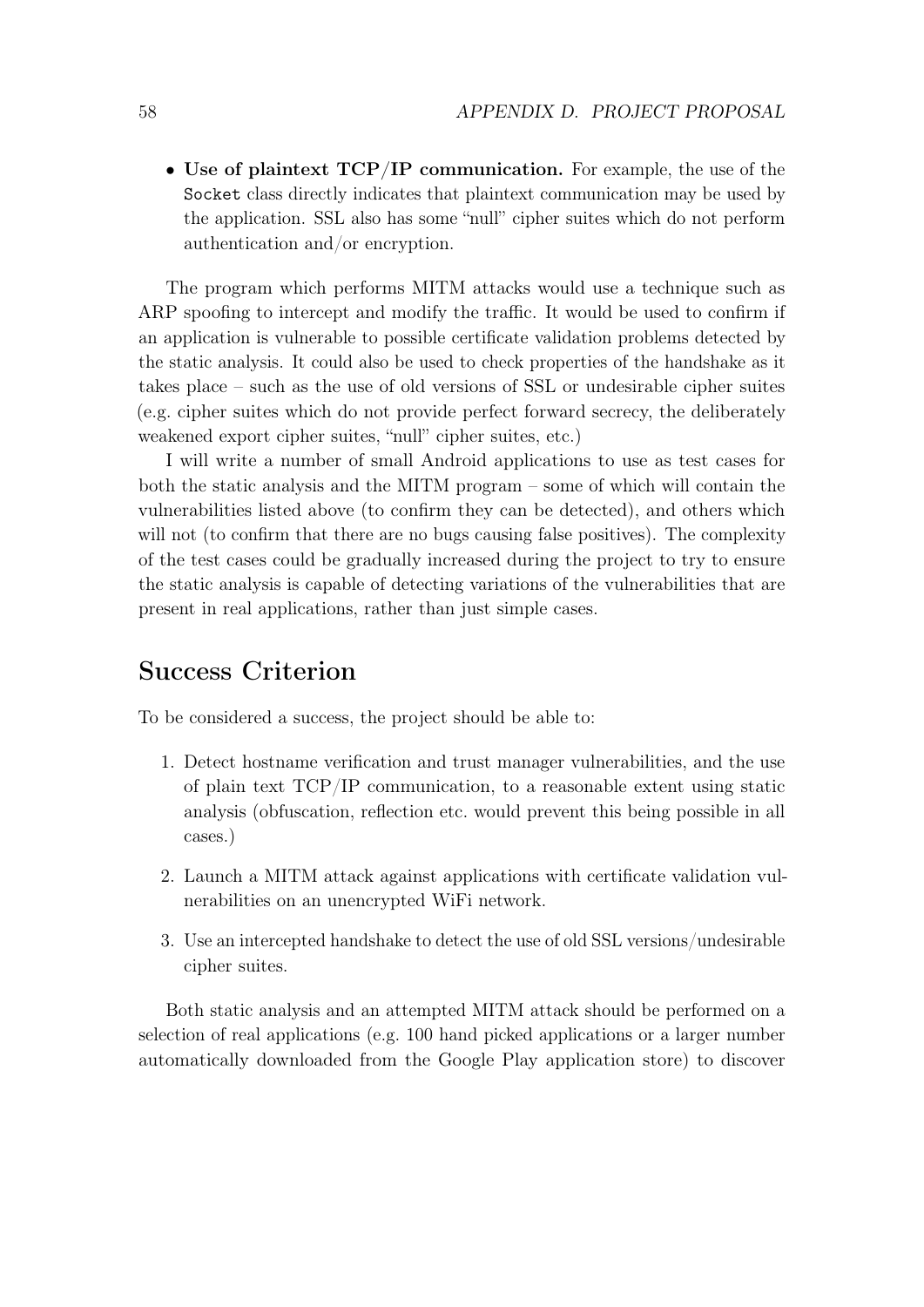how widespread SSL-related vulnerabilities are, if popular applications are safer than less popular applications and to compare the safety of different categories of application (e.g. games, business, productivity, shopping, etc.)

## Possible Extensions

Possible extensions include:

- Investigating the use of certificate pinning, which allows an application to trust a limited number of CAs or a single certificate, which limits the damage of CA compromise.
- Perform static analysis of other classes of vulnerability. The Android documentation lists common vulnerabilities [\[26\]](#page-52-3) which could be used as a starting point.

## Plan of Work

- 1. Michaelmas weeks  $2-4$   $(19/10/2013-06/11/2013)$ : Research how to use the Soot library and its Jimple representation. Write some test programs to familiarise myself with using it.
- 2. Michaelmas weeks  $5-6$   $(07/11/2013-20/11/2013)$ : Start writing the static analysis program – loading .apk files, converting Dalvik to Jimple with Soot and add detection of hostname verification vulnerabilities. Write some simple Android applications which do not perform hostname verification to use as test cases.
- 3. Michaelmas weeks  $7-8$   $(21/11/2013-08/12/2013)$ : Add detection of trust manager vulnerabilities and write applications to use as test cases.
- 4. Michaelmas vacation  $(09/12/2013-23/12/2013)$ : Add detection of possible plaintext communication along with test cases. Add code to generate a report with a list of possible vulnerabilities and their location (the class and method).
- 5. Michaelmas vacation  $\left(\frac{27}{12}\right)\left(\frac{2013}{-12}\right)\left(\frac{2014}{201}\right)$ : Test the static analysis program with some real applications. Make amendments to improve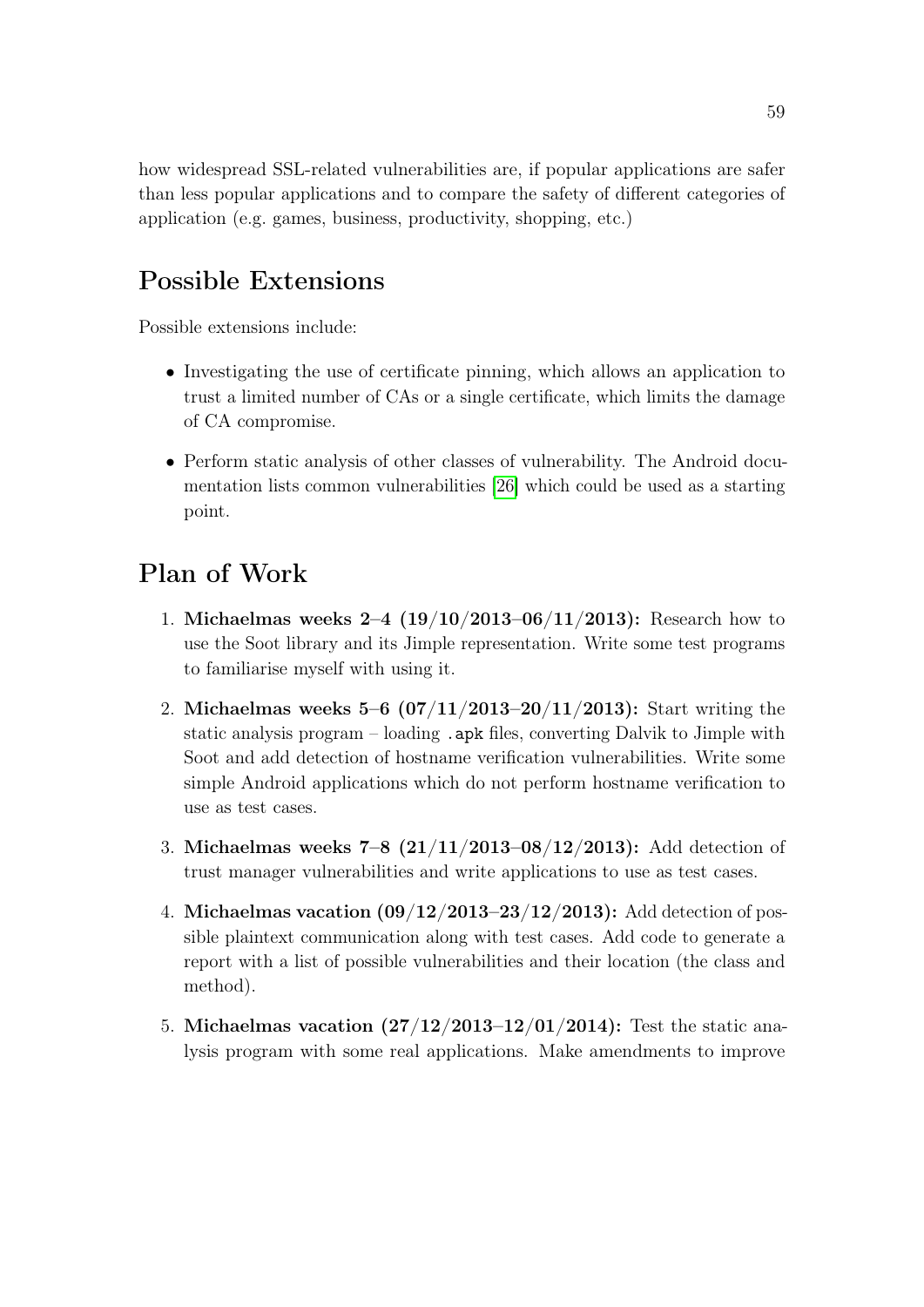detection, if possible within the time frame. Research techniques to perform a MITM on unencrypted WiFi networks (e.g. ARP spoofing).

- 6. Lent weeks  $0-2$   $(13/01/2014-29/01/2014)$ : Write progress report. Start writing the MITM program, aiming for it to intercept plaintext communication.
- 7. Lent weeks  $3-5$   $(30/01/2014-12/02/2014)$ : Add support for SSL interception to the MITM program, which should generate certificates on the fly to exploit certificate validation vulnerabilities. Test using the same test cases used for the static analysis program.
- 8. Lent weeks  $6-8$   $(13/02/2014-16/03/2014)$ : Add detection of old versions of SSL/undesirable cipher suites to the MITM program. Start evaluation – testing on some real Android applications.
- 9. Easter vacation (17/03/2014–06/04/2013): Complete evaluation and fix any remaining bugs, start writing the first draft of the dissertation.
- 10. Easter vacation (07/04/2014–20/04/2014): Complete first draft of the dissertation.
- 11. **Easter weeks 0–2 (21/04/2014–7/05/2014):** Hand copies of full draft to supervisor and director of studies for feedback on 22/04/2014. Amend dissertation as required to produce the final version.
- 12. **Easter week 3 (8/05/2014–16/05/2014):** Print, bind and hand in dissertation.

## Resources Declaration

I have already obtained copies of the Android SDK and the Soot library.

I have a Google Nexus 4 Android phone which will be useful for testing. In case of loss or failure, the emulator in the Android SDK should be sufficient for many tasks until I buy a replacement phone. I also have a wireless router which can be used to test the MITM program.

I will use the Git version control system and perform development on my own desktop computer, which runs the stable release of Debian. It has a quad core CPU and 8 GB of RAM. I back up all files to an external disk once a week with rdiff-backup. In case of failure, I have a laptop which could be used instead.